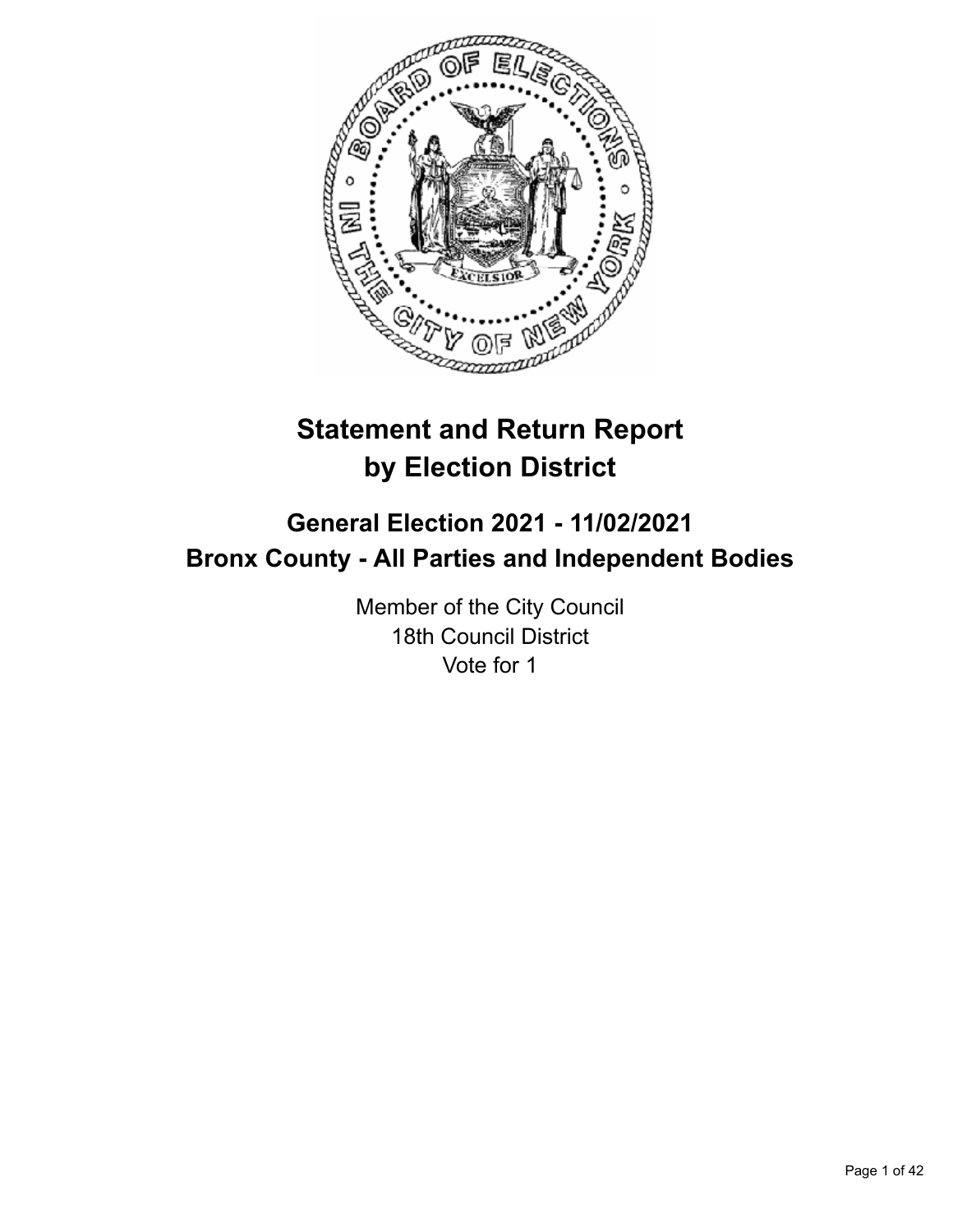

| PUBLIC COUNTER                                           | 119          |
|----------------------------------------------------------|--------------|
| <b>MANUALLY COUNTED EMERGENCY</b>                        | $\mathbf{0}$ |
| <b>ABSENTEE / MILITARY</b>                               | 9            |
| <b>AFFIDAVIT</b>                                         |              |
| <b>Total Ballots</b>                                     | 129          |
| Less - Inapplicable Federal/Special Presidential Ballots | $\mathbf{0}$ |
| <b>Total Applicable Ballots</b>                          | 129          |
| AMANDA FARIAS (DEMOCRATIC)                               | 89           |
| LAMONT L. PAUL (REPUBLICAN)                              | 23           |
| <b>Total Votes</b>                                       | 112          |
| Unrecorded                                               | 17           |

## **027/82**

| <b>PUBLIC COUNTER</b>                                    | 95       |
|----------------------------------------------------------|----------|
| <b>MANUALLY COUNTED EMERGENCY</b>                        | 0        |
| ABSENTEE / MILITARY                                      | 3        |
| AFFIDAVIT                                                |          |
| <b>Total Ballots</b>                                     | 99       |
| Less - Inapplicable Federal/Special Presidential Ballots | $\Omega$ |
| <b>Total Applicable Ballots</b>                          | 99       |
| AMANDA FARIAS (DEMOCRATIC)                               | 66       |
| LAMONT L. PAUL (REPUBLICAN)                              | 18       |
| <b>Total Votes</b>                                       | 84       |
| Unrecorded                                               | 15       |

| PUBLIC COUNTER                                           | 124      |
|----------------------------------------------------------|----------|
| <b>MANUALLY COUNTED EMERGENCY</b>                        | 0        |
| ABSENTEE / MILITARY                                      | 8        |
| <b>AFFIDAVIT</b>                                         | $\Omega$ |
| <b>Total Ballots</b>                                     | 132      |
| Less - Inapplicable Federal/Special Presidential Ballots | 0        |
| <b>Total Applicable Ballots</b>                          | 132      |
| AMANDA FARIAS (DEMOCRATIC)                               | 93       |
| LAMONT L. PAUL (REPUBLICAN)                              | 24       |
| <b>Total Votes</b>                                       | 117      |
| Unrecorded                                               | 15       |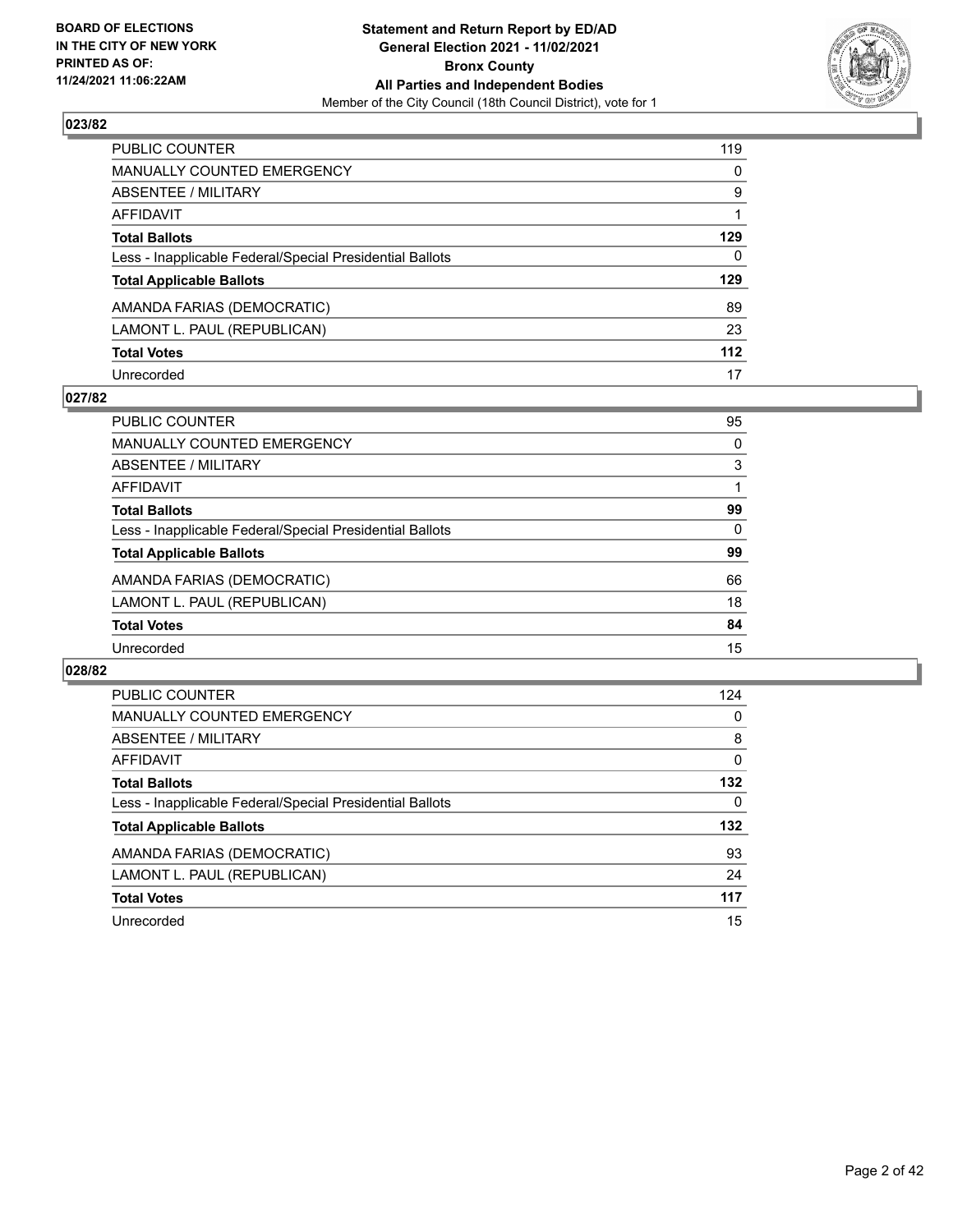

| PUBLIC COUNTER                                           | 39 |
|----------------------------------------------------------|----|
| <b>MANUALLY COUNTED EMERGENCY</b>                        | 0  |
| ABSENTEE / MILITARY                                      | 5  |
| <b>AFFIDAVIT</b>                                         | 2  |
| <b>Total Ballots</b>                                     | 46 |
| Less - Inapplicable Federal/Special Presidential Ballots | 0  |
| <b>Total Applicable Ballots</b>                          | 46 |
| AMANDA FARIAS (DEMOCRATIC)                               | 28 |
| LAMONT L. PAUL (REPUBLICAN)                              | 10 |
| UNATTRIBUTABLE WRITE-IN (WRITE-IN)                       |    |
| <b>Total Votes</b>                                       | 39 |
| Unrecorded                                               | 7  |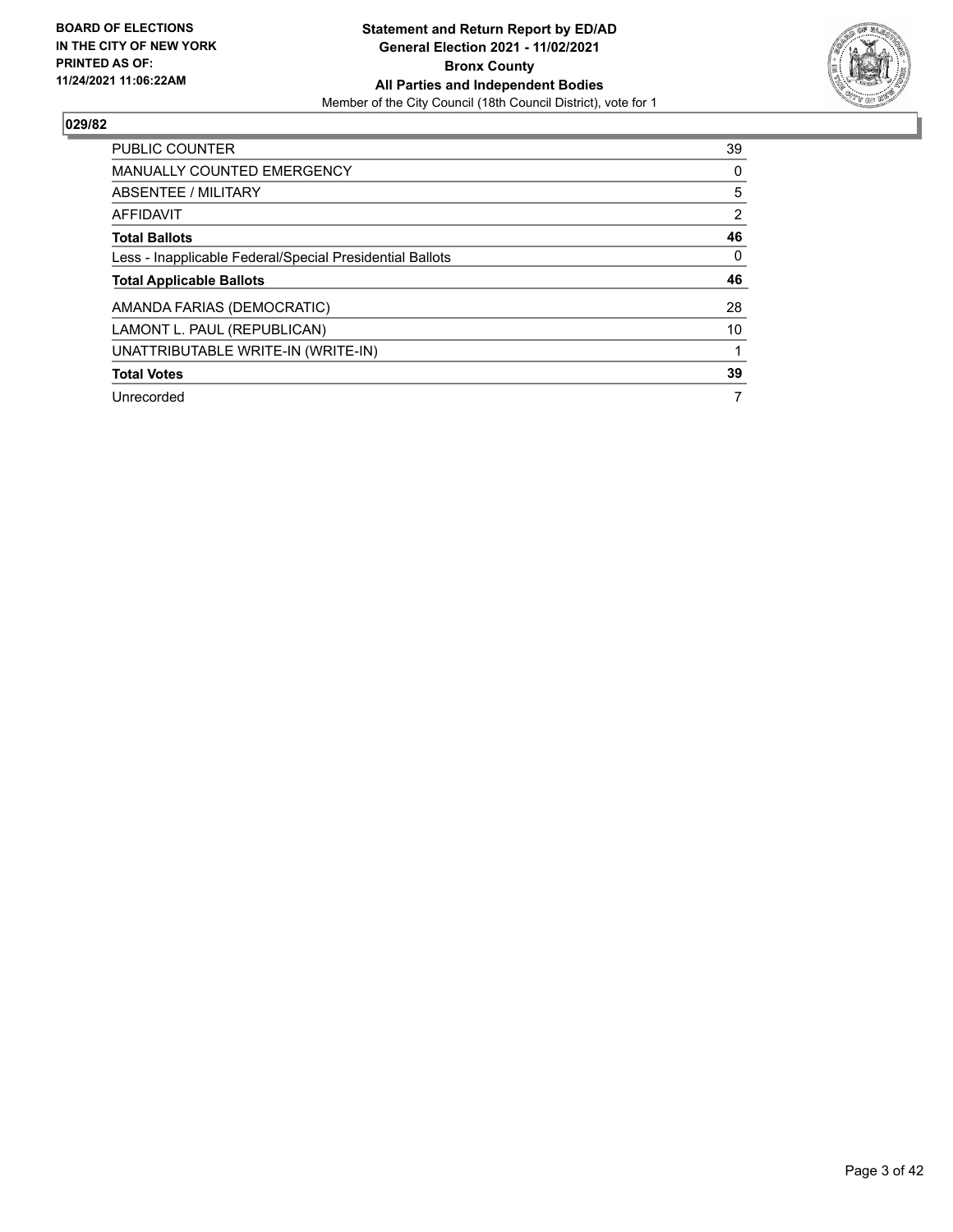

| PUBLIC COUNTER                                           | 267 |
|----------------------------------------------------------|-----|
| <b>MANUALLY COUNTED EMERGENCY</b>                        | 0   |
| <b>ABSENTEE / MILITARY</b>                               | 10  |
| AFFIDAVIT                                                |     |
| <b>Total Ballots</b>                                     | 278 |
| Less - Inapplicable Federal/Special Presidential Ballots | 0   |
| <b>Total Applicable Ballots</b>                          | 278 |
| AMANDA FARIAS (DEMOCRATIC)                               | 234 |
| LAMONT L. PAUL (REPUBLICAN)                              | 21  |
| <b>Total Votes</b>                                       | 255 |
| Unrecorded                                               | 23  |

## **002/85**

| <b>PUBLIC COUNTER</b>                                    | 204 |
|----------------------------------------------------------|-----|
| <b>MANUALLY COUNTED EMERGENCY</b>                        | 0   |
| ABSENTEE / MILITARY                                      | 12  |
| AFFIDAVIT                                                | 2   |
| <b>Total Ballots</b>                                     | 218 |
| Less - Inapplicable Federal/Special Presidential Ballots | 0   |
| <b>Total Applicable Ballots</b>                          | 218 |
| AMANDA FARIAS (DEMOCRATIC)                               | 169 |
| LAMONT L. PAUL (REPUBLICAN)                              | 24  |
| WALLACE JEAN (WRITE-IN)                                  |     |
| <b>Total Votes</b>                                       | 194 |
| Unrecorded                                               | 24  |

| <b>PUBLIC COUNTER</b>                                    | 219      |
|----------------------------------------------------------|----------|
| MANUALLY COUNTED EMERGENCY                               | 0        |
| ABSENTEE / MILITARY                                      | 9        |
| AFFIDAVIT                                                |          |
| <b>Total Ballots</b>                                     | 229      |
| Less - Inapplicable Federal/Special Presidential Ballots | $\Omega$ |
| <b>Total Applicable Ballots</b>                          | 229      |
| AMANDA FARIAS (DEMOCRATIC)                               | 171      |
| LAMONT L. PAUL (REPUBLICAN)                              | 31       |
| <b>Total Votes</b>                                       | 202      |
| Unrecorded                                               | 27       |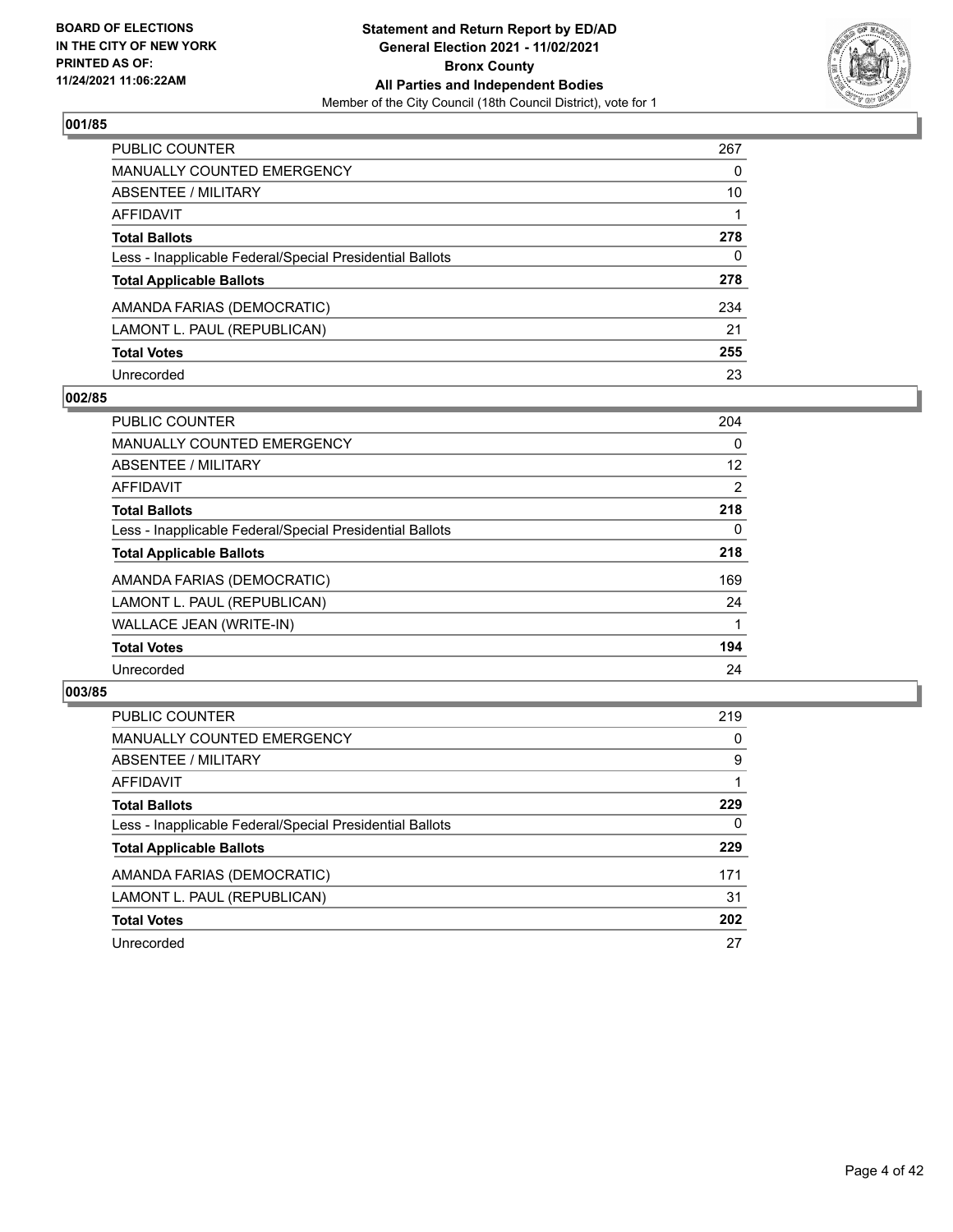

| PUBLIC COUNTER                                           | 115      |
|----------------------------------------------------------|----------|
| <b>MANUALLY COUNTED EMERGENCY</b>                        | $\Omega$ |
| ABSENTEE / MILITARY                                      | 6        |
| AFFIDAVIT                                                | 0        |
| <b>Total Ballots</b>                                     | $121$    |
| Less - Inapplicable Federal/Special Presidential Ballots | 0        |
| <b>Total Applicable Ballots</b>                          | 121      |
| AMANDA FARIAS (DEMOCRATIC)                               | 94       |
| LAMONT L. PAUL (REPUBLICAN)                              | 14       |
| <b>Total Votes</b>                                       | 108      |
| Unrecorded                                               | 13       |

## **005/85**

| PUBLIC COUNTER                                           | 167      |
|----------------------------------------------------------|----------|
| <b>MANUALLY COUNTED EMERGENCY</b>                        | 0        |
| ABSENTEE / MILITARY                                      | 4        |
| <b>AFFIDAVIT</b>                                         | $\Omega$ |
| <b>Total Ballots</b>                                     | 171      |
| Less - Inapplicable Federal/Special Presidential Ballots | 0        |
| <b>Total Applicable Ballots</b>                          | 171      |
| AMANDA FARIAS (DEMOCRATIC)                               | 129      |
| LAMONT L. PAUL (REPUBLICAN)                              | 26       |
| <b>Total Votes</b>                                       | 155      |
| Unrecorded                                               | 16       |

| PUBLIC COUNTER                                           | 107 |
|----------------------------------------------------------|-----|
| <b>MANUALLY COUNTED EMERGENCY</b>                        | 0   |
| ABSENTEE / MILITARY                                      | 6   |
| AFFIDAVIT                                                | 0   |
| <b>Total Ballots</b>                                     | 113 |
| Less - Inapplicable Federal/Special Presidential Ballots | 0   |
| <b>Total Applicable Ballots</b>                          | 113 |
| AMANDA FARIAS (DEMOCRATIC)                               | 75  |
| LAMONT L. PAUL (REPUBLICAN)                              | 31  |
| <b>Total Votes</b>                                       | 106 |
| Unrecorded                                               |     |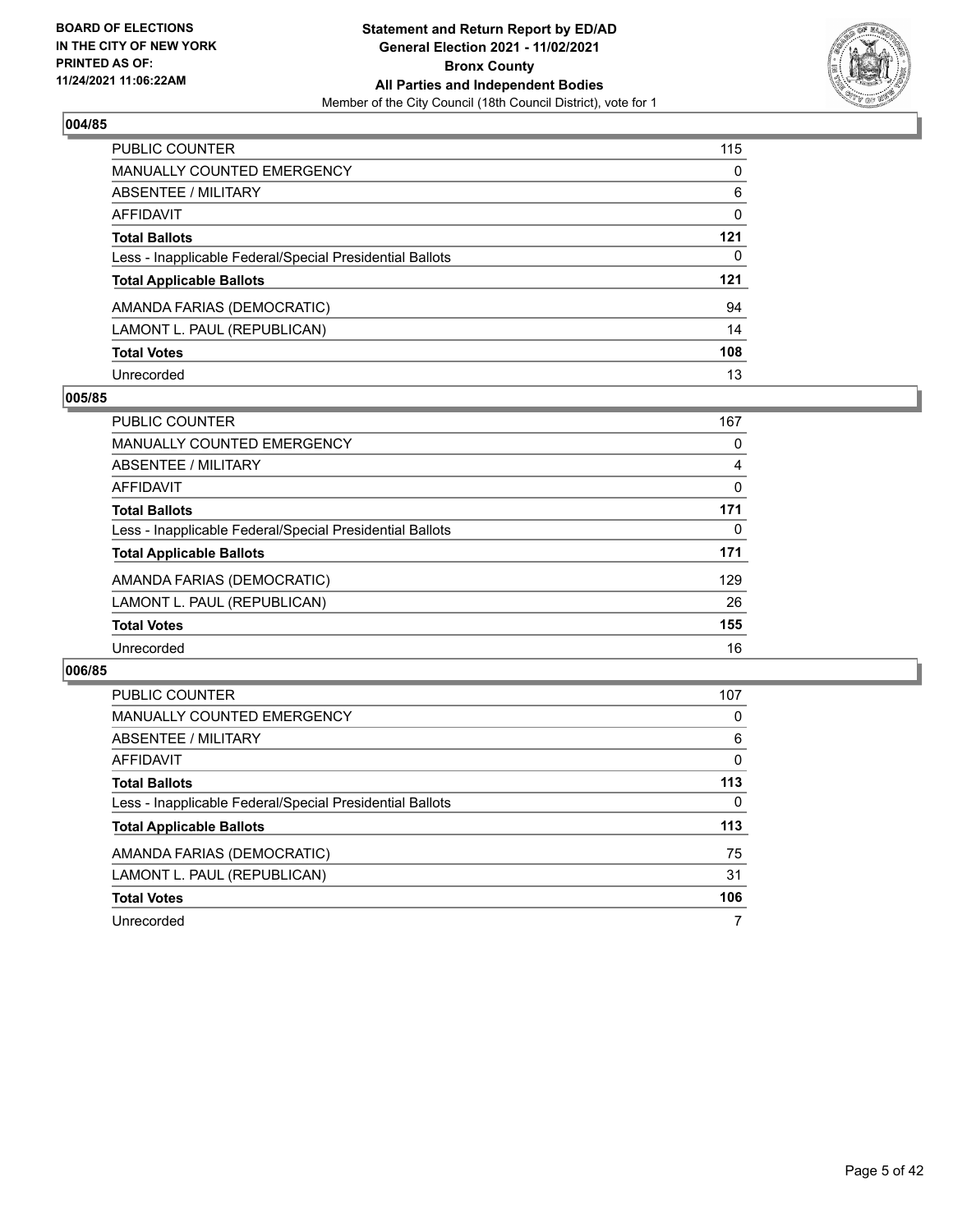

| <b>PUBLIC COUNTER</b>                                    | 130          |
|----------------------------------------------------------|--------------|
| <b>MANUALLY COUNTED EMERGENCY</b>                        | $\Omega$     |
| <b>ABSENTEE / MILITARY</b>                               | 4            |
| AFFIDAVIT                                                | $\Omega$     |
| <b>Total Ballots</b>                                     | 134          |
| Less - Inapplicable Federal/Special Presidential Ballots | $\mathbf{0}$ |
| <b>Total Applicable Ballots</b>                          | 134          |
| AMANDA FARIAS (DEMOCRATIC)                               | 95           |
| LAMONT L. PAUL (REPUBLICAN)                              | 20           |
| <b>Total Votes</b>                                       | 115          |
| Unrecorded                                               | 19           |

## **008/85**

| PUBLIC COUNTER                                           | 152 |
|----------------------------------------------------------|-----|
| <b>MANUALLY COUNTED EMERGENCY</b>                        | 0   |
| ABSENTEE / MILITARY                                      | 8   |
| AFFIDAVIT                                                |     |
| <b>Total Ballots</b>                                     | 161 |
| Less - Inapplicable Federal/Special Presidential Ballots | 0   |
| <b>Total Applicable Ballots</b>                          | 161 |
| AMANDA FARIAS (DEMOCRATIC)                               | 122 |
| LAMONT L. PAUL (REPUBLICAN)                              | 28  |
| <b>Total Votes</b>                                       | 150 |
| Unrecorded                                               | 11  |

| <b>PUBLIC COUNTER</b>                                    | 124 |
|----------------------------------------------------------|-----|
| <b>MANUALLY COUNTED EMERGENCY</b>                        | 0   |
| <b>ABSENTEE / MILITARY</b>                               | 6   |
| AFFIDAVIT                                                |     |
| <b>Total Ballots</b>                                     | 131 |
| Less - Inapplicable Federal/Special Presidential Ballots | 0   |
| <b>Total Applicable Ballots</b>                          | 131 |
| AMANDA FARIAS (DEMOCRATIC)                               | 97  |
| LAMONT L. PAUL (REPUBLICAN)                              | 22  |
| <b>Total Votes</b>                                       | 119 |
| Unrecorded                                               | 12  |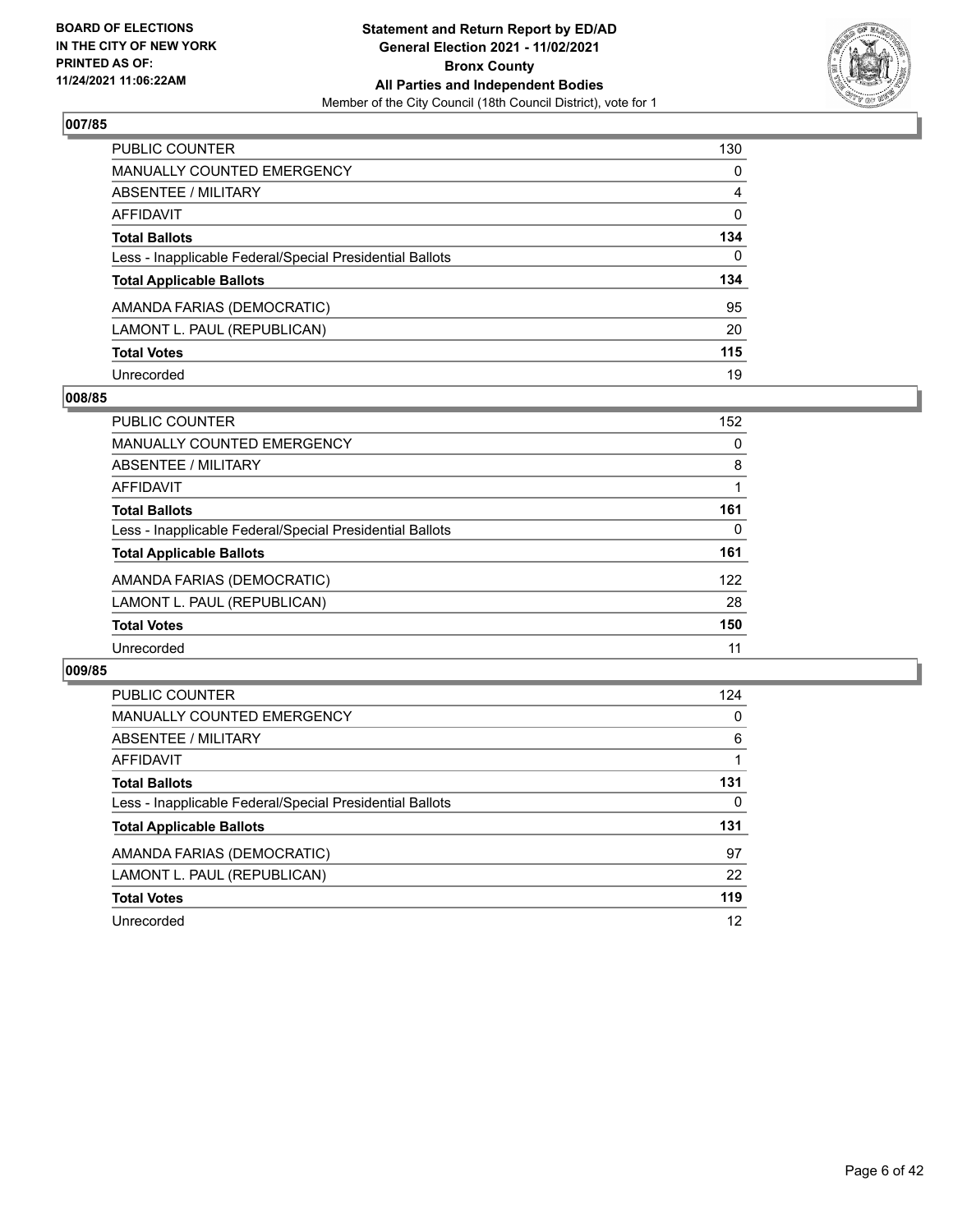

| <b>PUBLIC COUNTER</b>                                    | 152      |
|----------------------------------------------------------|----------|
| <b>MANUALLY COUNTED EMERGENCY</b>                        | $\Omega$ |
| ABSENTEE / MILITARY                                      | 9        |
| <b>AFFIDAVIT</b>                                         | $\Omega$ |
| <b>Total Ballots</b>                                     | 161      |
| Less - Inapplicable Federal/Special Presidential Ballots | 0        |
| <b>Total Applicable Ballots</b>                          | 161      |
| AMANDA FARIAS (DEMOCRATIC)                               | 130      |
| LAMONT L. PAUL (REPUBLICAN)                              | 12       |
| <b>Total Votes</b>                                       | 142      |
| Unrecorded                                               | 19       |

## **011/85**

| PUBLIC COUNTER                                           | 108      |
|----------------------------------------------------------|----------|
| MANUALLY COUNTED EMERGENCY                               | $\Omega$ |
| ABSENTEE / MILITARY                                      | 10       |
| AFFIDAVIT                                                | 2        |
| <b>Total Ballots</b>                                     | 120      |
| Less - Inapplicable Federal/Special Presidential Ballots | $\Omega$ |
| <b>Total Applicable Ballots</b>                          | 120      |
| AMANDA FARIAS (DEMOCRATIC)                               | 87       |
| LAMONT L. PAUL (REPUBLICAN)                              | 8        |
| <b>Total Votes</b>                                       | 95       |
| Unrecorded                                               | 25       |

| <b>PUBLIC COUNTER</b>                                    | 159 |
|----------------------------------------------------------|-----|
| <b>MANUALLY COUNTED EMERGENCY</b>                        | 0   |
| ABSENTEE / MILITARY                                      | 11  |
| <b>AFFIDAVIT</b>                                         |     |
| <b>Total Ballots</b>                                     | 171 |
| Less - Inapplicable Federal/Special Presidential Ballots | 0   |
| <b>Total Applicable Ballots</b>                          | 171 |
| AMANDA FARIAS (DEMOCRATIC)                               | 135 |
| LAMONT L. PAUL (REPUBLICAN)                              | 8   |
| ADA MITCHELL (WRITE-IN)                                  |     |
| <b>Total Votes</b>                                       | 144 |
| Unrecorded                                               | 27  |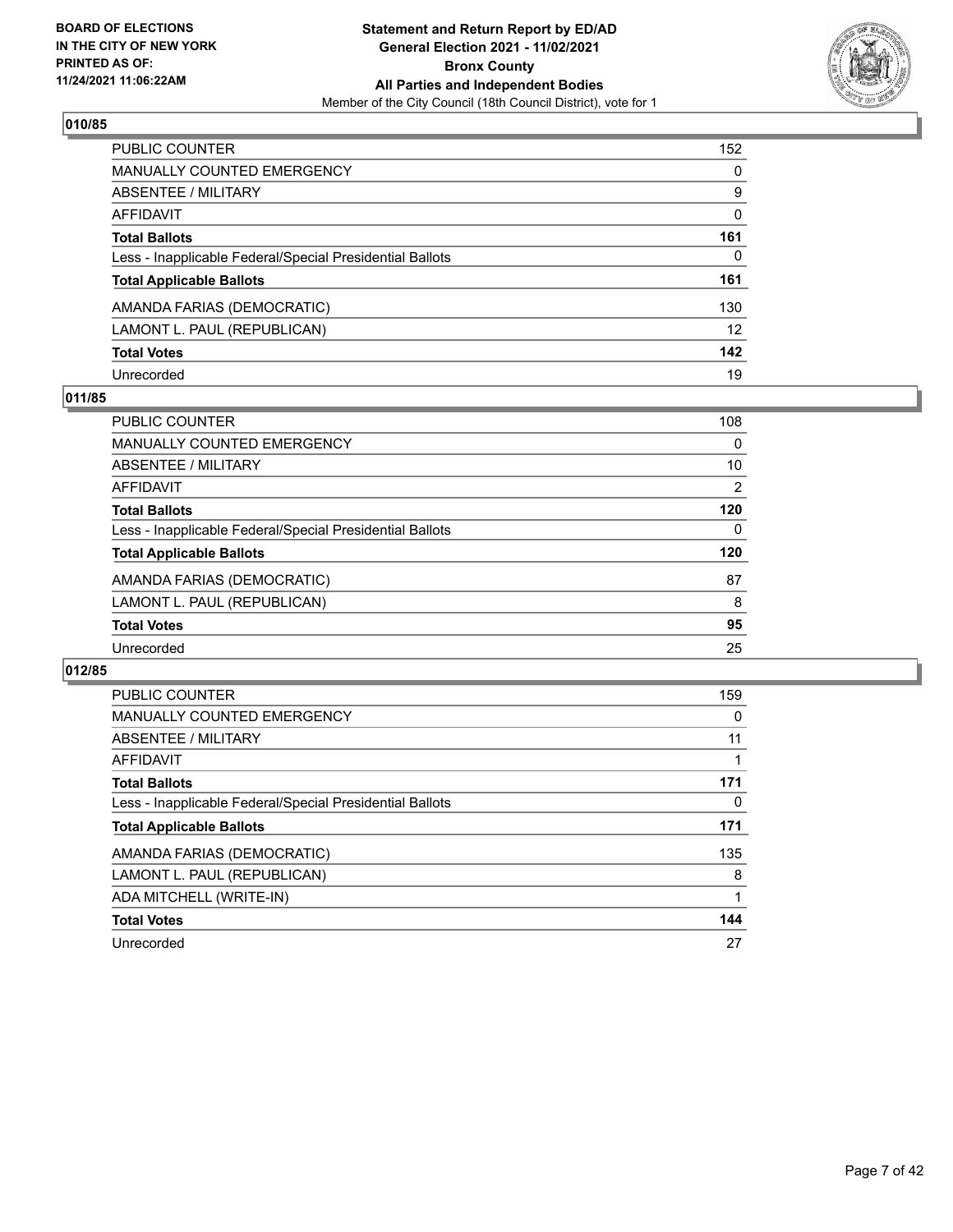

| PUBLIC COUNTER                                           | 77             |
|----------------------------------------------------------|----------------|
| <b>MANUALLY COUNTED EMERGENCY</b>                        | $\Omega$       |
| <b>ABSENTEE / MILITARY</b>                               | 7              |
| <b>AFFIDAVIT</b>                                         | $\overline{2}$ |
| <b>Total Ballots</b>                                     | 86             |
| Less - Inapplicable Federal/Special Presidential Ballots | $\mathbf{0}$   |
| <b>Total Applicable Ballots</b>                          | 86             |
| AMANDA FARIAS (DEMOCRATIC)                               | 65             |
| LAMONT L. PAUL (REPUBLICAN)                              | 5              |
| <b>Total Votes</b>                                       | 70             |
| Unrecorded                                               | 16             |

## **015/85**

| PUBLIC COUNTER                                           | 129 |
|----------------------------------------------------------|-----|
| MANUALLY COUNTED EMERGENCY                               | 0   |
| <b>ABSENTEE / MILITARY</b>                               | 6   |
| AFFIDAVIT                                                | 3   |
| <b>Total Ballots</b>                                     | 138 |
| Less - Inapplicable Federal/Special Presidential Ballots | 0   |
| <b>Total Applicable Ballots</b>                          | 138 |
| AMANDA FARIAS (DEMOCRATIC)                               | 106 |
| LAMONT L. PAUL (REPUBLICAN)                              | 11  |
| <b>Total Votes</b>                                       | 117 |
| Unrecorded                                               | 21  |

| <b>PUBLIC COUNTER</b>                                    | 58 |
|----------------------------------------------------------|----|
| <b>MANUALLY COUNTED EMERGENCY</b>                        | 0  |
| ABSENTEE / MILITARY                                      | 2  |
| AFFIDAVIT                                                |    |
| <b>Total Ballots</b>                                     | 61 |
| Less - Inapplicable Federal/Special Presidential Ballots | 0  |
| <b>Total Applicable Ballots</b>                          | 61 |
| AMANDA FARIAS (DEMOCRATIC)                               | 43 |
| LAMONT L. PAUL (REPUBLICAN)                              | 9  |
| <b>Total Votes</b>                                       | 52 |
| Unrecorded                                               | 9  |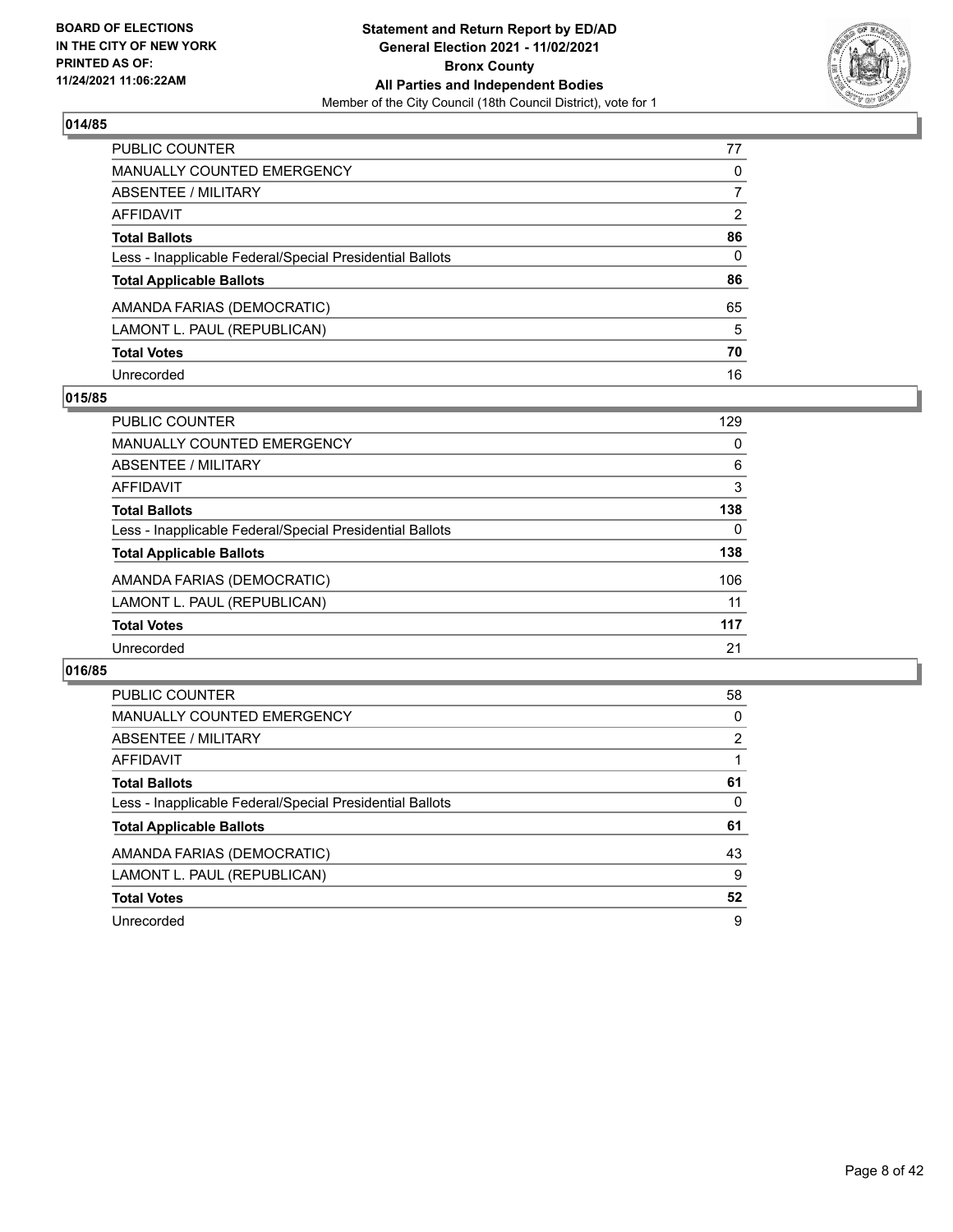

| PUBLIC COUNTER                                           | 94             |
|----------------------------------------------------------|----------------|
| <b>MANUALLY COUNTED EMERGENCY</b>                        | $\mathbf{0}$   |
| <b>ABSENTEE / MILITARY</b>                               | 9              |
| <b>AFFIDAVIT</b>                                         | $\overline{2}$ |
| <b>Total Ballots</b>                                     | 105            |
| Less - Inapplicable Federal/Special Presidential Ballots | $\Omega$       |
| <b>Total Applicable Ballots</b>                          | 105            |
| AMANDA FARIAS (DEMOCRATIC)                               | 72             |
| LAMONT L. PAUL (REPUBLICAN)                              | 5              |
| <b>Total Votes</b>                                       | 77             |
| Unrecorded                                               | 28             |

## **018/85**

| <b>PUBLIC COUNTER</b>                                    | 11 |
|----------------------------------------------------------|----|
| MANUALLY COUNTED EMERGENCY                               | 0  |
| ABSENTEE / MILITARY                                      | 0  |
| AFFIDAVIT                                                | 0  |
| <b>Total Ballots</b>                                     | 11 |
| Less - Inapplicable Federal/Special Presidential Ballots | 0  |
| <b>Total Applicable Ballots</b>                          | 11 |
| AMANDA FARIAS (DEMOCRATIC)                               | 3  |
| LAMONT L. PAUL (REPUBLICAN)                              |    |
| <b>Total Votes</b>                                       | 10 |
| Unrecorded                                               |    |

| PUBLIC COUNTER                                           | 66       |
|----------------------------------------------------------|----------|
| <b>MANUALLY COUNTED EMERGENCY</b>                        | $\Omega$ |
| ABSENTEE / MILITARY                                      | 9        |
| AFFIDAVIT                                                |          |
| <b>Total Ballots</b>                                     | 76       |
| Less - Inapplicable Federal/Special Presidential Ballots | $\Omega$ |
| <b>Total Applicable Ballots</b>                          | 76       |
| AMANDA FARIAS (DEMOCRATIC)                               | 60       |
| LAMONT L. PAUL (REPUBLICAN)                              | 6        |
| <b>Total Votes</b>                                       | 66       |
| Unrecorded                                               | 10       |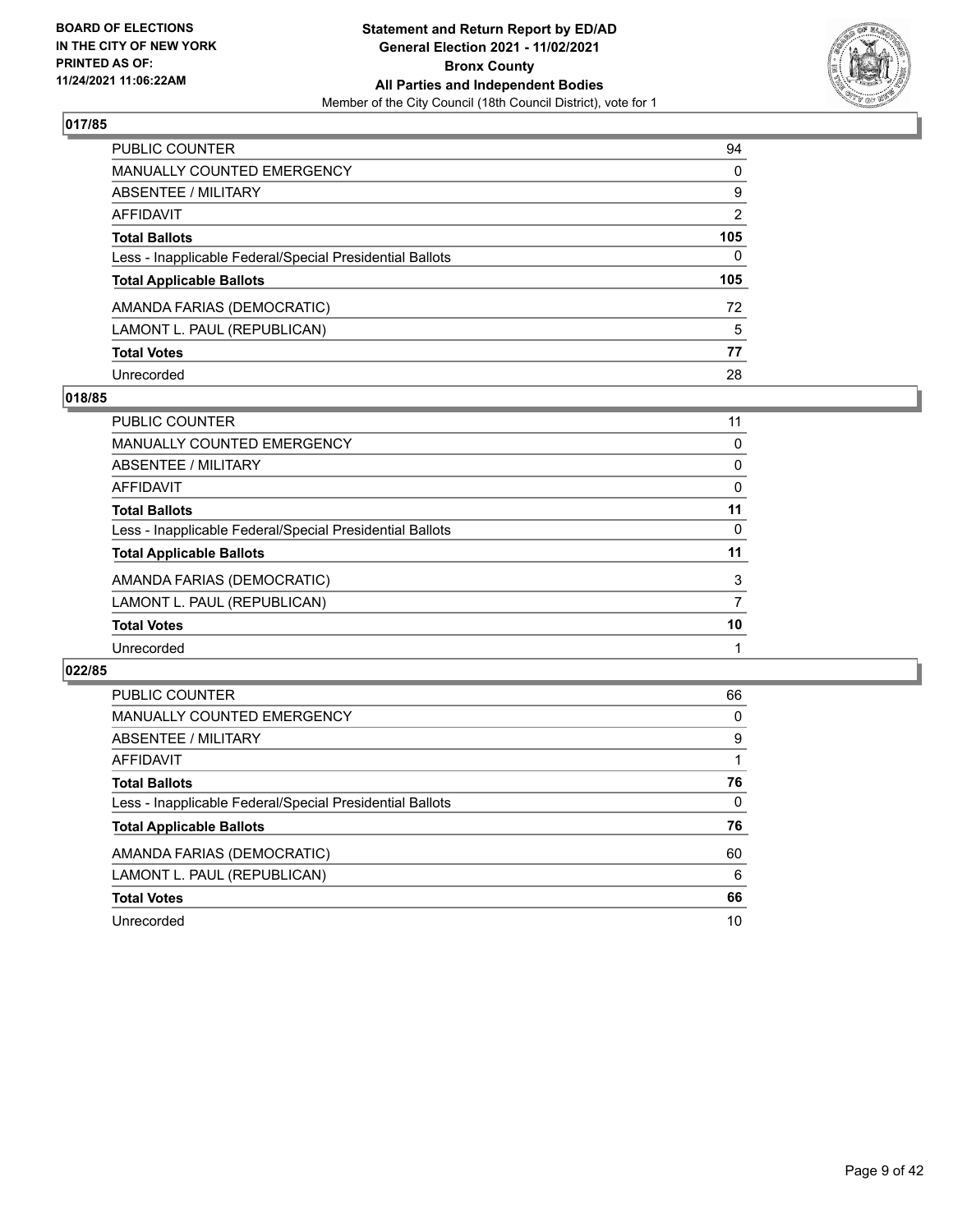

| PUBLIC COUNTER                                           | 60       |
|----------------------------------------------------------|----------|
| <b>MANUALLY COUNTED EMERGENCY</b>                        | $\Omega$ |
| ABSENTEE / MILITARY                                      | 5        |
| <b>AFFIDAVIT</b>                                         |          |
| <b>Total Ballots</b>                                     | 66       |
| Less - Inapplicable Federal/Special Presidential Ballots | 0        |
| <b>Total Applicable Ballots</b>                          | 66       |
| AMANDA FARIAS (DEMOCRATIC)                               | 41       |
| LAMONT L. PAUL (REPUBLICAN)                              | 7        |
| <b>Total Votes</b>                                       | 48       |
| Unrecorded                                               | 18       |

## **024/85**

| PUBLIC COUNTER                                           | 229      |
|----------------------------------------------------------|----------|
| <b>MANUALLY COUNTED EMERGENCY</b>                        | $\Omega$ |
| ABSENTEE / MILITARY                                      | 16       |
| <b>AFFIDAVIT</b>                                         |          |
| <b>Total Ballots</b>                                     | 246      |
| Less - Inapplicable Federal/Special Presidential Ballots | 0        |
| <b>Total Applicable Ballots</b>                          | 246      |
| AMANDA FARIAS (DEMOCRATIC)                               | 209      |
| LAMONT L. PAUL (REPUBLICAN)                              | 8        |
| <b>Total Votes</b>                                       | 217      |
| Unrecorded                                               | 29       |

| <b>PUBLIC COUNTER</b>                                    | 137      |
|----------------------------------------------------------|----------|
| <b>MANUALLY COUNTED EMERGENCY</b>                        | 0        |
| ABSENTEE / MILITARY                                      | 11       |
| <b>AFFIDAVIT</b>                                         | 0        |
| <b>Total Ballots</b>                                     | 148      |
| Less - Inapplicable Federal/Special Presidential Ballots | $\Omega$ |
| <b>Total Applicable Ballots</b>                          | 148      |
| AMANDA FARIAS (DEMOCRATIC)                               | 111      |
| LAMONT L. PAUL (REPUBLICAN)                              | 16       |
| <b>Total Votes</b>                                       | 127      |
| Unrecorded                                               | 21       |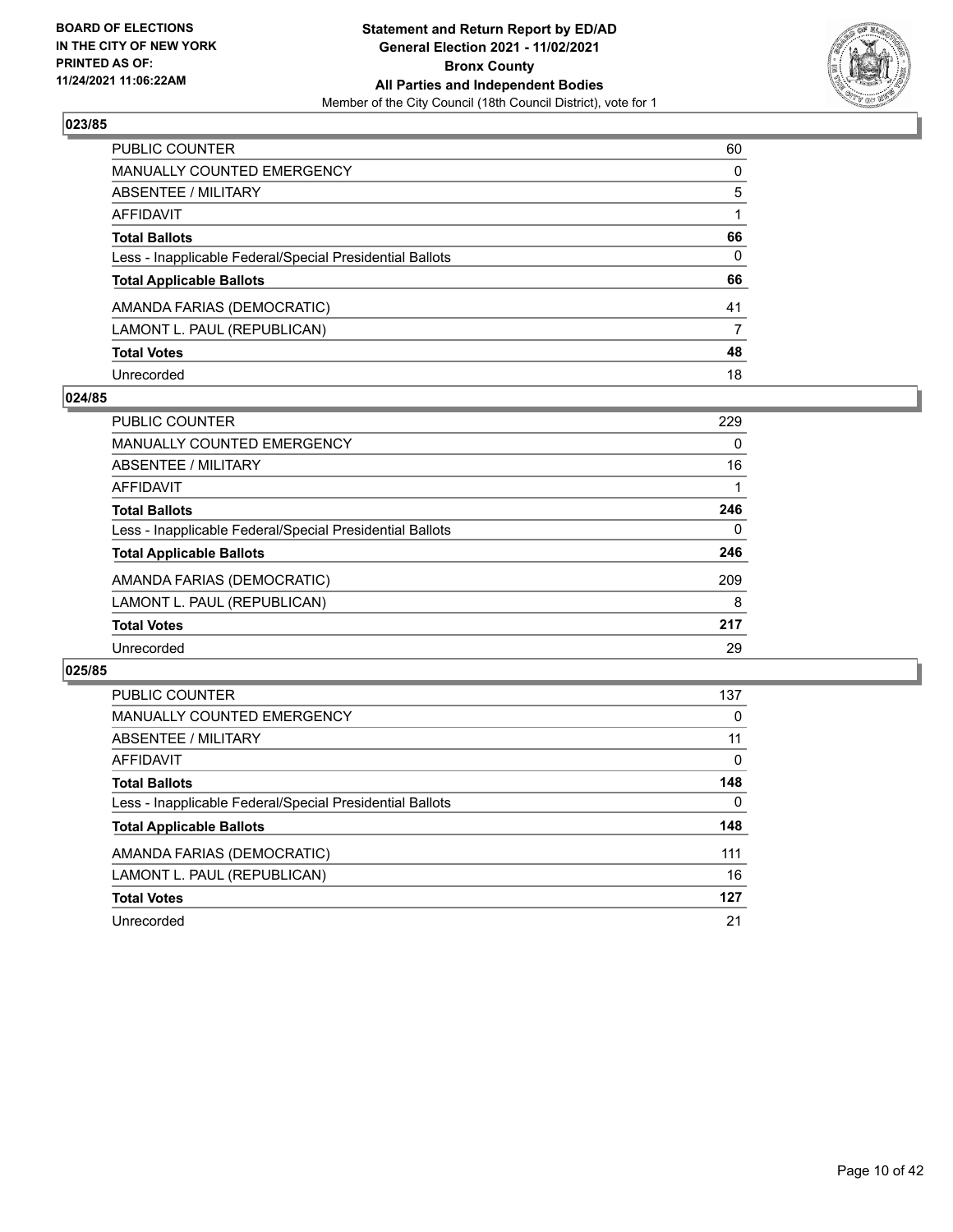

| PUBLIC COUNTER                                           | 153      |
|----------------------------------------------------------|----------|
| <b>MANUALLY COUNTED EMERGENCY</b>                        | $\Omega$ |
| ABSENTEE / MILITARY                                      | 8        |
| <b>AFFIDAVIT</b>                                         | $\Omega$ |
| <b>Total Ballots</b>                                     | 161      |
| Less - Inapplicable Federal/Special Presidential Ballots | 0        |
| <b>Total Applicable Ballots</b>                          | 161      |
| AMANDA FARIAS (DEMOCRATIC)                               | 130      |
| LAMONT L. PAUL (REPUBLICAN)                              | 15       |
| <b>Total Votes</b>                                       | 145      |
| Unrecorded                                               | 16       |

## **027/85**

| PUBLIC COUNTER                                           | 175 |
|----------------------------------------------------------|-----|
| <b>MANUALLY COUNTED EMERGENCY</b>                        | 0   |
| ABSENTEE / MILITARY                                      | 9   |
| AFFIDAVIT                                                |     |
| <b>Total Ballots</b>                                     | 185 |
| Less - Inapplicable Federal/Special Presidential Ballots | 0   |
| <b>Total Applicable Ballots</b>                          | 185 |
| AMANDA FARIAS (DEMOCRATIC)                               | 141 |
| LAMONT L. PAUL (REPUBLICAN)                              | 20  |
| <b>Total Votes</b>                                       | 161 |
| Unrecorded                                               | 24  |

| PUBLIC COUNTER                                           | 17       |
|----------------------------------------------------------|----------|
| <b>MANUALLY COUNTED EMERGENCY</b>                        | 0        |
| ABSENTEE / MILITARY                                      |          |
| <b>AFFIDAVIT</b>                                         | 0        |
| <b>Total Ballots</b>                                     | 18       |
| Less - Inapplicable Federal/Special Presidential Ballots | $\Omega$ |
| <b>Total Applicable Ballots</b>                          | 18       |
| AMANDA FARIAS (DEMOCRATIC)                               | 14       |
| LAMONT L. PAUL (REPUBLICAN)                              | 3        |
| <b>Total Votes</b>                                       | 17       |
| Unrecorded                                               |          |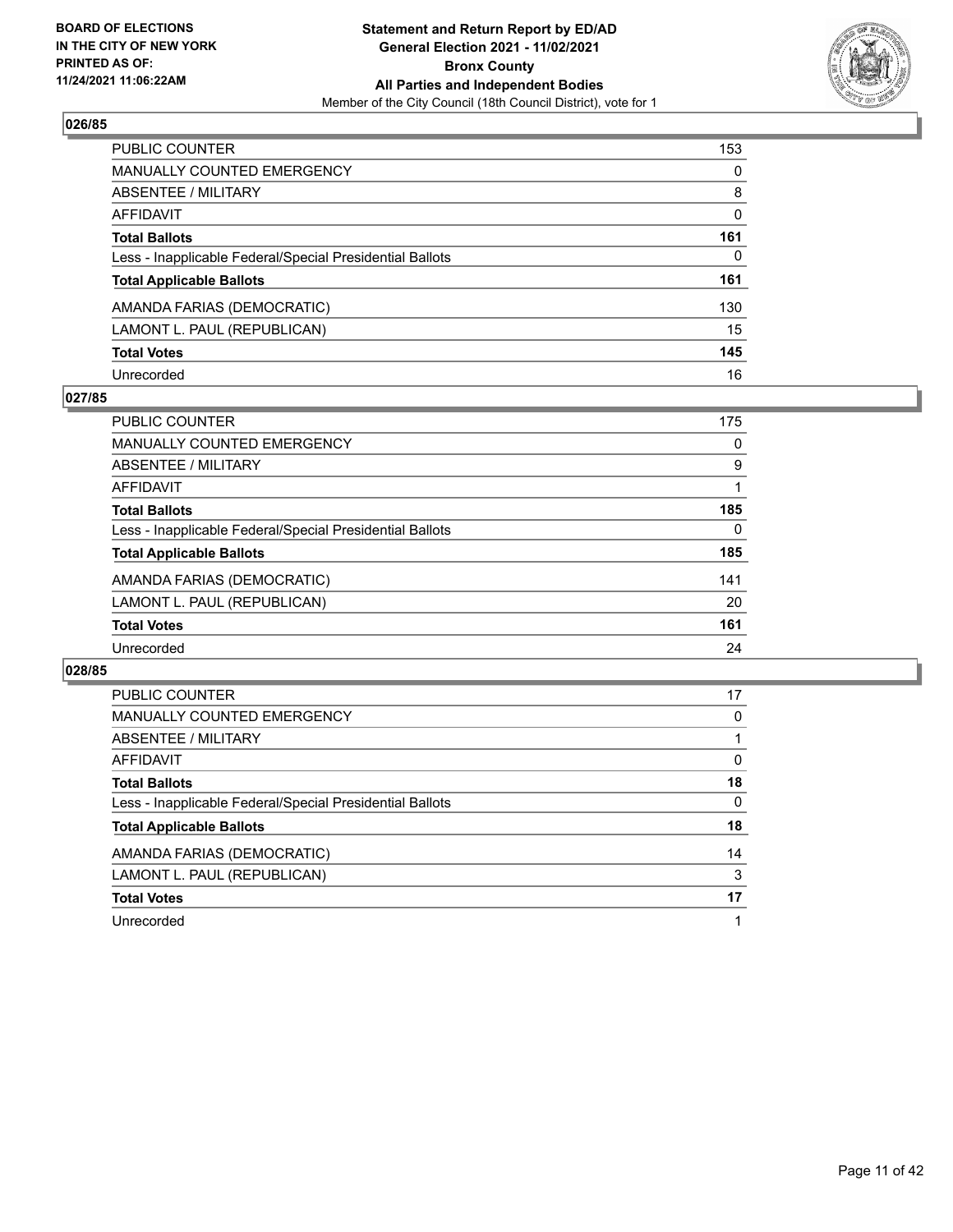

| PUBLIC COUNTER                                           | 103          |
|----------------------------------------------------------|--------------|
| <b>MANUALLY COUNTED EMERGENCY</b>                        | $\Omega$     |
| ABSENTEE / MILITARY                                      | 7            |
| <b>AFFIDAVIT</b>                                         | $\Omega$     |
| <b>Total Ballots</b>                                     | 110          |
| Less - Inapplicable Federal/Special Presidential Ballots | $\mathbf{0}$ |
| <b>Total Applicable Ballots</b>                          | 110          |
| AMANDA FARIAS (DEMOCRATIC)                               | 89           |
| LAMONT L. PAUL (REPUBLICAN)                              | 6            |
| <b>Total Votes</b>                                       | 95           |
| Unrecorded                                               | 15           |

## **030/85**

| PUBLIC COUNTER                                           | 129      |
|----------------------------------------------------------|----------|
| <b>MANUALLY COUNTED EMERGENCY</b>                        | 0        |
| ABSENTEE / MILITARY                                      | 8        |
| AFFIDAVIT                                                |          |
| <b>Total Ballots</b>                                     | 138      |
| Less - Inapplicable Federal/Special Presidential Ballots | $\Omega$ |
| <b>Total Applicable Ballots</b>                          | 138      |
| AMANDA FARIAS (DEMOCRATIC)                               | 116      |
| LAMONT L. PAUL (REPUBLICAN)                              | 10       |
| <b>Total Votes</b>                                       | 126      |
| Unrecorded                                               | 12       |

| PUBLIC COUNTER                                           | 95       |
|----------------------------------------------------------|----------|
| <b>MANUALLY COUNTED EMERGENCY</b>                        | $\Omega$ |
| ABSENTEE / MILITARY                                      | 7        |
| AFFIDAVIT                                                | 0        |
| <b>Total Ballots</b>                                     | 102      |
| Less - Inapplicable Federal/Special Presidential Ballots | 0        |
| <b>Total Applicable Ballots</b>                          | 102      |
| AMANDA FARIAS (DEMOCRATIC)                               | 80       |
| LAMONT L. PAUL (REPUBLICAN)                              | 8        |
| <b>Total Votes</b>                                       | 88       |
| Unrecorded                                               | 14       |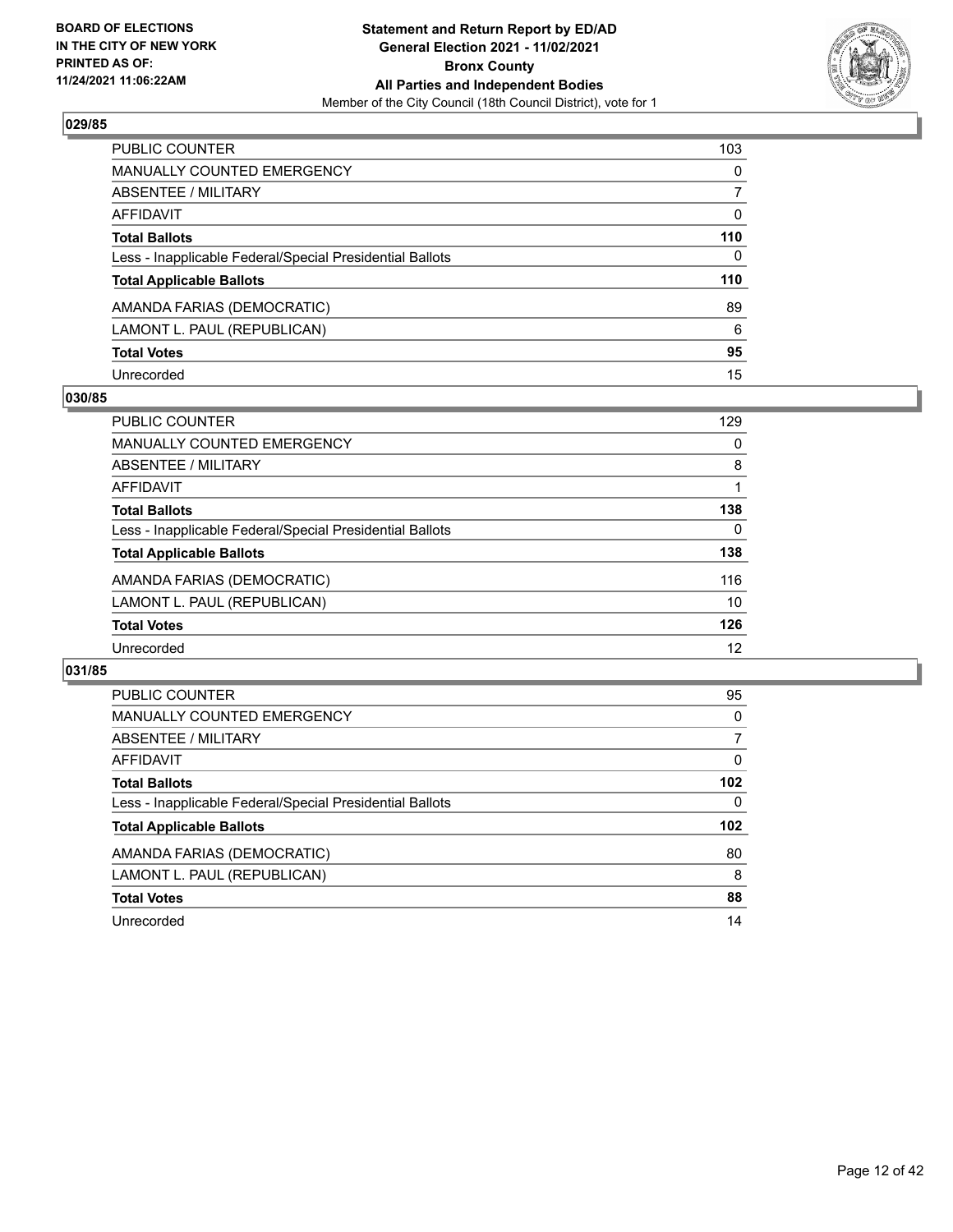

| <b>PUBLIC COUNTER</b>                                    | 54             |
|----------------------------------------------------------|----------------|
| <b>MANUALLY COUNTED EMERGENCY</b>                        | 0              |
| ABSENTEE / MILITARY                                      | $\overline{2}$ |
| <b>AFFIDAVIT</b>                                         | $\Omega$       |
| <b>Total Ballots</b>                                     | 56             |
| Less - Inapplicable Federal/Special Presidential Ballots | $\Omega$       |
| <b>Total Applicable Ballots</b>                          | 56             |
| AMANDA FARIAS (DEMOCRATIC)                               | 43             |
| LAMONT L. PAUL (REPUBLICAN)                              | 4              |
| OSWALD FELIZ (WRITE-IN)                                  |                |
| <b>Total Votes</b>                                       | 48             |
| Unrecorded                                               | 8              |

## **033/85**

| <b>PUBLIC COUNTER</b>                                    | 144      |
|----------------------------------------------------------|----------|
| MANUALLY COUNTED EMERGENCY                               | 0        |
| ABSENTEE / MILITARY                                      | 14       |
| <b>AFFIDAVIT</b>                                         | 0        |
| <b>Total Ballots</b>                                     | 158      |
| Less - Inapplicable Federal/Special Presidential Ballots | $\Omega$ |
| <b>Total Applicable Ballots</b>                          | 158      |
| AMANDA FARIAS (DEMOCRATIC)                               | 117      |
| LAMONT L. PAUL (REPUBLICAN)                              | 14       |
| <b>Total Votes</b>                                       | 131      |
| Unrecorded                                               | 27       |

| <b>PUBLIC COUNTER</b>                                    | 64 |
|----------------------------------------------------------|----|
| <b>MANUALLY COUNTED EMERGENCY</b>                        | 0  |
| ABSENTEE / MILITARY                                      | 3  |
| AFFIDAVIT                                                |    |
| <b>Total Ballots</b>                                     | 68 |
| Less - Inapplicable Federal/Special Presidential Ballots | 0  |
| <b>Total Applicable Ballots</b>                          | 68 |
| AMANDA FARIAS (DEMOCRATIC)                               | 52 |
| LAMONT L. PAUL (REPUBLICAN)                              | 3  |
| SISTER E JONES BEY (WRITE-IN)                            |    |
| <b>Total Votes</b>                                       | 56 |
| Unrecorded                                               | 12 |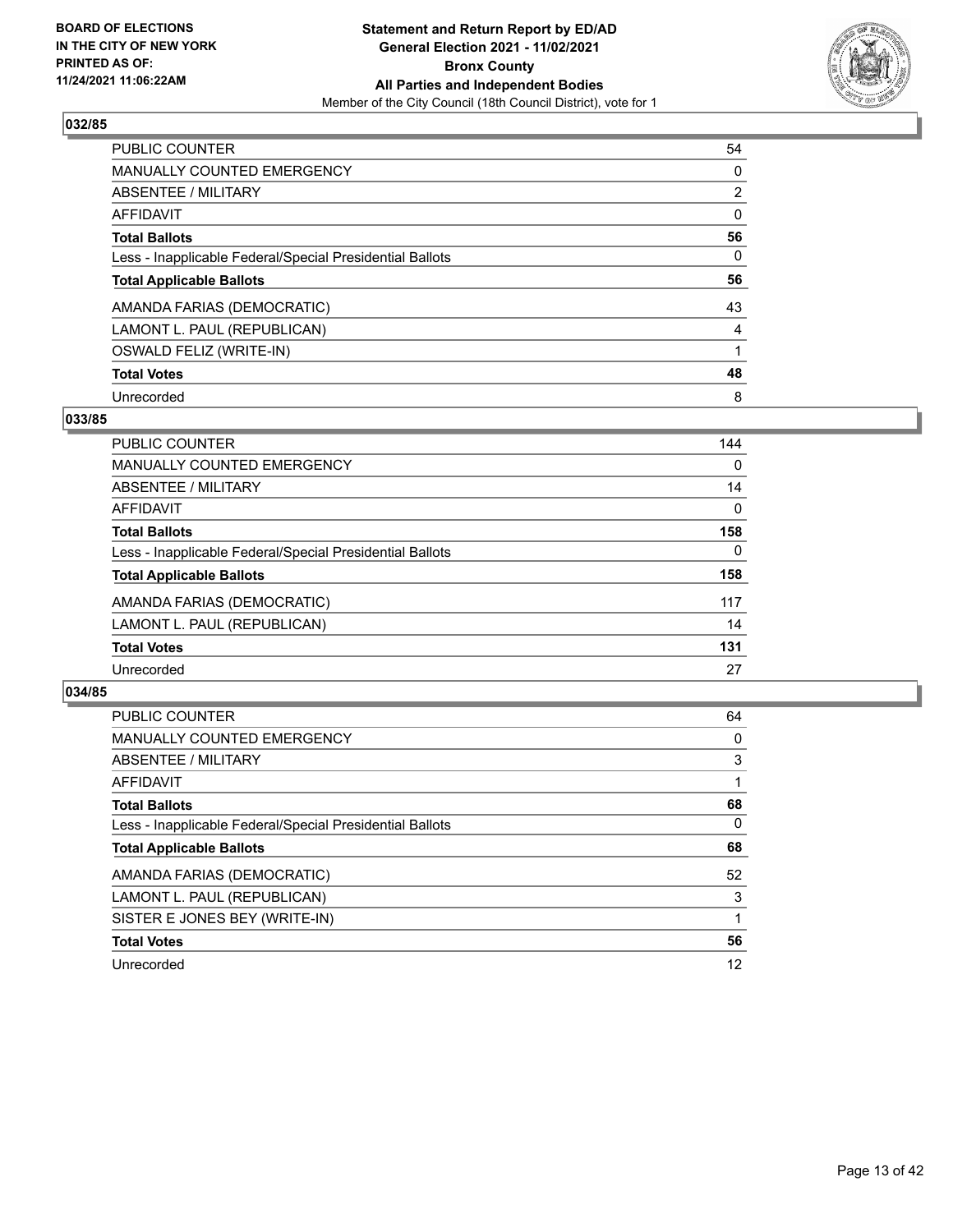

| PUBLIC COUNTER                                           | 57       |
|----------------------------------------------------------|----------|
| <b>MANUALLY COUNTED EMERGENCY</b>                        | $\Omega$ |
| <b>ABSENTEE / MILITARY</b>                               |          |
| <b>AFFIDAVIT</b>                                         |          |
| <b>Total Ballots</b>                                     | 65       |
| Less - Inapplicable Federal/Special Presidential Ballots | 0        |
| <b>Total Applicable Ballots</b>                          | 65       |
| AMANDA FARIAS (DEMOCRATIC)                               | 52       |
| LAMONT L. PAUL (REPUBLICAN)                              | 5        |
| <b>Total Votes</b>                                       | 57       |
| Unrecorded                                               | 8        |

## **063/85**

| PUBLIC COUNTER                                           | 93       |
|----------------------------------------------------------|----------|
| <b>MANUALLY COUNTED EMERGENCY</b>                        | 0        |
| ABSENTEE / MILITARY                                      | 5        |
| AFFIDAVIT                                                | 0        |
| <b>Total Ballots</b>                                     | 98       |
| Less - Inapplicable Federal/Special Presidential Ballots | $\Omega$ |
| <b>Total Applicable Ballots</b>                          | 98       |
| AMANDA FARIAS (DEMOCRATIC)                               | 71       |
| LAMONT L. PAUL (REPUBLICAN)                              | 14       |
| <b>Total Votes</b>                                       | 85       |
| Unrecorded                                               | 13       |

| PUBLIC COUNTER                                           | 92       |
|----------------------------------------------------------|----------|
| MANUALLY COUNTED EMERGENCY                               | 0        |
| ABSENTEE / MILITARY                                      | 3        |
| <b>AFFIDAVIT</b>                                         | $\Omega$ |
| <b>Total Ballots</b>                                     | 95       |
| Less - Inapplicable Federal/Special Presidential Ballots | 0        |
| <b>Total Applicable Ballots</b>                          | 95       |
| AMANDA FARIAS (DEMOCRATIC)                               | 70       |
| LAMONT L. PAUL (REPUBLICAN)                              | 11       |
|                                                          |          |
| DARLENE JACKSON (WRITE-IN)                               | 2        |
| <b>Total Votes</b>                                       | 83       |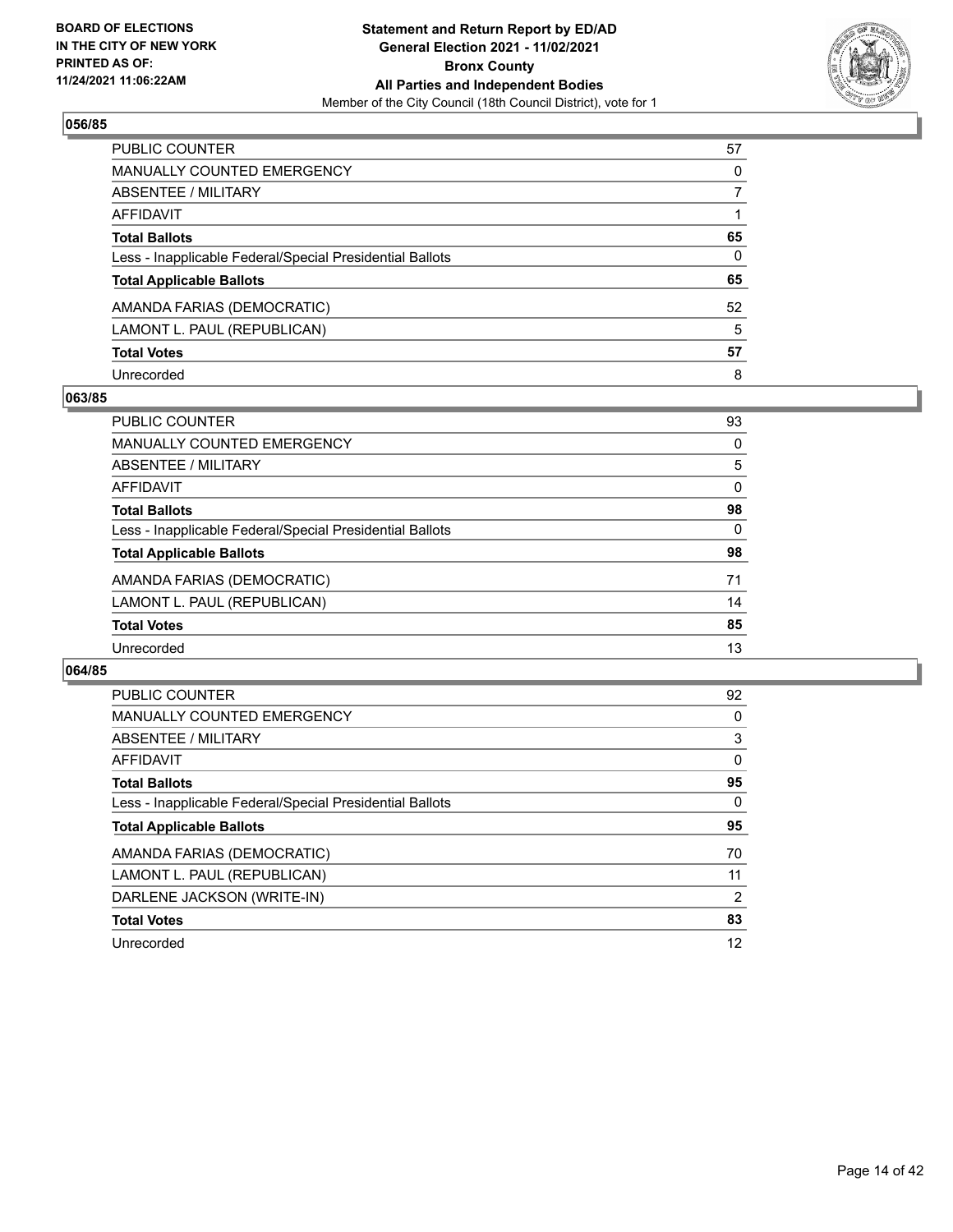

| <b>PUBLIC COUNTER</b>                                    | 128      |
|----------------------------------------------------------|----------|
| <b>MANUALLY COUNTED EMERGENCY</b>                        | $\Omega$ |
| <b>ABSENTEE / MILITARY</b>                               | 2        |
| AFFIDAVIT                                                | $\Omega$ |
| <b>Total Ballots</b>                                     | 130      |
| Less - Inapplicable Federal/Special Presidential Ballots | 0        |
| <b>Total Applicable Ballots</b>                          | 130      |
| AMANDA FARIAS (DEMOCRATIC)                               | 96       |
| LAMONT L. PAUL (REPUBLICAN)                              | 10       |
| <b>Total Votes</b>                                       | 106      |
| Unrecorded                                               | 24       |

## **066/85**

| <b>PUBLIC COUNTER</b>                                    | 100      |
|----------------------------------------------------------|----------|
| <b>MANUALLY COUNTED EMERGENCY</b>                        | 0        |
| ABSENTEE / MILITARY                                      | 4        |
| AFFIDAVIT                                                |          |
| <b>Total Ballots</b>                                     | 105      |
| Less - Inapplicable Federal/Special Presidential Ballots | $\Omega$ |
| <b>Total Applicable Ballots</b>                          | 105      |
| AMANDA FARIAS (DEMOCRATIC)                               | 79       |
| LAMONT L. PAUL (REPUBLICAN)                              | 6        |
| <b>Total Votes</b>                                       | 85       |
| Unrecorded                                               | 20       |

| PUBLIC COUNTER                                           | 173 |
|----------------------------------------------------------|-----|
| <b>MANUALLY COUNTED EMERGENCY</b>                        | 0   |
| ABSENTEE / MILITARY                                      | 8   |
| <b>AFFIDAVIT</b>                                         | 2   |
| <b>Total Ballots</b>                                     | 183 |
| Less - Inapplicable Federal/Special Presidential Ballots | 0   |
| <b>Total Applicable Ballots</b>                          | 183 |
| AMANDA FARIAS (DEMOCRATIC)                               | 130 |
| LAMONT L. PAUL (REPUBLICAN)                              | 21  |
| <b>Total Votes</b>                                       | 151 |
| Unrecorded                                               | 32  |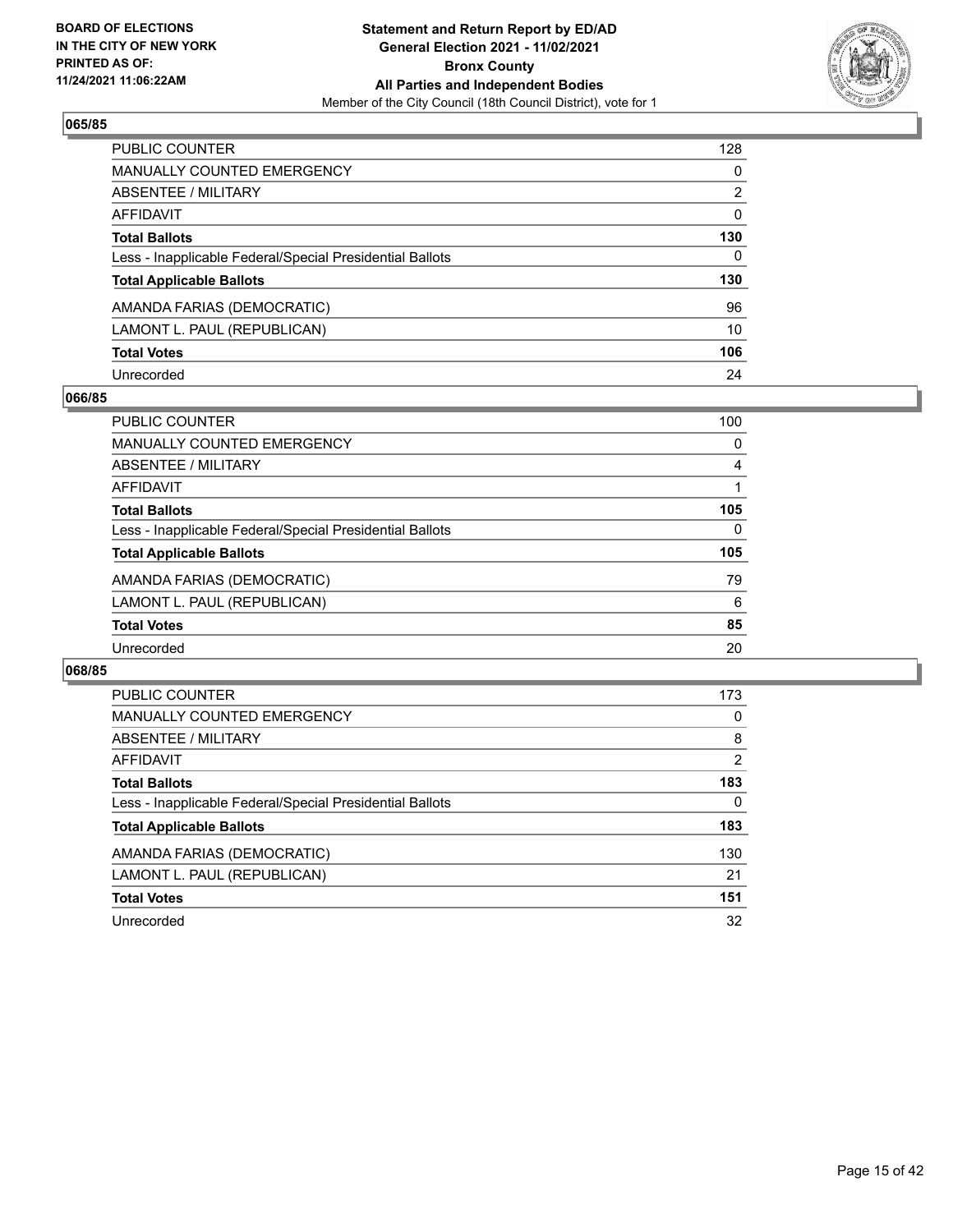

| PUBLIC COUNTER                                           | 134      |
|----------------------------------------------------------|----------|
| <b>MANUALLY COUNTED EMERGENCY</b>                        | 0        |
| <b>ABSENTEE / MILITARY</b>                               | 5        |
| AFFIDAVIT                                                | $\Omega$ |
| <b>Total Ballots</b>                                     | 139      |
| Less - Inapplicable Federal/Special Presidential Ballots | 0        |
| <b>Total Applicable Ballots</b>                          | 139      |
| AMANDA FARIAS (DEMOCRATIC)                               | 109      |
| LAMONT L. PAUL (REPUBLICAN)                              | 7        |
| <b>Total Votes</b>                                       | 116      |
| Unrecorded                                               | 23       |

## **070/85**

| <b>PUBLIC COUNTER</b>                                    | 96       |
|----------------------------------------------------------|----------|
| <b>MANUALLY COUNTED EMERGENCY</b>                        | 0        |
| ABSENTEE / MILITARY                                      |          |
| AFFIDAVIT                                                |          |
| <b>Total Ballots</b>                                     | 104      |
| Less - Inapplicable Federal/Special Presidential Ballots | $\Omega$ |
| <b>Total Applicable Ballots</b>                          | 104      |
| AMANDA FARIAS (DEMOCRATIC)                               | 79       |
| LAMONT L. PAUL (REPUBLICAN)                              | 5        |
| <b>Total Votes</b>                                       | 84       |
| Unrecorded                                               | 20       |

| 075/85 COMBINED into: 071/85                             |   |
|----------------------------------------------------------|---|
| 074/85 COMBINED into: 071/85                             |   |
| <b>Total Votes</b>                                       | 0 |
| LAMONT L. PAUL (REPUBLICAN)                              | 0 |
| AMANDA FARIAS (DEMOCRATIC)                               | 0 |
| <b>Total Applicable Ballots</b>                          | 0 |
| Less - Inapplicable Federal/Special Presidential Ballots | 0 |
| <b>Total Ballots</b>                                     | 0 |
| AFFIDAVIT                                                | 0 |
| <b>ABSENTEE / MILITARY</b>                               | 0 |
| <b>MANUALLY COUNTED EMERGENCY</b>                        | 0 |
| <b>PUBLIC COUNTER</b>                                    | 0 |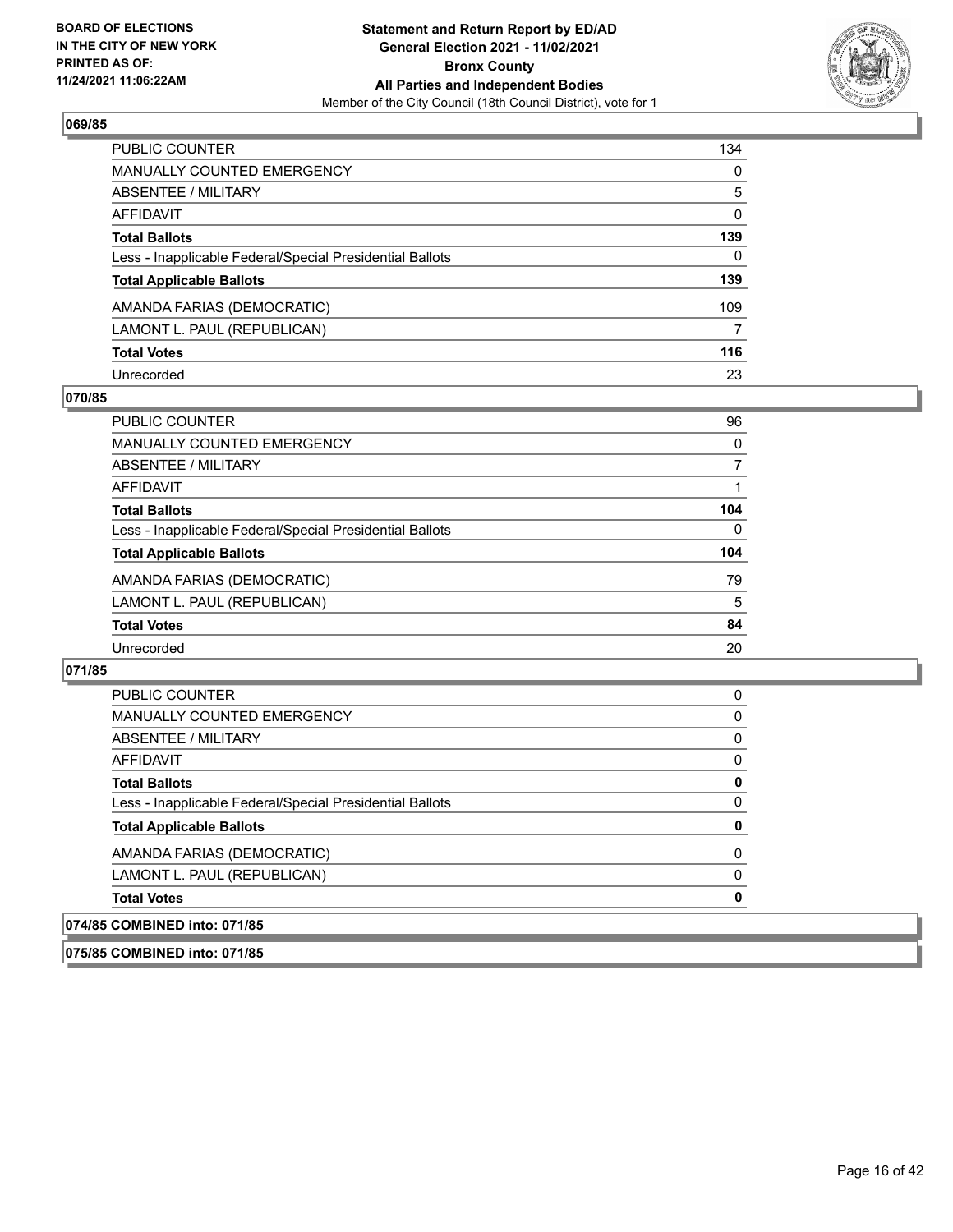

| PUBLIC COUNTER                                           | 44           |
|----------------------------------------------------------|--------------|
| <b>MANUALLY COUNTED EMERGENCY</b>                        | $\Omega$     |
| ABSENTEE / MILITARY                                      | 6            |
| <b>AFFIDAVIT</b>                                         | $\mathbf{0}$ |
| <b>Total Ballots</b>                                     | 50           |
| Less - Inapplicable Federal/Special Presidential Ballots | 0            |
| <b>Total Applicable Ballots</b>                          | 50           |
| AMANDA FARIAS (DEMOCRATIC)                               | 41           |
| LAMONT L. PAUL (REPUBLICAN)                              | 6            |
| <b>Total Votes</b>                                       | 47           |
| Unrecorded                                               | 3            |

## **083/85**

| PUBLIC COUNTER                                           | 77       |
|----------------------------------------------------------|----------|
| <b>MANUALLY COUNTED EMERGENCY</b>                        | 0        |
| <b>ABSENTEE / MILITARY</b>                               | 5        |
| AFFIDAVIT                                                | $\Omega$ |
| <b>Total Ballots</b>                                     | 82       |
| Less - Inapplicable Federal/Special Presidential Ballots | 0        |
| <b>Total Applicable Ballots</b>                          | 82       |
| AMANDA FARIAS (DEMOCRATIC)                               | 58       |
| LAMONT L. PAUL (REPUBLICAN)                              | 9        |
| <b>Total Votes</b>                                       | 67       |
| Unrecorded                                               | 15       |

| PUBLIC COUNTER                                           | 110      |
|----------------------------------------------------------|----------|
| <b>MANUALLY COUNTED EMERGENCY</b>                        | 0        |
| ABSENTEE / MILITARY                                      | 3        |
| <b>AFFIDAVIT</b>                                         | $\Omega$ |
| <b>Total Ballots</b>                                     | 113      |
| Less - Inapplicable Federal/Special Presidential Ballots | 0        |
| <b>Total Applicable Ballots</b>                          | 113      |
| AMANDA FARIAS (DEMOCRATIC)                               | 86       |
| LAMONT L. PAUL (REPUBLICAN)                              | 9        |
| <b>Total Votes</b>                                       | 95       |
|                                                          |          |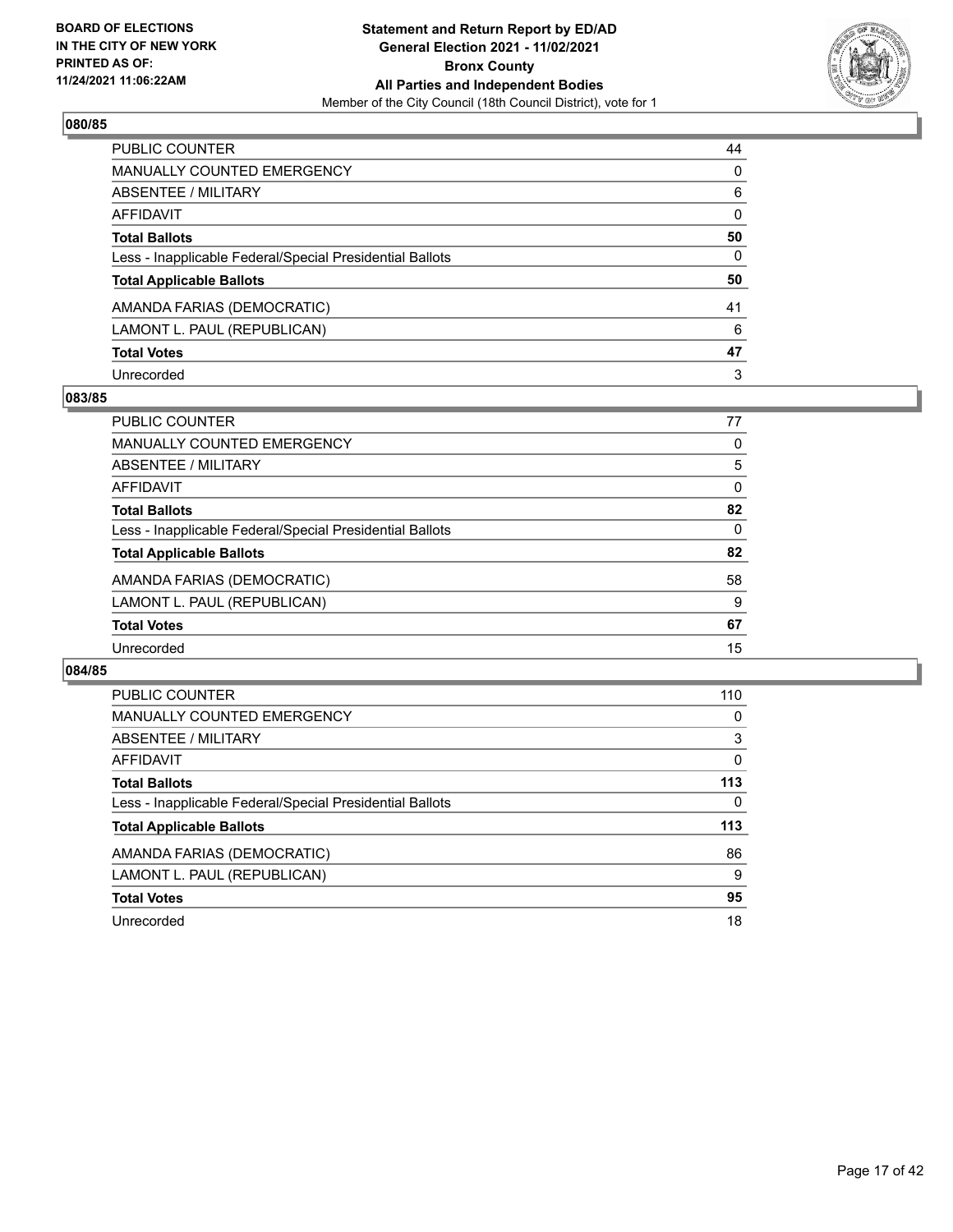

| PUBLIC COUNTER                                           | 75           |
|----------------------------------------------------------|--------------|
| MANUALLY COUNTED EMERGENCY                               | $\mathbf{0}$ |
| ABSENTEE / MILITARY                                      | 5            |
| <b>AFFIDAVIT</b>                                         | $\mathbf{0}$ |
| <b>Total Ballots</b>                                     | 80           |
| Less - Inapplicable Federal/Special Presidential Ballots | 0            |
| <b>Total Applicable Ballots</b>                          | 80           |
| AMANDA FARIAS (DEMOCRATIC)                               | 64           |
| LAMONT L. PAUL (REPUBLICAN)                              | 6            |
| <b>Total Votes</b>                                       | 70           |
| Unrecorded                                               | 10           |

## **023/87**

| <b>PUBLIC COUNTER</b>                                    | 57 |
|----------------------------------------------------------|----|
| <b>MANUALLY COUNTED EMERGENCY</b>                        | 0  |
| ABSENTEE / MILITARY                                      | 8  |
| AFFIDAVIT                                                |    |
| <b>Total Ballots</b>                                     | 66 |
| Less - Inapplicable Federal/Special Presidential Ballots | 0  |
| <b>Total Applicable Ballots</b>                          | 66 |
| AMANDA FARIAS (DEMOCRATIC)                               | 48 |
| LAMONT L. PAUL (REPUBLICAN)                              | 10 |
| <b>Total Votes</b>                                       | 58 |
| Unrecorded                                               | 8  |

| PUBLIC COUNTER                                           | 81       |
|----------------------------------------------------------|----------|
| <b>MANUALLY COUNTED EMERGENCY</b>                        | 0        |
| ABSENTEE / MILITARY                                      | 2        |
| AFFIDAVIT                                                |          |
| <b>Total Ballots</b>                                     | 84       |
| Less - Inapplicable Federal/Special Presidential Ballots | $\Omega$ |
| <b>Total Applicable Ballots</b>                          | 84       |
| AMANDA FARIAS (DEMOCRATIC)                               | 54       |
| LAMONT L. PAUL (REPUBLICAN)                              | 16       |
| <b>Total Votes</b>                                       | 70       |
| Unrecorded                                               | 14       |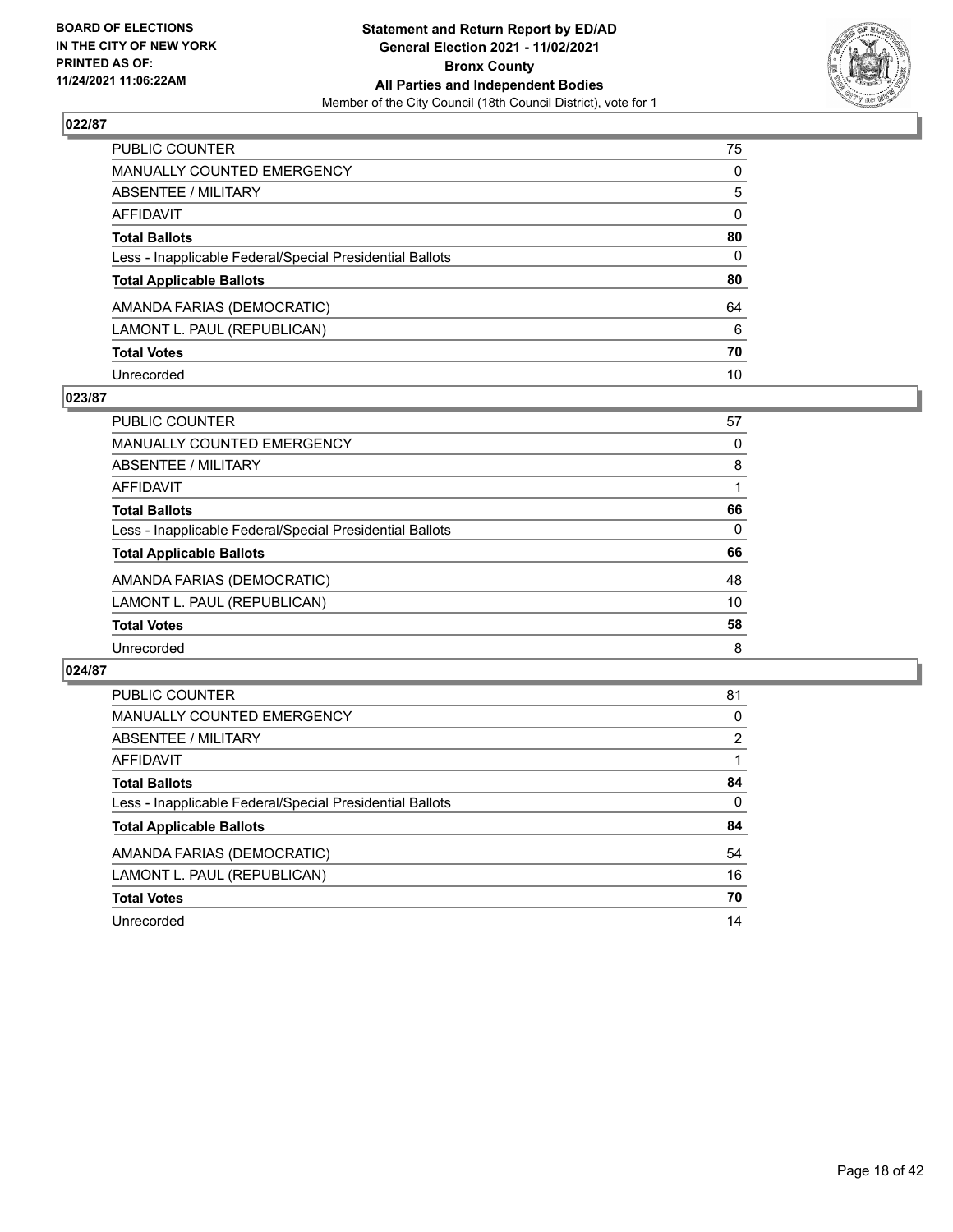

| PUBLIC COUNTER                                           | 27             |
|----------------------------------------------------------|----------------|
| <b>MANUALLY COUNTED EMERGENCY</b>                        | $\Omega$       |
| <b>ABSENTEE / MILITARY</b>                               | 8              |
| <b>AFFIDAVIT</b>                                         |                |
| <b>Total Ballots</b>                                     | 36             |
| Less - Inapplicable Federal/Special Presidential Ballots | $\mathbf{0}$   |
| <b>Total Applicable Ballots</b>                          | 36             |
| AMANDA FARIAS (DEMOCRATIC)                               | 29             |
| LAMONT L. PAUL (REPUBLICAN)                              | 5              |
| <b>Total Votes</b>                                       | 34             |
| Unrecorded                                               | $\overline{2}$ |

## **026/87**

| <b>PUBLIC COUNTER</b>                                    | 130      |
|----------------------------------------------------------|----------|
| <b>MANUALLY COUNTED EMERGENCY</b>                        | 0        |
| ABSENTEE / MILITARY                                      | 9        |
| AFFIDAVIT                                                |          |
| <b>Total Ballots</b>                                     | 140      |
| Less - Inapplicable Federal/Special Presidential Ballots | $\Omega$ |
| <b>Total Applicable Ballots</b>                          | 140      |
| AMANDA FARIAS (DEMOCRATIC)                               | 105      |
| LAMONT L. PAUL (REPUBLICAN)                              | 14       |
| <b>KEVIN RILEY (WRITE-IN)</b>                            |          |
| <b>Total Votes</b>                                       | 120      |
| Unrecorded                                               | 20       |

| PUBLIC COUNTER                                           | 71       |
|----------------------------------------------------------|----------|
| <b>MANUALLY COUNTED EMERGENCY</b>                        | $\Omega$ |
| ABSENTEE / MILITARY                                      | 0        |
| AFFIDAVIT                                                | $\Omega$ |
| <b>Total Ballots</b>                                     | 71       |
| Less - Inapplicable Federal/Special Presidential Ballots | $\Omega$ |
| <b>Total Applicable Ballots</b>                          | 71       |
| AMANDA FARIAS (DEMOCRATIC)                               | 54       |
| LAMONT L. PAUL (REPUBLICAN)                              | 9        |
| <b>Total Votes</b>                                       | 63       |
| Unrecorded                                               | 8        |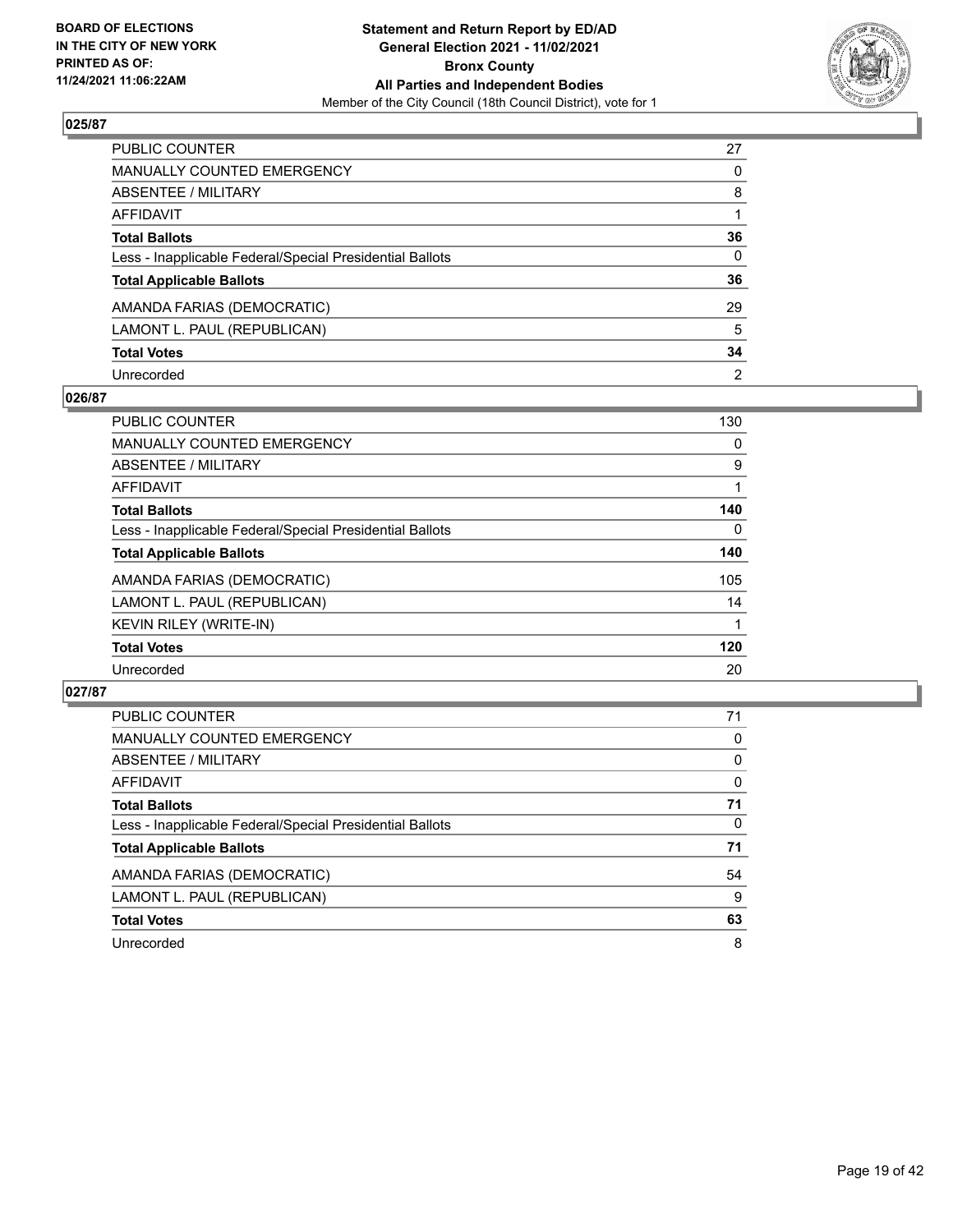

| PUBLIC COUNTER                                           | 123          |
|----------------------------------------------------------|--------------|
| <b>MANUALLY COUNTED EMERGENCY</b>                        | $\mathbf{0}$ |
| <b>ABSENTEE / MILITARY</b>                               | 11           |
| AFFIDAVIT                                                | 2            |
| <b>Total Ballots</b>                                     | 136          |
| Less - Inapplicable Federal/Special Presidential Ballots | $\mathbf{0}$ |
| <b>Total Applicable Ballots</b>                          | 136          |
| AMANDA FARIAS (DEMOCRATIC)                               | 112          |
| LAMONT L. PAUL (REPUBLICAN)                              | 11           |
| <b>Total Votes</b>                                       | 123          |
| Unrecorded                                               | 13           |

## **029/87**

| <b>PUBLIC COUNTER</b>                                    | 103      |
|----------------------------------------------------------|----------|
| MANUALLY COUNTED EMERGENCY                               | 0        |
| ABSENTEE / MILITARY                                      | 8        |
| AFFIDAVIT                                                | $\Omega$ |
| <b>Total Ballots</b>                                     | 111      |
| Less - Inapplicable Federal/Special Presidential Ballots | $\Omega$ |
| <b>Total Applicable Ballots</b>                          | 111      |
| AMANDA FARIAS (DEMOCRATIC)                               | 86       |
| LAMONT L. PAUL (REPUBLICAN)                              | 17       |
| <b>Total Votes</b>                                       | 103      |
| Unrecorded                                               | 8        |

| PUBLIC COUNTER                                           | 22       |
|----------------------------------------------------------|----------|
| <b>MANUALLY COUNTED EMERGENCY</b>                        | $\Omega$ |
| ABSENTEE / MILITARY                                      | 15       |
| <b>AFFIDAVIT</b>                                         | 0        |
| <b>Total Ballots</b>                                     | 37       |
| Less - Inapplicable Federal/Special Presidential Ballots | 0        |
| <b>Total Applicable Ballots</b>                          | 37       |
| AMANDA FARIAS (DEMOCRATIC)                               | 29       |
| LAMONT L. PAUL (REPUBLICAN)                              | 4        |
| <b>Total Votes</b>                                       | 33       |
| Unrecorded                                               | 4        |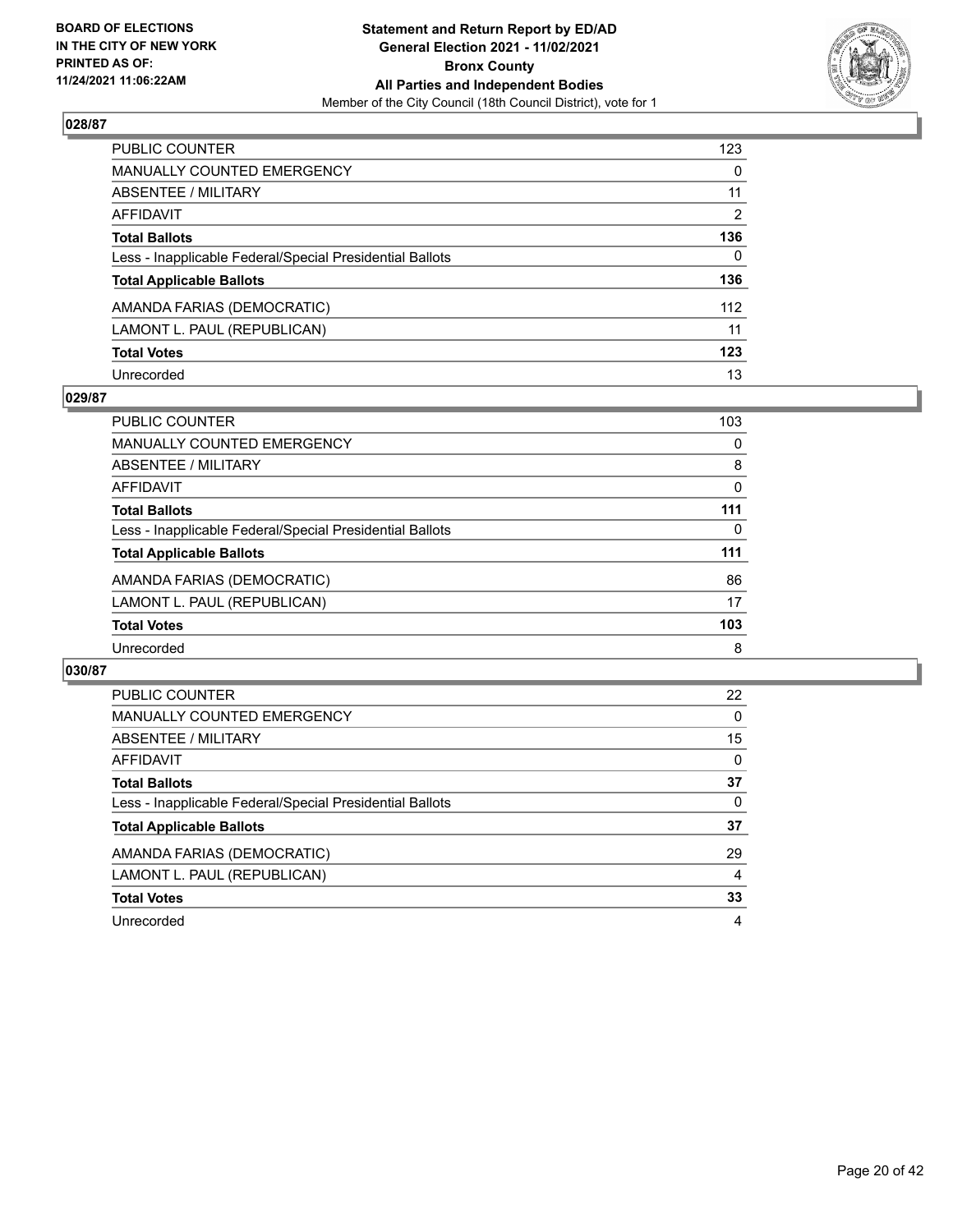

| PUBLIC COUNTER                                           | 84           |
|----------------------------------------------------------|--------------|
| <b>MANUALLY COUNTED EMERGENCY</b>                        | $\Omega$     |
| <b>ABSENTEE / MILITARY</b>                               | 5            |
| <b>AFFIDAVIT</b>                                         | $\mathbf{0}$ |
| <b>Total Ballots</b>                                     | 89           |
| Less - Inapplicable Federal/Special Presidential Ballots | $\mathbf{0}$ |
| <b>Total Applicable Ballots</b>                          | 89           |
| AMANDA FARIAS (DEMOCRATIC)                               | 56           |
| LAMONT L. PAUL (REPUBLICAN)                              | 19           |
| <b>Total Votes</b>                                       | 75           |
| Unrecorded                                               | 14           |

## **032/87**

| <b>PUBLIC COUNTER</b>                                    | 93       |
|----------------------------------------------------------|----------|
| <b>MANUALLY COUNTED EMERGENCY</b>                        | 0        |
| ABSENTEE / MILITARY                                      | 13       |
| AFFIDAVIT                                                | 2        |
| <b>Total Ballots</b>                                     | 108      |
| Less - Inapplicable Federal/Special Presidential Ballots | $\Omega$ |
| <b>Total Applicable Ballots</b>                          | 108      |
| AMANDA FARIAS (DEMOCRATIC)                               | 75       |
| LAMONT L. PAUL (REPUBLICAN)                              | 15       |
| <b>Total Votes</b>                                       | 90       |
| Unrecorded                                               | 18       |

| PUBLIC COUNTER                                           | 96       |
|----------------------------------------------------------|----------|
| <b>MANUALLY COUNTED EMERGENCY</b>                        | 0        |
| ABSENTEE / MILITARY                                      | 8        |
| AFFIDAVIT                                                | $\Omega$ |
| <b>Total Ballots</b>                                     | 104      |
| Less - Inapplicable Federal/Special Presidential Ballots | 0        |
|                                                          |          |
| <b>Total Applicable Ballots</b>                          | 104      |
| AMANDA FARIAS (DEMOCRATIC)                               | 80       |
| LAMONT L. PAUL (REPUBLICAN)                              | 16       |
| <b>NSANGI WILLIAMS (WRITE-IN)</b>                        |          |
| <b>Total Votes</b>                                       | 97       |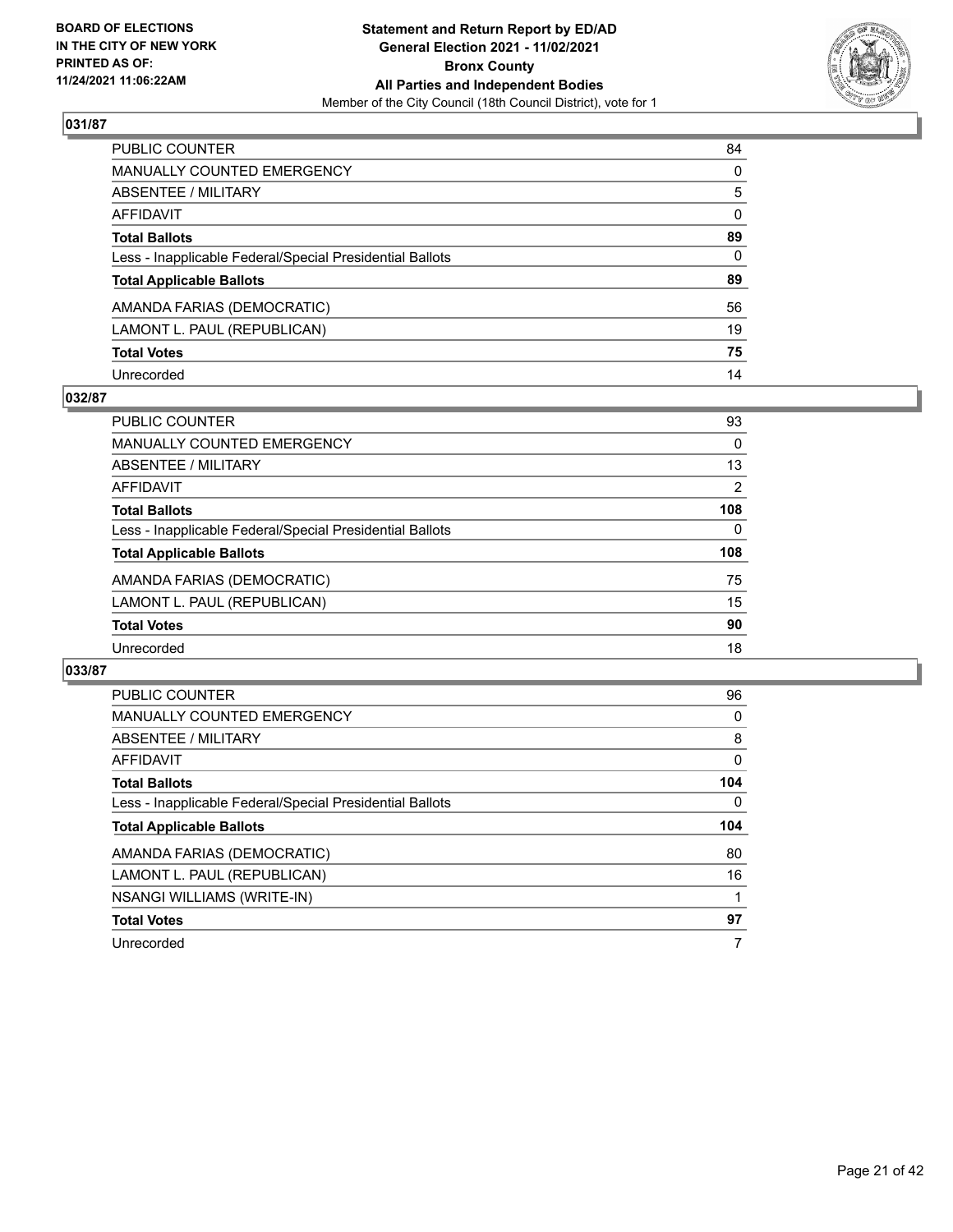

| PUBLIC COUNTER                                           | 99       |
|----------------------------------------------------------|----------|
| <b>MANUALLY COUNTED EMERGENCY</b>                        | $\Omega$ |
| <b>ABSENTEE / MILITARY</b>                               | 2        |
| <b>AFFIDAVIT</b>                                         | $\Omega$ |
| <b>Total Ballots</b>                                     | 101      |
| Less - Inapplicable Federal/Special Presidential Ballots | 0        |
| <b>Total Applicable Ballots</b>                          | 101      |
| AMANDA FARIAS (DEMOCRATIC)                               | 73       |
| LAMONT L. PAUL (REPUBLICAN)                              | 9        |
| <b>Total Votes</b>                                       | 82       |
| Unrecorded                                               | 19       |

## **035/87**

| <b>PUBLIC COUNTER</b>                                    | 128      |
|----------------------------------------------------------|----------|
| MANUALLY COUNTED EMERGENCY                               | 0        |
| ABSENTEE / MILITARY                                      | 7        |
| <b>AFFIDAVIT</b>                                         |          |
| <b>Total Ballots</b>                                     | 136      |
| Less - Inapplicable Federal/Special Presidential Ballots | $\Omega$ |
| <b>Total Applicable Ballots</b>                          | 136      |
| AMANDA FARIAS (DEMOCRATIC)                               | 108      |
| LAMONT L. PAUL (REPUBLICAN)                              | 12       |
| UNATTRIBUTABLE WRITE-IN (WRITE-IN)                       |          |
| <b>Total Votes</b>                                       | 121      |
| Unrecorded                                               | 15       |

| <b>PUBLIC COUNTER</b>                                    | 97  |
|----------------------------------------------------------|-----|
| MANUALLY COUNTED EMERGENCY                               | 0   |
| ABSENTEE / MILITARY                                      | 5   |
| AFFIDAVIT                                                |     |
| <b>Total Ballots</b>                                     | 103 |
| Less - Inapplicable Federal/Special Presidential Ballots | 0   |
| <b>Total Applicable Ballots</b>                          | 103 |
| AMANDA FARIAS (DEMOCRATIC)                               | 82  |
| LAMONT L. PAUL (REPUBLICAN)                              | 13  |
| <b>Total Votes</b>                                       | 95  |
| Unrecorded                                               | 8   |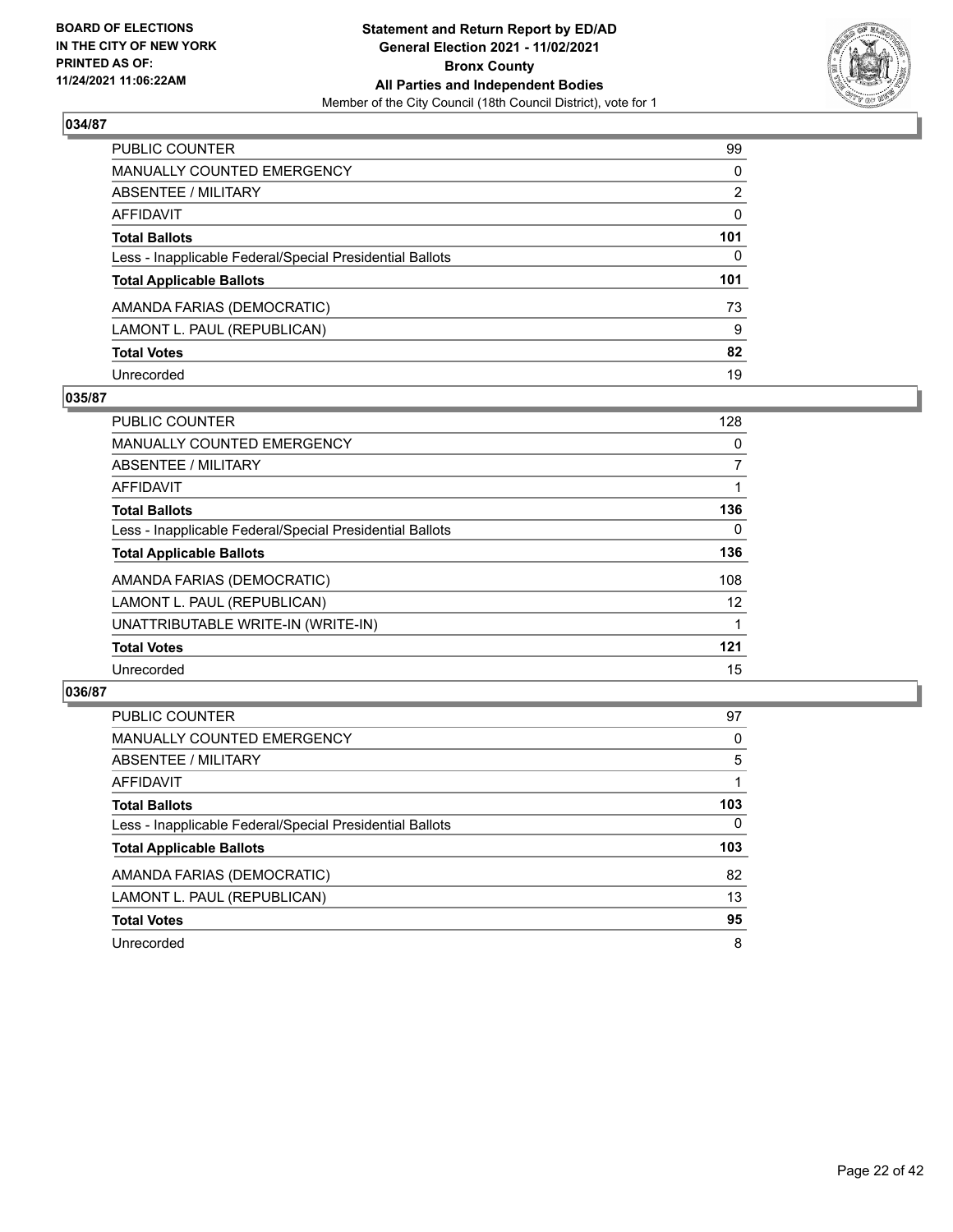

| PUBLIC COUNTER                                           | 138          |
|----------------------------------------------------------|--------------|
| <b>MANUALLY COUNTED EMERGENCY</b>                        | $\Omega$     |
| <b>ABSENTEE / MILITARY</b>                               | 10           |
| <b>AFFIDAVIT</b>                                         | $\mathbf{0}$ |
| <b>Total Ballots</b>                                     | 148          |
| Less - Inapplicable Federal/Special Presidential Ballots | 0            |
| <b>Total Applicable Ballots</b>                          | 148          |
| AMANDA FARIAS (DEMOCRATIC)                               | 109          |
| LAMONT L. PAUL (REPUBLICAN)                              | 30           |
| <b>Total Votes</b>                                       | 139          |
| Unrecorded                                               | 9            |

## **038/87**

| PUBLIC COUNTER                                           | 66             |
|----------------------------------------------------------|----------------|
| MANUALLY COUNTED EMERGENCY                               | 0              |
| ABSENTEE / MILITARY                                      | $\overline{2}$ |
| <b>AFFIDAVIT</b>                                         | 0              |
| <b>Total Ballots</b>                                     | 68             |
| Less - Inapplicable Federal/Special Presidential Ballots | 0              |
| <b>Total Applicable Ballots</b>                          | 68             |
| AMANDA FARIAS (DEMOCRATIC)                               | 50             |
| LAMONT L. PAUL (REPUBLICAN)                              | 8              |
| UNATTRIBUTABLE WRITE-IN (WRITE-IN)                       |                |
| <b>Total Votes</b>                                       | 59             |
| Unrecorded                                               | 9              |

| PUBLIC COUNTER                                           | 167      |
|----------------------------------------------------------|----------|
| <b>MANUALLY COUNTED EMERGENCY</b>                        | 0        |
| ABSENTEE / MILITARY                                      | 3        |
| <b>AFFIDAVIT</b>                                         | 2        |
| <b>Total Ballots</b>                                     | 172      |
| Less - Inapplicable Federal/Special Presidential Ballots | $\Omega$ |
| <b>Total Applicable Ballots</b>                          | 172      |
| AMANDA FARIAS (DEMOCRATIC)                               | 140      |
| LAMONT L. PAUL (REPUBLICAN)                              | 16       |
| WILLIAM RIVERA (WRITE-IN)                                |          |
| <b>Total Votes</b>                                       | 157      |
| Unrecorded                                               | 15       |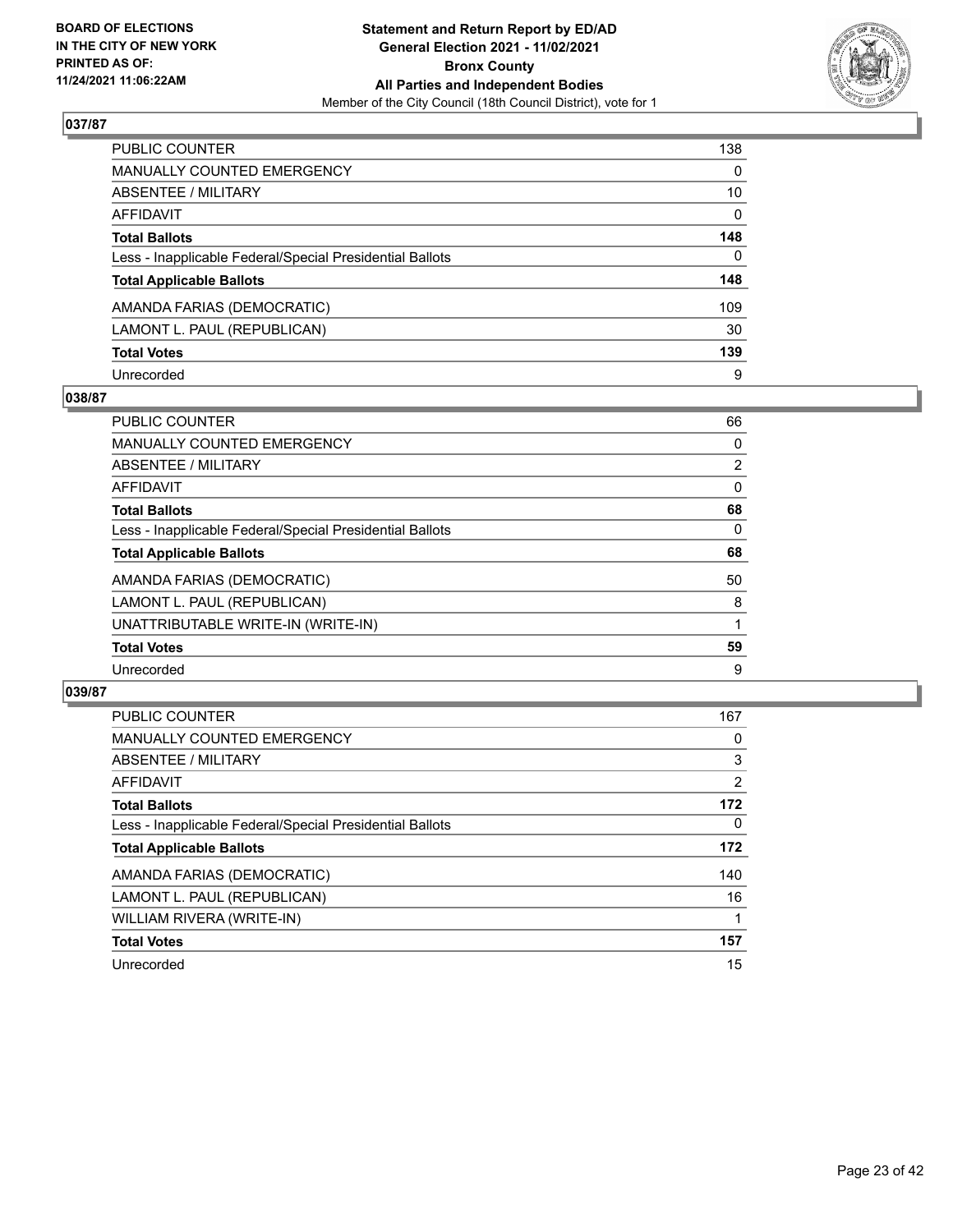

| PUBLIC COUNTER                                           | 163          |
|----------------------------------------------------------|--------------|
| <b>MANUALLY COUNTED EMERGENCY</b>                        | $\mathbf{0}$ |
| <b>ABSENTEE / MILITARY</b>                               | 6            |
| AFFIDAVIT                                                |              |
| <b>Total Ballots</b>                                     | 170          |
| Less - Inapplicable Federal/Special Presidential Ballots | $\mathbf{0}$ |
| <b>Total Applicable Ballots</b>                          | 170          |
| AMANDA FARIAS (DEMOCRATIC)                               | 113          |
| LAMONT L. PAUL (REPUBLICAN)                              | 30           |
| <b>Total Votes</b>                                       | 143          |
| Unrecorded                                               | 27           |

## **041/87**

| PUBLIC COUNTER                                           | 108 |
|----------------------------------------------------------|-----|
| MANUALLY COUNTED EMERGENCY                               | 0   |
| ABSENTEE / MILITARY                                      | 13  |
| AFFIDAVIT                                                | 2   |
| <b>Total Ballots</b>                                     | 123 |
| Less - Inapplicable Federal/Special Presidential Ballots | 0   |
| <b>Total Applicable Ballots</b>                          | 123 |
| AMANDA FARIAS (DEMOCRATIC)                               | 96  |
| LAMONT L. PAUL (REPUBLICAN)                              | 13  |
| UNATTRIBUTABLE WRITE-IN (WRITE-IN)                       |     |
| <b>Total Votes</b>                                       | 110 |
| Unrecorded                                               | 13  |

| <b>PUBLIC COUNTER</b>                                    | 109            |
|----------------------------------------------------------|----------------|
| MANUALLY COUNTED EMERGENCY                               | $\Omega$       |
| ABSENTEE / MILITARY                                      | 19             |
| <b>AFFIDAVIT</b>                                         | $\overline{2}$ |
| <b>Total Ballots</b>                                     | 130            |
| Less - Inapplicable Federal/Special Presidential Ballots | $\Omega$       |
| <b>Total Applicable Ballots</b>                          | 130            |
| AMANDA FARIAS (DEMOCRATIC)                               | 116            |
| LAMONT L. PAUL (REPUBLICAN)                              | 8              |
| <b>Total Votes</b>                                       | 124            |
| Unrecorded                                               | 6              |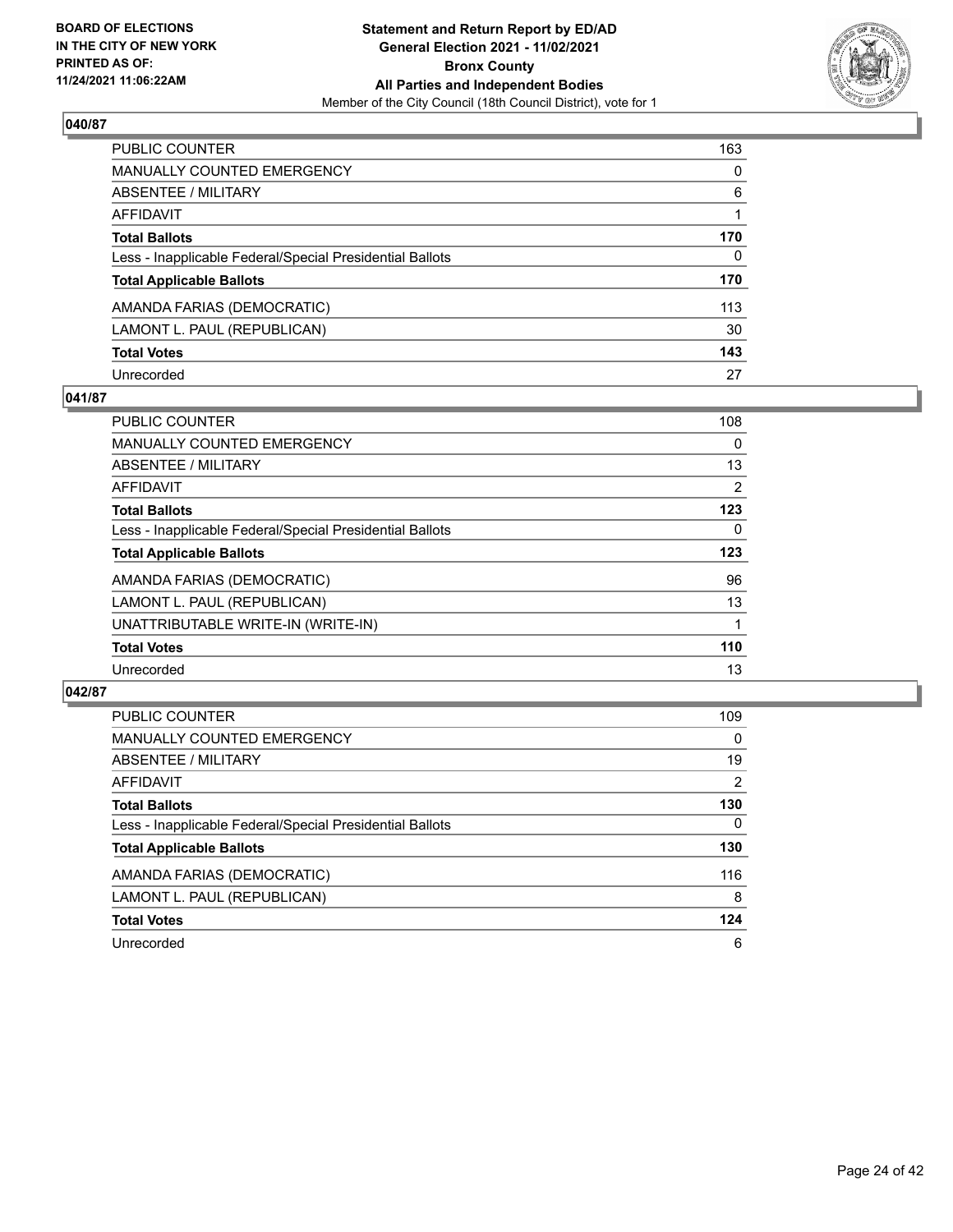

| PUBLIC COUNTER                                           | 106          |
|----------------------------------------------------------|--------------|
| MANUALLY COUNTED EMERGENCY                               | $\mathbf{0}$ |
| <b>ABSENTEE / MILITARY</b>                               | 6            |
| AFFIDAVIT                                                | $\mathbf{0}$ |
| <b>Total Ballots</b>                                     | 112          |
| Less - Inapplicable Federal/Special Presidential Ballots | $\mathbf{0}$ |
| <b>Total Applicable Ballots</b>                          | 112          |
| AMANDA FARIAS (DEMOCRATIC)                               | 81           |
| LAMONT L. PAUL (REPUBLICAN)                              | 17           |
| <b>Total Votes</b>                                       | 98           |
| Unrecorded                                               | 14           |

## **047/87**

| PUBLIC COUNTER                                           | 151            |
|----------------------------------------------------------|----------------|
| <b>MANUALLY COUNTED EMERGENCY</b>                        | 0              |
| ABSENTEE / MILITARY                                      | 24             |
| AFFIDAVIT                                                | $\overline{2}$ |
| <b>Total Ballots</b>                                     | 177            |
| Less - Inapplicable Federal/Special Presidential Ballots | 0              |
| <b>Total Applicable Ballots</b>                          | 177            |
| AMANDA FARIAS (DEMOCRATIC)                               | 137            |
| LAMONT L. PAUL (REPUBLICAN)                              | 19             |
| <b>Total Votes</b>                                       | 156            |
| Unrecorded                                               | 21             |

| <b>PUBLIC COUNTER</b>                                    | 121 |
|----------------------------------------------------------|-----|
| <b>MANUALLY COUNTED EMERGENCY</b>                        | 0   |
| ABSENTEE / MILITARY                                      | 14  |
| <b>AFFIDAVIT</b>                                         | 2   |
| <b>Total Ballots</b>                                     | 137 |
| Less - Inapplicable Federal/Special Presidential Ballots | 0   |
| <b>Total Applicable Ballots</b>                          | 137 |
| AMANDA FARIAS (DEMOCRATIC)                               | 111 |
| LAMONT L. PAUL (REPUBLICAN)                              | 7   |
| <b>Total Votes</b>                                       | 118 |
| Unrecorded                                               | 19  |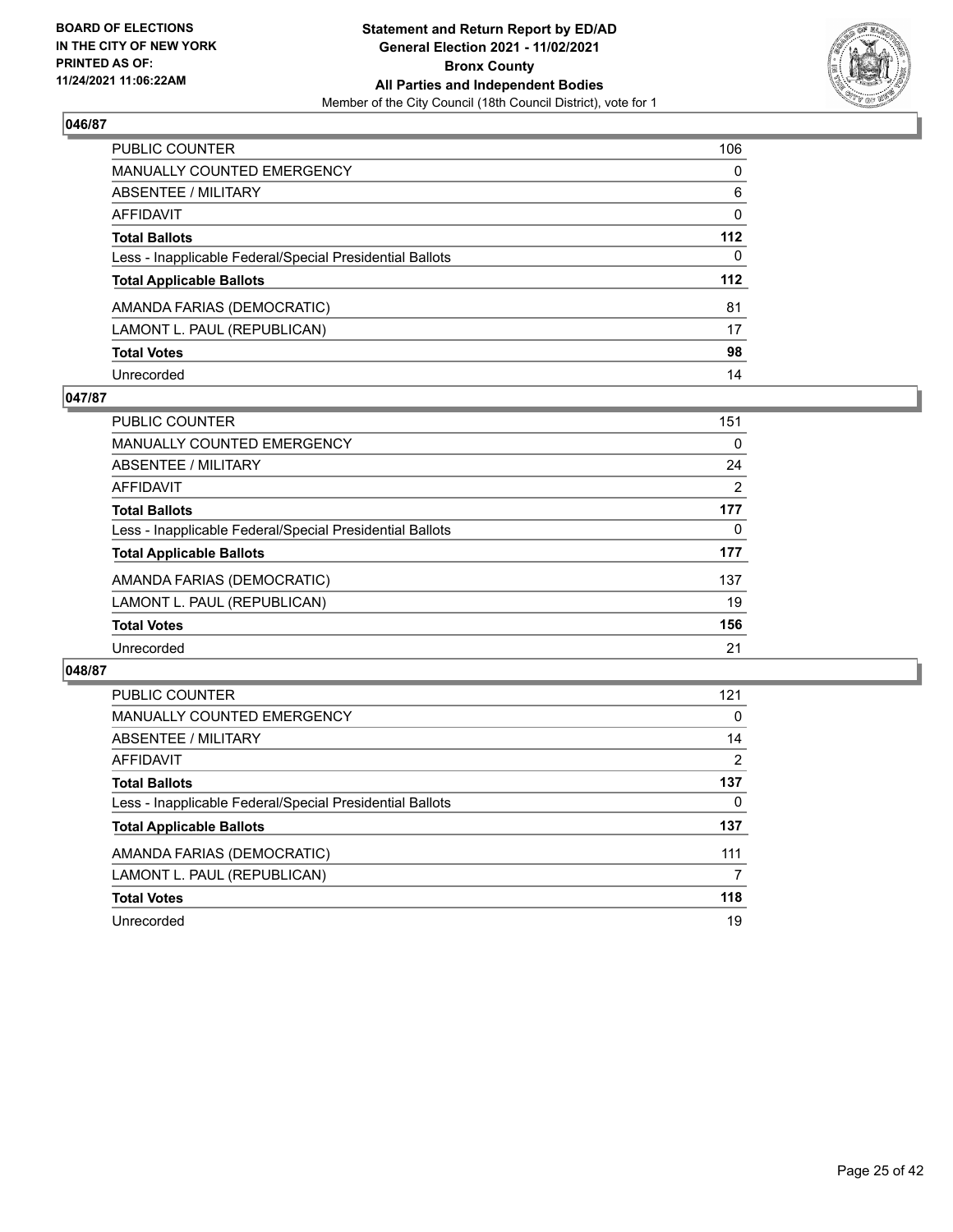

| PUBLIC COUNTER                                           | 98           |
|----------------------------------------------------------|--------------|
| MANUALLY COUNTED EMERGENCY                               | 0            |
| <b>ABSENTEE / MILITARY</b>                               | 17           |
| AFFIDAVIT                                                | $\mathbf{0}$ |
| <b>Total Ballots</b>                                     | 115          |
| Less - Inapplicable Federal/Special Presidential Ballots | $\mathbf{0}$ |
| <b>Total Applicable Ballots</b>                          | 115          |
| AMANDA FARIAS (DEMOCRATIC)                               | 93           |
| LAMONT L. PAUL (REPUBLICAN)                              | 10           |
| <b>Total Votes</b>                                       | 103          |
| Unrecorded                                               | 12           |

## **050/87**

| PUBLIC COUNTER                                           | 118      |
|----------------------------------------------------------|----------|
| <b>MANUALLY COUNTED EMERGENCY</b>                        | $\Omega$ |
| ABSENTEE / MILITARY                                      | 23       |
| AFFIDAVIT                                                | $\Omega$ |
| <b>Total Ballots</b>                                     | 141      |
| Less - Inapplicable Federal/Special Presidential Ballots | $\Omega$ |
| <b>Total Applicable Ballots</b>                          | 141      |
| AMANDA FARIAS (DEMOCRATIC)                               | 113      |
| LAMONT L. PAUL (REPUBLICAN)                              | 16       |
| <b>Total Votes</b>                                       | 129      |
| Unrecorded                                               | 12       |

| <b>PUBLIC COUNTER</b>                                    | 112 |
|----------------------------------------------------------|-----|
| <b>MANUALLY COUNTED EMERGENCY</b>                        | 0   |
| ABSENTEE / MILITARY                                      | 11  |
| AFFIDAVIT                                                | 3   |
| <b>Total Ballots</b>                                     | 126 |
| Less - Inapplicable Federal/Special Presidential Ballots | 0   |
| <b>Total Applicable Ballots</b>                          | 126 |
| AMANDA FARIAS (DEMOCRATIC)                               | 98  |
| LAMONT L. PAUL (REPUBLICAN)                              | 13  |
| <b>Total Votes</b>                                       | 111 |
|                                                          |     |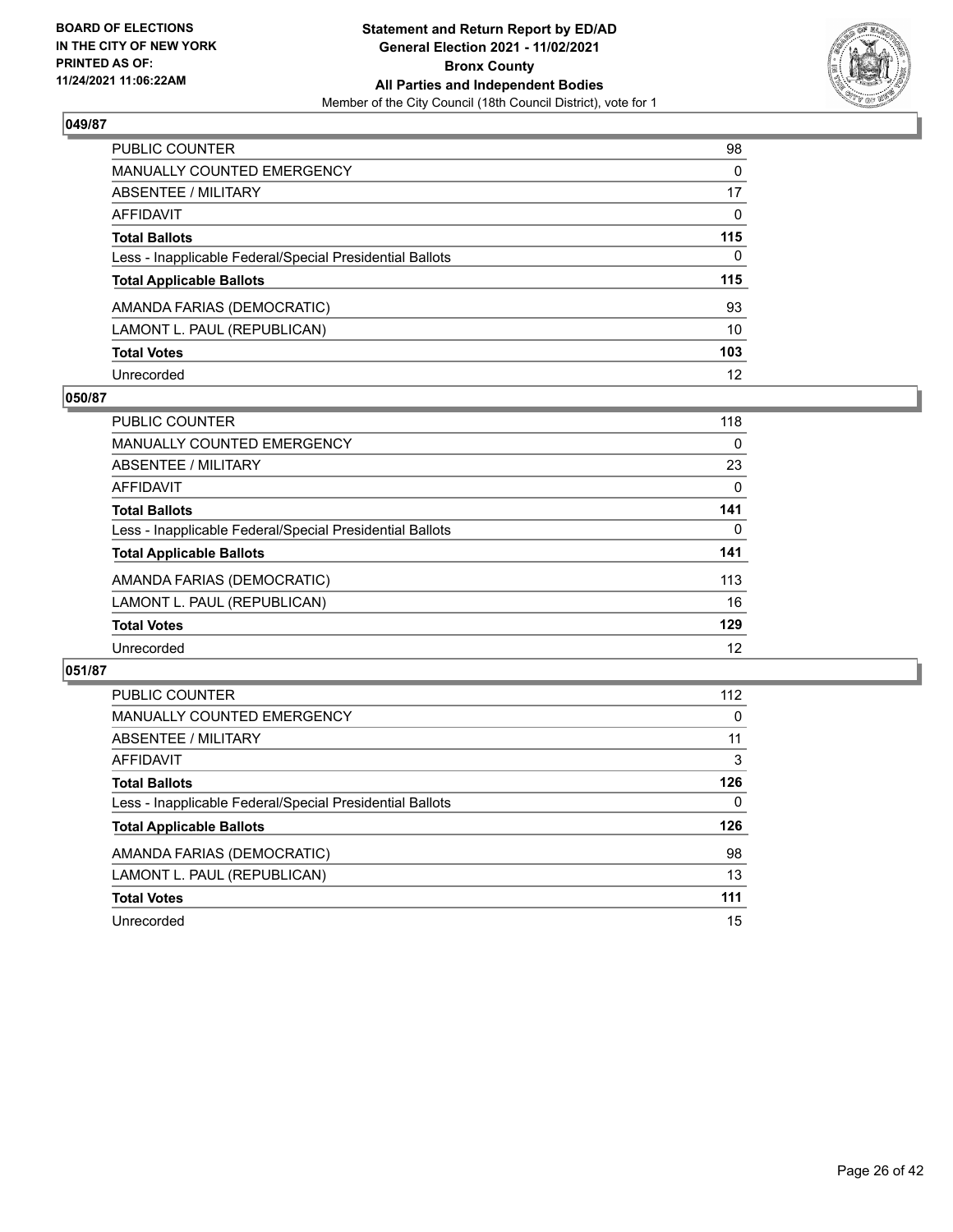

| <b>PUBLIC COUNTER</b>                                    | 124      |
|----------------------------------------------------------|----------|
| <b>MANUALLY COUNTED EMERGENCY</b>                        | $\Omega$ |
| ABSENTEE / MILITARY                                      | 16       |
| AFFIDAVIT                                                |          |
| <b>Total Ballots</b>                                     | 141      |
| Less - Inapplicable Federal/Special Presidential Ballots | 0        |
| <b>Total Applicable Ballots</b>                          | 141      |
| AMANDA FARIAS (DEMOCRATIC)                               | 117      |
| LAMONT L. PAUL (REPUBLICAN)                              | 12       |
| WILLIAM RIVERA (WRITE-IN)                                |          |
| <b>Total Votes</b>                                       | 130      |
| Unrecorded                                               | 11       |

## **053/87**

| <b>PUBLIC COUNTER</b>                                    | 75       |
|----------------------------------------------------------|----------|
| <b>MANUALLY COUNTED EMERGENCY</b>                        | 0        |
| ABSENTEE / MILITARY                                      | 19       |
| <b>AFFIDAVIT</b>                                         |          |
| <b>Total Ballots</b>                                     | 95       |
| Less - Inapplicable Federal/Special Presidential Ballots | $\Omega$ |
| <b>Total Applicable Ballots</b>                          | 95       |
| AMANDA FARIAS (DEMOCRATIC)                               | 75       |
| LAMONT L. PAUL (REPUBLICAN)                              | 9        |
| WILLIAM RIVERA (WRITE-IN)                                | 1        |
| <b>Total Votes</b>                                       | 85       |
| Unrecorded                                               | 10       |

| <b>PUBLIC COUNTER</b>                                    | 79       |
|----------------------------------------------------------|----------|
| <b>MANUALLY COUNTED EMERGENCY</b>                        | $\Omega$ |
| ABSENTEE / MILITARY                                      | 17       |
| AFFIDAVIT                                                |          |
| <b>Total Ballots</b>                                     | 97       |
| Less - Inapplicable Federal/Special Presidential Ballots | 0        |
| <b>Total Applicable Ballots</b>                          | 97       |
| AMANDA FARIAS (DEMOCRATIC)                               | 79       |
| LAMONT L. PAUL (REPUBLICAN)                              | 12       |
| <b>Total Votes</b>                                       | 91       |
| Unrecorded                                               | 6        |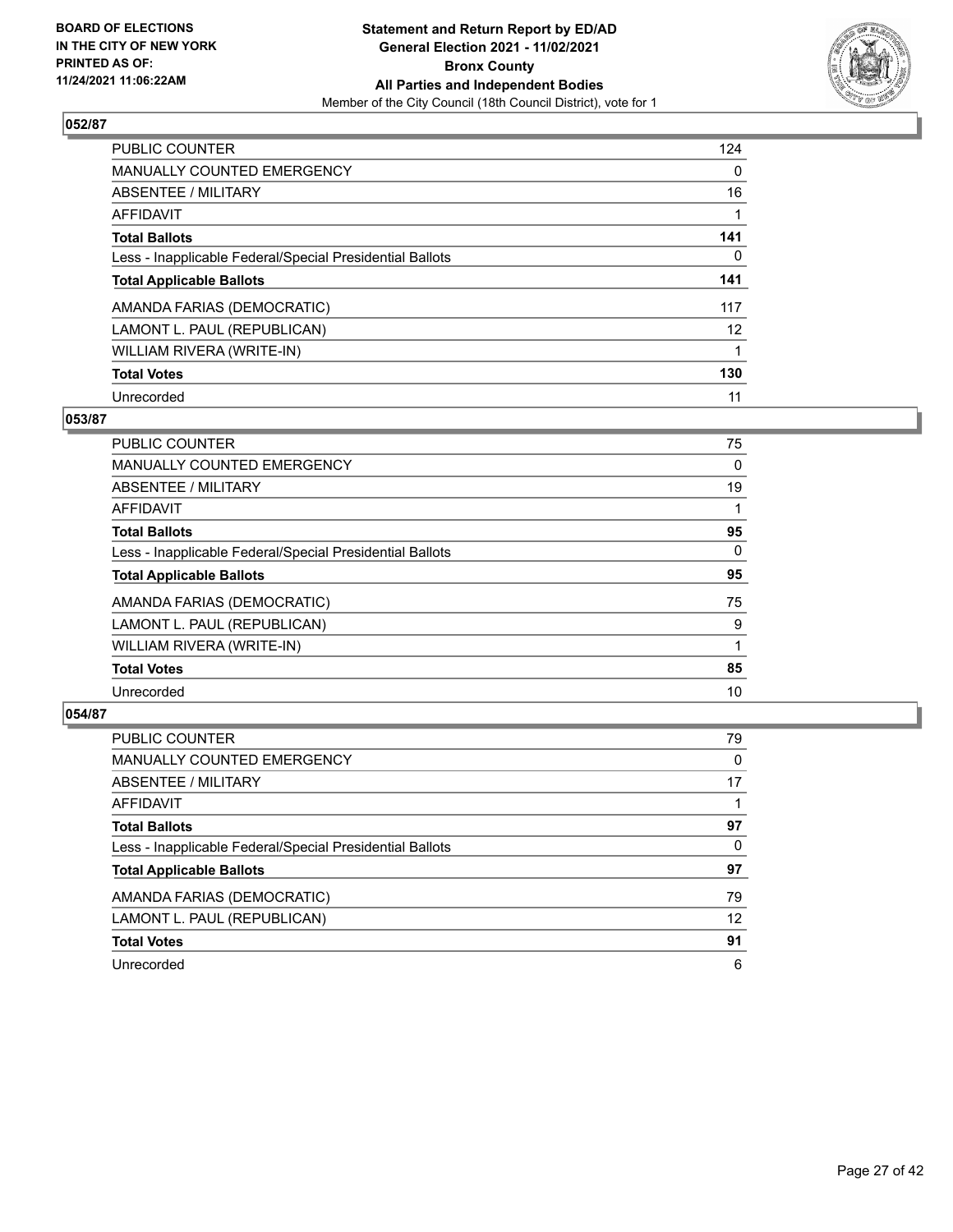

| PUBLIC COUNTER                                           | 132          |
|----------------------------------------------------------|--------------|
| MANUALLY COUNTED EMERGENCY                               | $\mathbf{0}$ |
| <b>ABSENTEE / MILITARY</b>                               | 13           |
| AFFIDAVIT                                                | $\mathbf{0}$ |
| <b>Total Ballots</b>                                     | 145          |
| Less - Inapplicable Federal/Special Presidential Ballots | $\mathbf{0}$ |
| <b>Total Applicable Ballots</b>                          | 145          |
| AMANDA FARIAS (DEMOCRATIC)                               | 119          |
| LAMONT L. PAUL (REPUBLICAN)                              | 15           |
| <b>Total Votes</b>                                       | 134          |
| Unrecorded                                               | 11           |

## **056/87**

| <b>PUBLIC COUNTER</b>                                    | 108            |
|----------------------------------------------------------|----------------|
| <b>MANUALLY COUNTED EMERGENCY</b>                        | $\Omega$       |
| ABSENTEE / MILITARY                                      | 18             |
| <b>AFFIDAVIT</b>                                         | 3              |
| <b>Total Ballots</b>                                     | 129            |
| Less - Inapplicable Federal/Special Presidential Ballots | $\Omega$       |
| <b>Total Applicable Ballots</b>                          | 129            |
| AMANDA FARIAS (DEMOCRATIC)                               | 104            |
| LAMONT L. PAUL (REPUBLICAN)                              | 15             |
| MICHAEL BELTZER (WRITE-IN)                               | $\overline{2}$ |
| <b>Total Votes</b>                                       | 121            |
| Unrecorded                                               | 8              |

| <b>PUBLIC COUNTER</b>                                    | 179 |
|----------------------------------------------------------|-----|
| MANUALLY COUNTED EMERGENCY                               | 0   |
| ABSENTEE / MILITARY                                      | 7   |
| AFFIDAVIT                                                | 5   |
| <b>Total Ballots</b>                                     | 191 |
| Less - Inapplicable Federal/Special Presidential Ballots | 0   |
| <b>Total Applicable Ballots</b>                          | 191 |
| AMANDA FARIAS (DEMOCRATIC)                               | 143 |
| LAMONT L. PAUL (REPUBLICAN)                              | 22  |
| <b>Total Votes</b>                                       | 165 |
| Unrecorded                                               | 26  |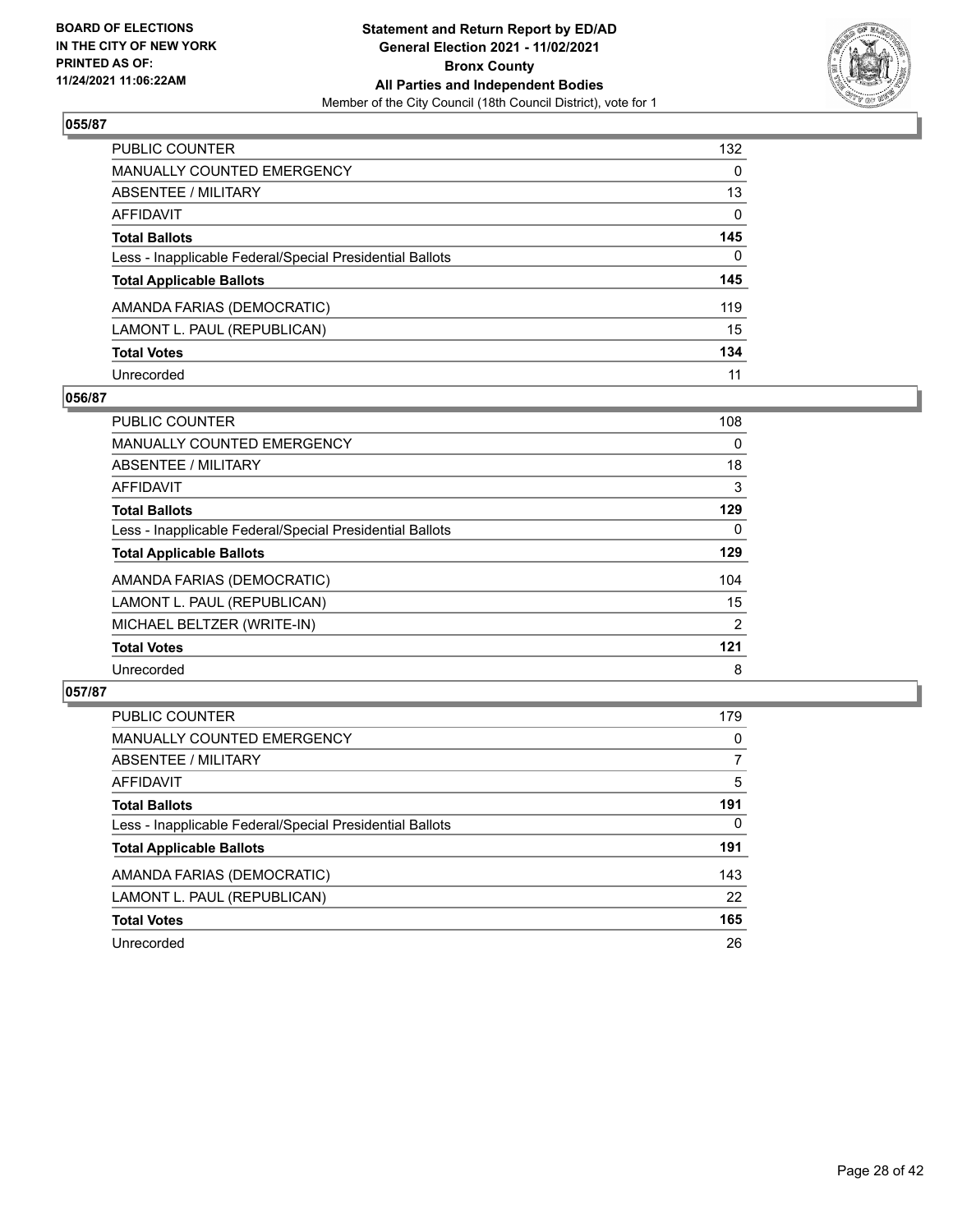

| PUBLIC COUNTER                                           | 125             |
|----------------------------------------------------------|-----------------|
| <b>MANUALLY COUNTED EMERGENCY</b>                        | $\mathbf{0}$    |
| <b>ABSENTEE / MILITARY</b>                               | 10              |
| AFFIDAVIT                                                | $\mathbf{0}$    |
| <b>Total Ballots</b>                                     | 135             |
| Less - Inapplicable Federal/Special Presidential Ballots | $\mathbf{0}$    |
| <b>Total Applicable Ballots</b>                          | 135             |
| AMANDA FARIAS (DEMOCRATIC)                               | 112             |
| LAMONT L. PAUL (REPUBLICAN)                              | 12 <sup>2</sup> |
| <b>Total Votes</b>                                       | 124             |
| Unrecorded                                               | 11              |

## **059/87**

| PUBLIC COUNTER                                           | 105 |
|----------------------------------------------------------|-----|
| <b>MANUALLY COUNTED EMERGENCY</b>                        | 0   |
| ABSENTEE / MILITARY                                      | 8   |
| AFFIDAVIT                                                | 0   |
| <b>Total Ballots</b>                                     | 113 |
| Less - Inapplicable Federal/Special Presidential Ballots | 0   |
| <b>Total Applicable Ballots</b>                          | 113 |
| AMANDA FARIAS (DEMOCRATIC)                               | 91  |
| LAMONT L. PAUL (REPUBLICAN)                              | 13  |
| <b>Total Votes</b>                                       | 104 |
| Unrecorded                                               | 9   |

| <b>PUBLIC COUNTER</b>                                    | 205      |
|----------------------------------------------------------|----------|
| <b>MANUALLY COUNTED EMERGENCY</b>                        | $\Omega$ |
| ABSENTEE / MILITARY                                      | 11       |
| <b>AFFIDAVIT</b>                                         | 3        |
| <b>Total Ballots</b>                                     | 219      |
| Less - Inapplicable Federal/Special Presidential Ballots | 0        |
| <b>Total Applicable Ballots</b>                          | 219      |
| AMANDA FARIAS (DEMOCRATIC)                               | 178      |
| LAMONT L. PAUL (REPUBLICAN)                              | 13       |
| <b>Total Votes</b>                                       | 191      |
| Unrecorded                                               | 28       |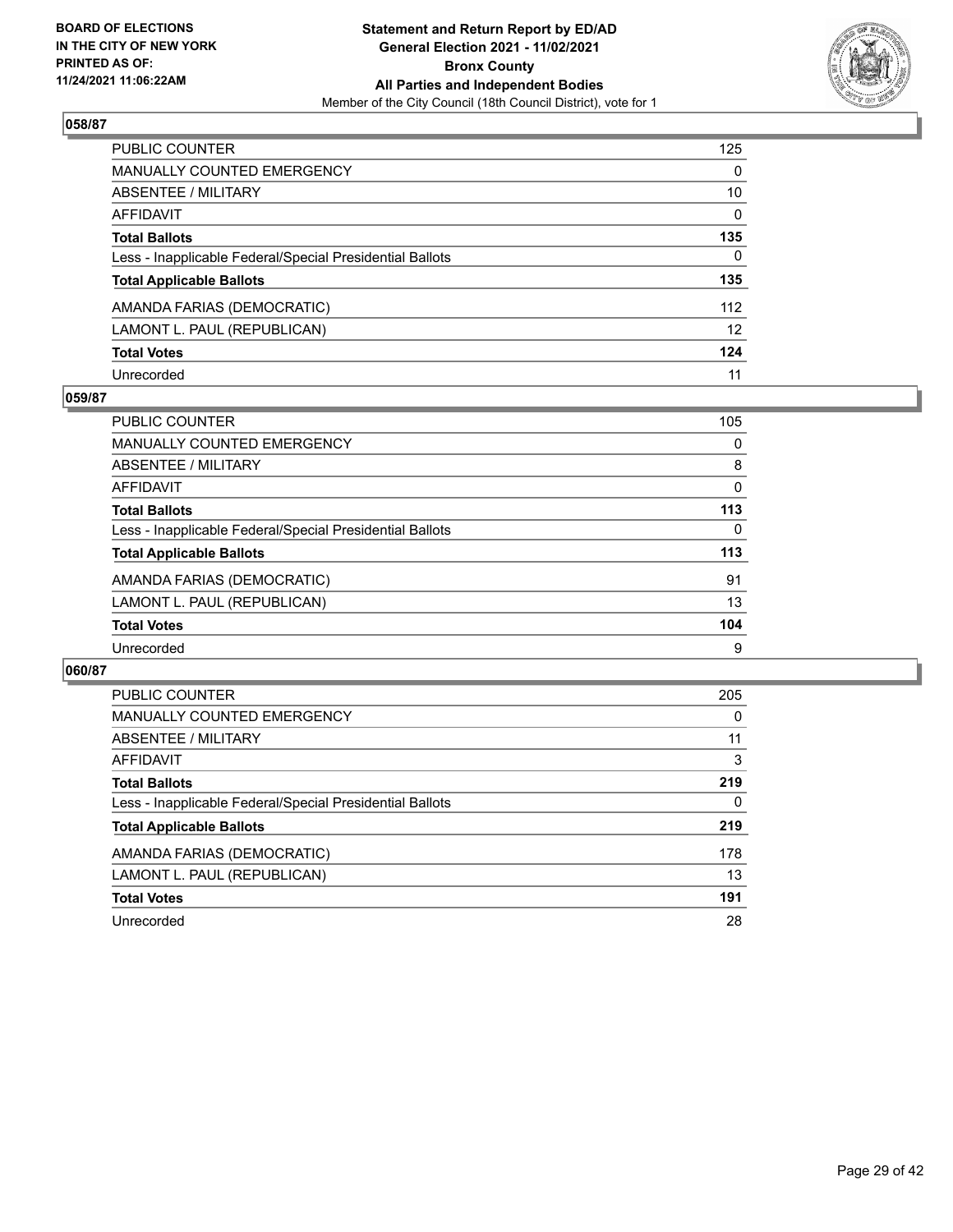

| PUBLIC COUNTER                                           | 143          |
|----------------------------------------------------------|--------------|
| MANUALLY COUNTED EMERGENCY                               | 0            |
| ABSENTEE / MILITARY                                      | 24           |
| AFFIDAVIT                                                | 6            |
| <b>Total Ballots</b>                                     | 173          |
| Less - Inapplicable Federal/Special Presidential Ballots | $\mathbf{0}$ |
| <b>Total Applicable Ballots</b>                          | 173          |
| AMANDA FARIAS (DEMOCRATIC)                               | 128          |
| LAMONT L. PAUL (REPUBLICAN)                              | 22           |
| <b>Total Votes</b>                                       | 150          |
| Unrecorded                                               | 23           |

## **062/87**

| <b>PUBLIC COUNTER</b>                                    | 72       |
|----------------------------------------------------------|----------|
| MANUALLY COUNTED EMERGENCY                               | $\Omega$ |
| ABSENTEE / MILITARY                                      | 18       |
| AFFIDAVIT                                                | $\Omega$ |
| <b>Total Ballots</b>                                     | 90       |
| Less - Inapplicable Federal/Special Presidential Ballots | 0        |
| <b>Total Applicable Ballots</b>                          | 90       |
| AMANDA FARIAS (DEMOCRATIC)                               | 71       |
| LAMONT L. PAUL (REPUBLICAN)                              | 9        |
| <b>Total Votes</b>                                       | 80       |
| Unrecorded                                               | 10       |

| PUBLIC COUNTER                                           | 0 |
|----------------------------------------------------------|---|
| <b>MANUALLY COUNTED EMERGENCY</b>                        | 0 |
| ABSENTEE / MILITARY                                      |   |
| AFFIDAVIT                                                |   |
| <b>Total Ballots</b>                                     | 2 |
| Less - Inapplicable Federal/Special Presidential Ballots | 0 |
| <b>Total Applicable Ballots</b>                          | 2 |
| AMANDA FARIAS (DEMOCRATIC)                               |   |
| LAMONT L. PAUL (REPUBLICAN)                              | 0 |
| <b>Total Votes</b>                                       |   |
| Unrecorded                                               |   |
| 064/87 COMBINED into: 063/87                             |   |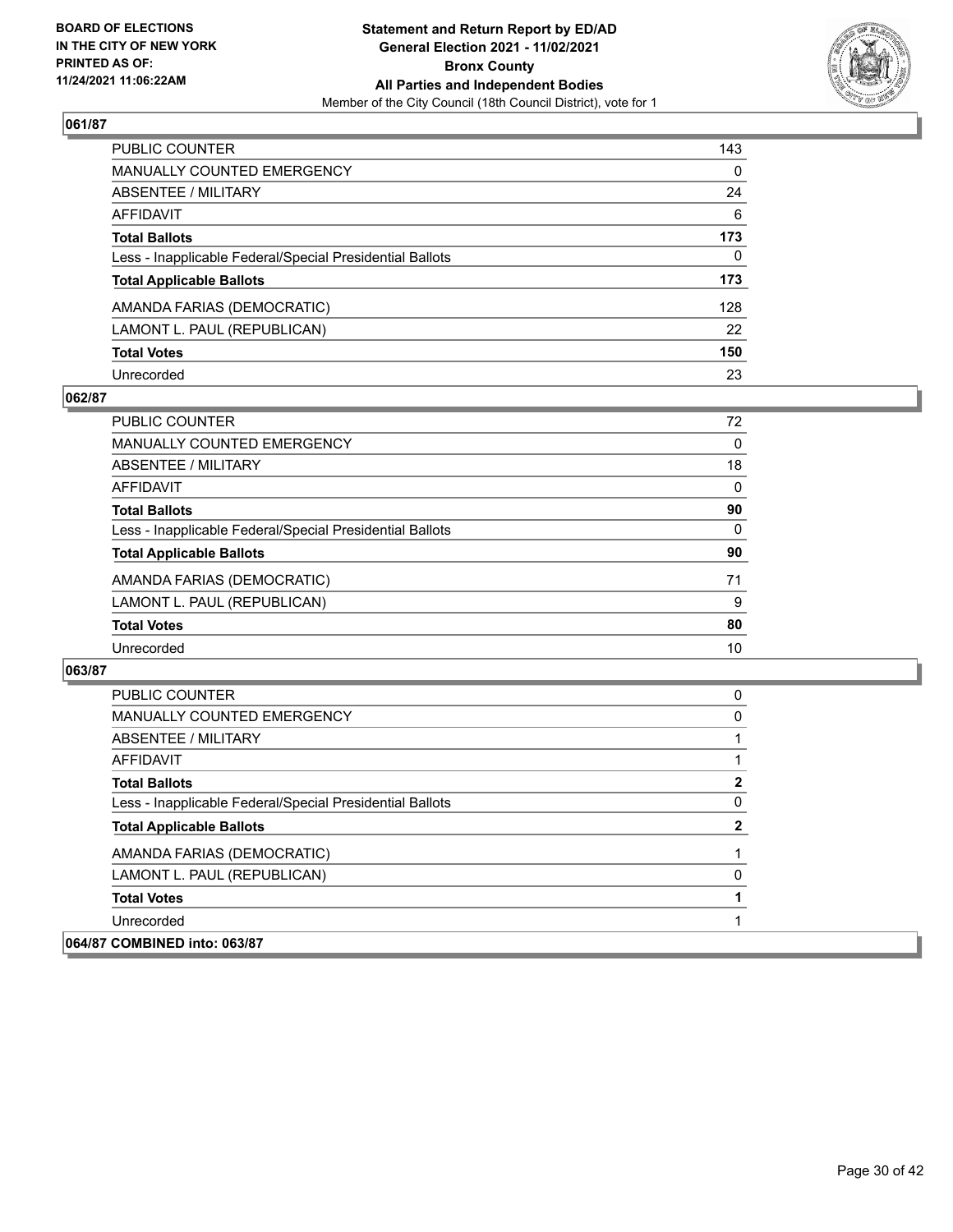

| PUBLIC COUNTER                                           | 85           |
|----------------------------------------------------------|--------------|
| <b>MANUALLY COUNTED EMERGENCY</b>                        | $\Omega$     |
| ABSENTEE / MILITARY                                      | 5            |
| <b>AFFIDAVIT</b>                                         | $\mathbf{0}$ |
| <b>Total Ballots</b>                                     | 90           |
| Less - Inapplicable Federal/Special Presidential Ballots | $\mathbf{0}$ |
| <b>Total Applicable Ballots</b>                          | 90           |
| AMANDA FARIAS (DEMOCRATIC)                               | 61           |
| LAMONT L. PAUL (REPUBLICAN)                              | 18           |
| <b>Total Votes</b>                                       | 79           |
| Unrecorded                                               | 11           |

## **066/87**

| <b>PUBLIC COUNTER</b>                                    | 130      |
|----------------------------------------------------------|----------|
| <b>MANUALLY COUNTED EMERGENCY</b>                        | 0        |
| ABSENTEE / MILITARY                                      | 4        |
| AFFIDAVIT                                                | $\Omega$ |
| <b>Total Ballots</b>                                     | 134      |
| Less - Inapplicable Federal/Special Presidential Ballots | $\Omega$ |
| <b>Total Applicable Ballots</b>                          | 134      |
| AMANDA FARIAS (DEMOCRATIC)                               | 93       |
| LAMONT L. PAUL (REPUBLICAN)                              | 22       |
| <b>Total Votes</b>                                       | 115      |
| Unrecorded                                               | 19       |

| PUBLIC COUNTER                                           | 99       |
|----------------------------------------------------------|----------|
| <b>MANUALLY COUNTED EMERGENCY</b>                        | $\Omega$ |
| ABSENTEE / MILITARY                                      | 9        |
| <b>AFFIDAVIT</b>                                         |          |
| <b>Total Ballots</b>                                     | 109      |
| Less - Inapplicable Federal/Special Presidential Ballots | 0        |
| <b>Total Applicable Ballots</b>                          | 109      |
| AMANDA FARIAS (DEMOCRATIC)                               | 82       |
|                                                          | 13       |
| LAMONT L. PAUL (REPUBLICAN)                              |          |
| <b>Total Votes</b>                                       | 95       |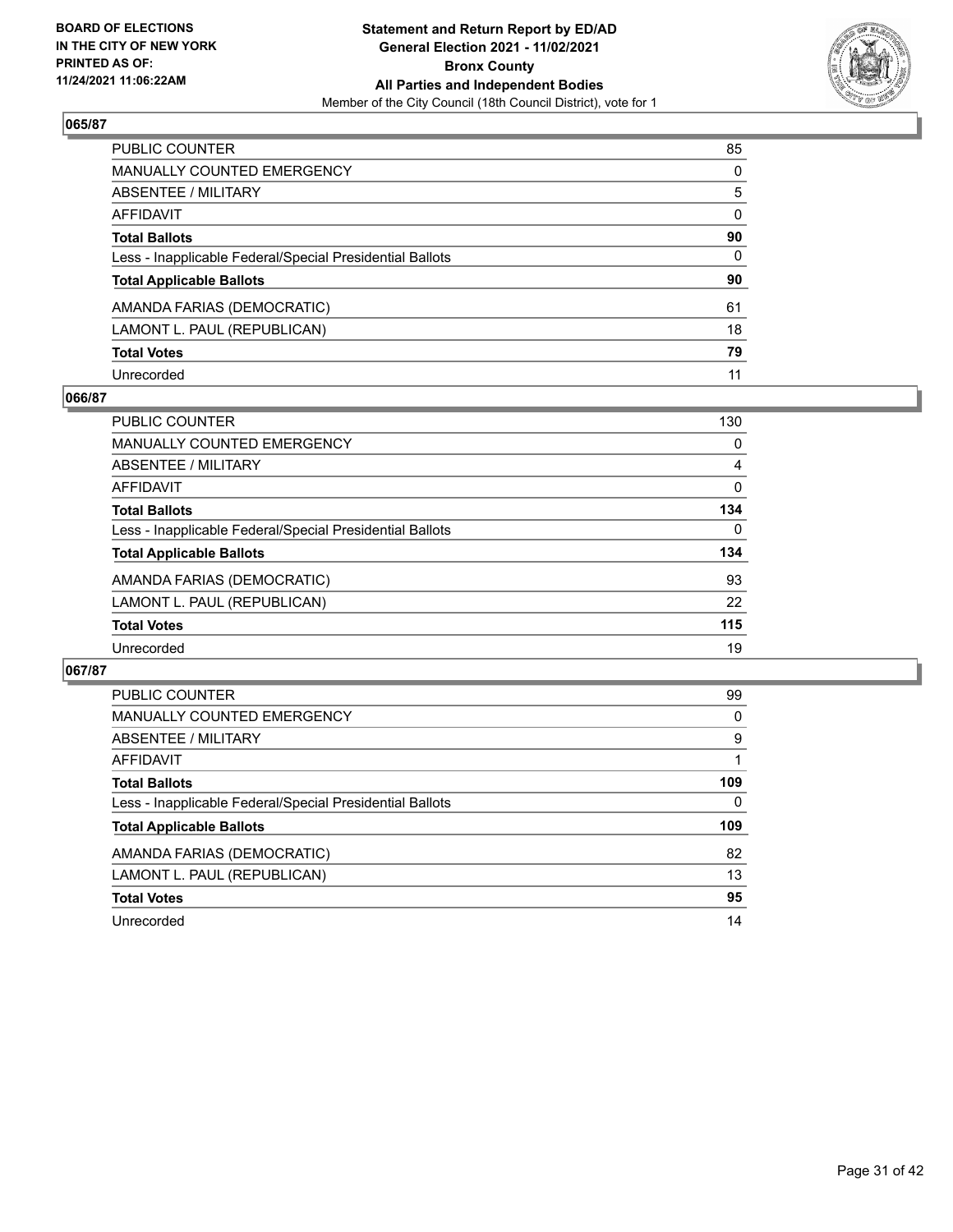

| PUBLIC COUNTER                                           | 138            |
|----------------------------------------------------------|----------------|
| MANUALLY COUNTED EMERGENCY                               | 0              |
| <b>ABSENTEE / MILITARY</b>                               | 8              |
| AFFIDAVIT                                                | $\overline{2}$ |
| <b>Total Ballots</b>                                     | 148            |
| Less - Inapplicable Federal/Special Presidential Ballots | $\mathbf{0}$   |
| <b>Total Applicable Ballots</b>                          | 148            |
| AMANDA FARIAS (DEMOCRATIC)                               | 98             |
| LAMONT L. PAUL (REPUBLICAN)                              | 27             |
| <b>Total Votes</b>                                       | 125            |
| Unrecorded                                               | 23             |

## **069/87**

| PUBLIC COUNTER                                           | 106      |
|----------------------------------------------------------|----------|
| MANUALLY COUNTED EMERGENCY                               | $\Omega$ |
| ABSENTEE / MILITARY                                      | 13       |
| AFFIDAVIT                                                | $\Omega$ |
| <b>Total Ballots</b>                                     | 119      |
| Less - Inapplicable Federal/Special Presidential Ballots | $\Omega$ |
| <b>Total Applicable Ballots</b>                          | 119      |
| AMANDA FARIAS (DEMOCRATIC)                               | 91       |
| LAMONT L. PAUL (REPUBLICAN)                              | 14       |
| <b>Total Votes</b>                                       | 105      |
| Unrecorded                                               | 14       |

| PUBLIC COUNTER                                           | 67 |
|----------------------------------------------------------|----|
| <b>MANUALLY COUNTED EMERGENCY</b>                        | 0  |
| ABSENTEE / MILITARY                                      | 4  |
| AFFIDAVIT                                                | 0  |
| <b>Total Ballots</b>                                     | 71 |
| Less - Inapplicable Federal/Special Presidential Ballots | 0  |
| <b>Total Applicable Ballots</b>                          | 71 |
|                                                          |    |
| AMANDA FARIAS (DEMOCRATIC)                               | 61 |
| LAMONT L. PAUL (REPUBLICAN)                              | 2  |
| UNATTRIBUTABLE WRITE-IN (WRITE-IN)                       |    |
| <b>Total Votes</b>                                       | 64 |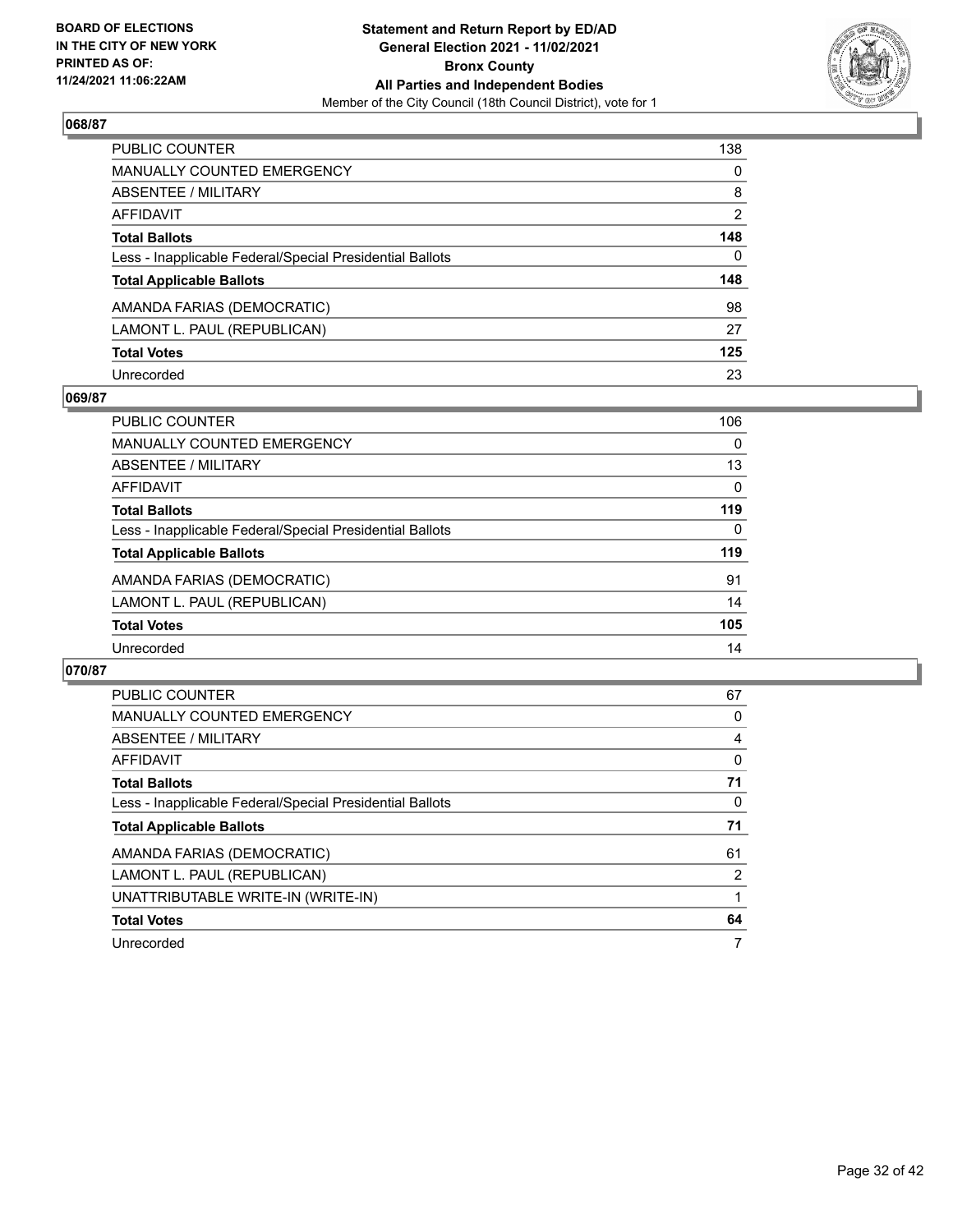

| PUBLIC COUNTER                                           | 67       |
|----------------------------------------------------------|----------|
| <b>MANUALLY COUNTED EMERGENCY</b>                        | $\Omega$ |
| <b>ABSENTEE / MILITARY</b>                               |          |
| <b>AFFIDAVIT</b>                                         |          |
| <b>Total Ballots</b>                                     | 69       |
| Less - Inapplicable Federal/Special Presidential Ballots | 0        |
| <b>Total Applicable Ballots</b>                          | 69       |
| AMANDA FARIAS (DEMOCRATIC)                               | 61       |
| LAMONT L. PAUL (REPUBLICAN)                              |          |
| <b>Total Votes</b>                                       | 62       |
| Unrecorded                                               | 7        |

## **072/87**

| <b>PUBLIC COUNTER</b>                                    | 88       |
|----------------------------------------------------------|----------|
| <b>MANUALLY COUNTED EMERGENCY</b>                        | $\Omega$ |
| ABSENTEE / MILITARY                                      | 9        |
| AFFIDAVIT                                                | $\Omega$ |
| <b>Total Ballots</b>                                     | 97       |
| Less - Inapplicable Federal/Special Presidential Ballots | 0        |
| <b>Total Applicable Ballots</b>                          | 97       |
| AMANDA FARIAS (DEMOCRATIC)                               | 71       |
| LAMONT L. PAUL (REPUBLICAN)                              | 14       |
| ALEXANDRIA OCASIO CORTEZ (WRITE-IN)                      |          |
| <b>Total Votes</b>                                       | 86       |
| Unrecorded                                               | 11       |

| <b>Total Votes</b>                                       | 0        |
|----------------------------------------------------------|----------|
| LAMONT L. PAUL (REPUBLICAN)                              | $\Omega$ |
| AMANDA FARIAS (DEMOCRATIC)                               | $\Omega$ |
| <b>Total Applicable Ballots</b>                          | 0        |
| Less - Inapplicable Federal/Special Presidential Ballots | 0        |
| <b>Total Ballots</b>                                     | 0        |
| AFFIDAVIT                                                | $\Omega$ |
| ABSENTEE / MILITARY                                      | $\Omega$ |
| MANUALLY COUNTED EMERGENCY                               | 0        |
| PUBLIC COUNTER                                           | 0        |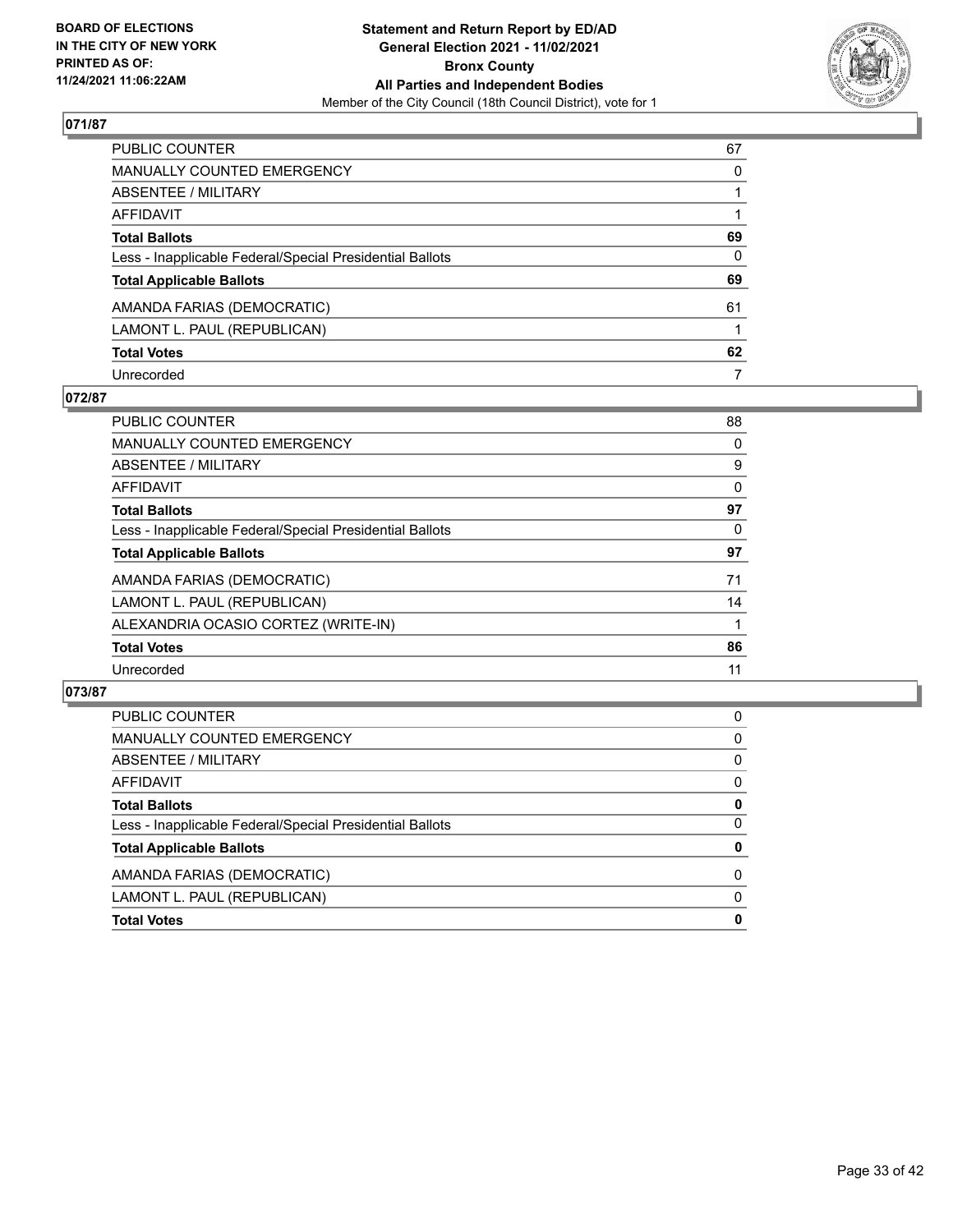

| PUBLIC COUNTER                                           | 139          |
|----------------------------------------------------------|--------------|
| <b>MANUALLY COUNTED EMERGENCY</b>                        | 0            |
| <b>ABSENTEE / MILITARY</b>                               | 6            |
| <b>AFFIDAVIT</b>                                         | 0            |
| <b>Total Ballots</b>                                     | 145          |
| Less - Inapplicable Federal/Special Presidential Ballots | $\mathbf{0}$ |
| <b>Total Applicable Ballots</b>                          | 145          |
| AMANDA FARIAS (DEMOCRATIC)                               | 109          |
| LAMONT L. PAUL (REPUBLICAN)                              | 23           |
| <b>Total Votes</b>                                       | 132          |
| Unrecorded                                               | 13           |

## **075/87**

| PUBLIC COUNTER                                           | 127      |
|----------------------------------------------------------|----------|
| MANUALLY COUNTED EMERGENCY                               | 0        |
| ABSENTEE / MILITARY                                      | 4        |
| AFFIDAVIT                                                | 0        |
| <b>Total Ballots</b>                                     | 131      |
| Less - Inapplicable Federal/Special Presidential Ballots | $\Omega$ |
| <b>Total Applicable Ballots</b>                          | 131      |
| AMANDA FARIAS (DEMOCRATIC)                               | 100      |
| LAMONT L. PAUL (REPUBLICAN)                              | 23       |
| <b>Total Votes</b>                                       | 123      |
| Unrecorded                                               | 8        |

| PUBLIC COUNTER                                           | 117 |
|----------------------------------------------------------|-----|
| MANUALLY COUNTED EMERGENCY                               | 0   |
| ABSENTEE / MILITARY                                      | 5   |
| AFFIDAVIT                                                | 0   |
| <b>Total Ballots</b>                                     | 122 |
| Less - Inapplicable Federal/Special Presidential Ballots | 0   |
|                                                          |     |
| <b>Total Applicable Ballots</b>                          | 122 |
| AMANDA FARIAS (DEMOCRATIC)                               | 78  |
| LAMONT L. PAUL (REPUBLICAN)                              | 34  |
| WILLIAM RIVERA (WRITE-IN)                                |     |
| <b>Total Votes</b>                                       | 113 |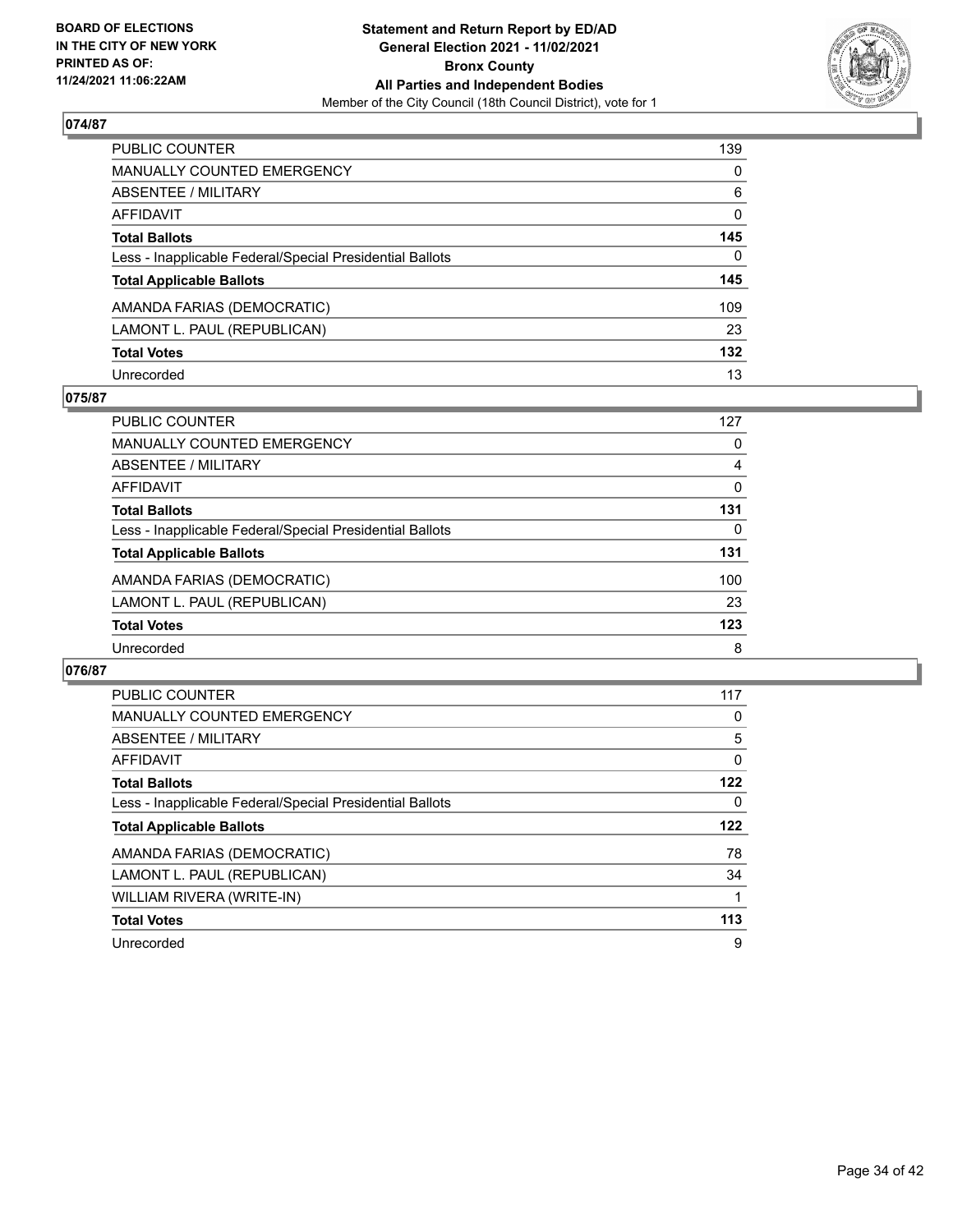

| PUBLIC COUNTER                                           | 178      |
|----------------------------------------------------------|----------|
| <b>MANUALLY COUNTED EMERGENCY</b>                        | $\Omega$ |
| ABSENTEE / MILITARY                                      |          |
| <b>AFFIDAVIT</b>                                         | 0        |
| <b>Total Ballots</b>                                     | 185      |
| Less - Inapplicable Federal/Special Presidential Ballots | 0        |
| <b>Total Applicable Ballots</b>                          | 185      |
| AMANDA FARIAS (DEMOCRATIC)                               | 149      |
| LAMONT L. PAUL (REPUBLICAN)                              | 25       |
| RANDY MCFADDEN (WRITE-IN)                                |          |
| <b>Total Votes</b>                                       | 175      |
| Unrecorded                                               | 10       |

## **078/87**

| PUBLIC COUNTER                                           | 158      |
|----------------------------------------------------------|----------|
| <b>MANUALLY COUNTED EMERGENCY</b>                        | 0        |
| ABSENTEE / MILITARY                                      | 10       |
| AFFIDAVIT                                                | $\Omega$ |
| <b>Total Ballots</b>                                     | 168      |
| Less - Inapplicable Federal/Special Presidential Ballots | $\Omega$ |
| <b>Total Applicable Ballots</b>                          | 168      |
| AMANDA FARIAS (DEMOCRATIC)                               | 127      |
| LAMONT L. PAUL (REPUBLICAN)                              | 27       |
| <b>Total Votes</b>                                       | 154      |
| Unrecorded                                               | 14       |

| PUBLIC COUNTER                                           | 42       |
|----------------------------------------------------------|----------|
| <b>MANUALLY COUNTED EMERGENCY</b>                        | $\Omega$ |
| ABSENTEE / MILITARY                                      | 0        |
| AFFIDAVIT                                                | $\Omega$ |
| <b>Total Ballots</b>                                     | 42       |
| Less - Inapplicable Federal/Special Presidential Ballots | $\Omega$ |
| <b>Total Applicable Ballots</b>                          | 42       |
| AMANDA FARIAS (DEMOCRATIC)                               | 34       |
| LAMONT L. PAUL (REPUBLICAN)                              | 3        |
| <b>Total Votes</b>                                       | 37       |
| Unrecorded                                               | 5        |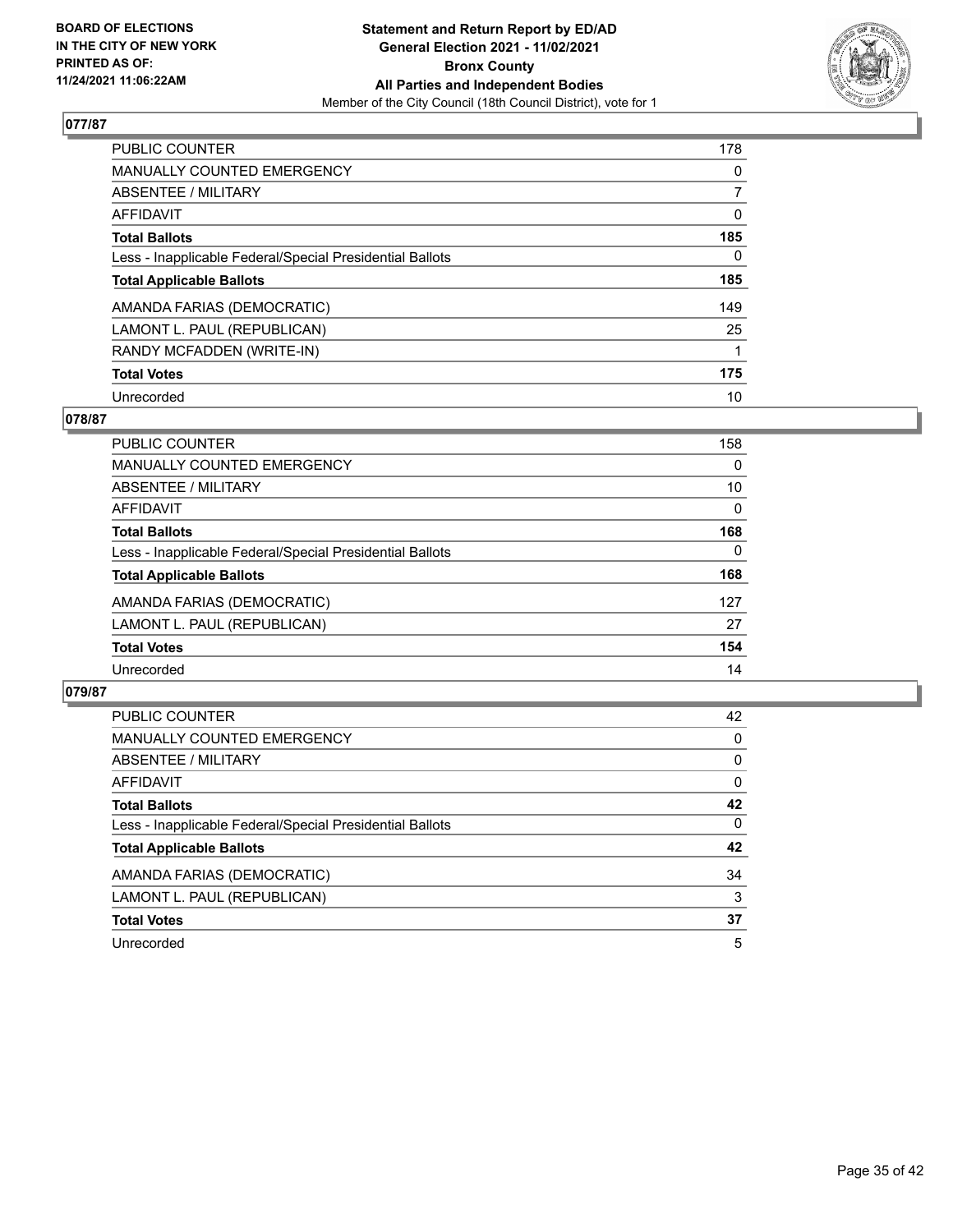

| PUBLIC COUNTER                                           | 111      |
|----------------------------------------------------------|----------|
| <b>MANUALLY COUNTED EMERGENCY</b>                        | $\Omega$ |
| <b>ABSENTEE / MILITARY</b>                               | 6        |
| <b>AFFIDAVIT</b>                                         |          |
| <b>Total Ballots</b>                                     | 118      |
| Less - Inapplicable Federal/Special Presidential Ballots | 0        |
| <b>Total Applicable Ballots</b>                          | 118      |
| AMANDA FARIAS (DEMOCRATIC)                               | 88       |
| LAMONT L. PAUL (REPUBLICAN)                              | 16       |
| <b>Total Votes</b>                                       | 104      |
| Unrecorded                                               | 14       |

## **081/87**

| PUBLIC COUNTER                                           | 141      |
|----------------------------------------------------------|----------|
| <b>MANUALLY COUNTED EMERGENCY</b>                        | 0        |
| ABSENTEE / MILITARY                                      | 6        |
| AFFIDAVIT                                                |          |
| <b>Total Ballots</b>                                     | 148      |
| Less - Inapplicable Federal/Special Presidential Ballots | $\Omega$ |
| <b>Total Applicable Ballots</b>                          | 148      |
| AMANDA FARIAS (DEMOCRATIC)                               | 107      |
| LAMONT L. PAUL (REPUBLICAN)                              | 24       |
| <b>Total Votes</b>                                       | 131      |
| Unrecorded                                               | 17       |

| PUBLIC COUNTER                                           | 75       |
|----------------------------------------------------------|----------|
| <b>MANUALLY COUNTED EMERGENCY</b>                        | $\Omega$ |
| ABSENTEE / MILITARY                                      | 10       |
| <b>AFFIDAVIT</b>                                         |          |
| <b>Total Ballots</b>                                     | 86       |
| Less - Inapplicable Federal/Special Presidential Ballots | $\Omega$ |
| <b>Total Applicable Ballots</b>                          | 86       |
| AMANDA FARIAS (DEMOCRATIC)                               | 66       |
| LAMONT L. PAUL (REPUBLICAN)                              | 15       |
| <b>Total Votes</b>                                       | 81       |
| Unrecorded                                               | 5        |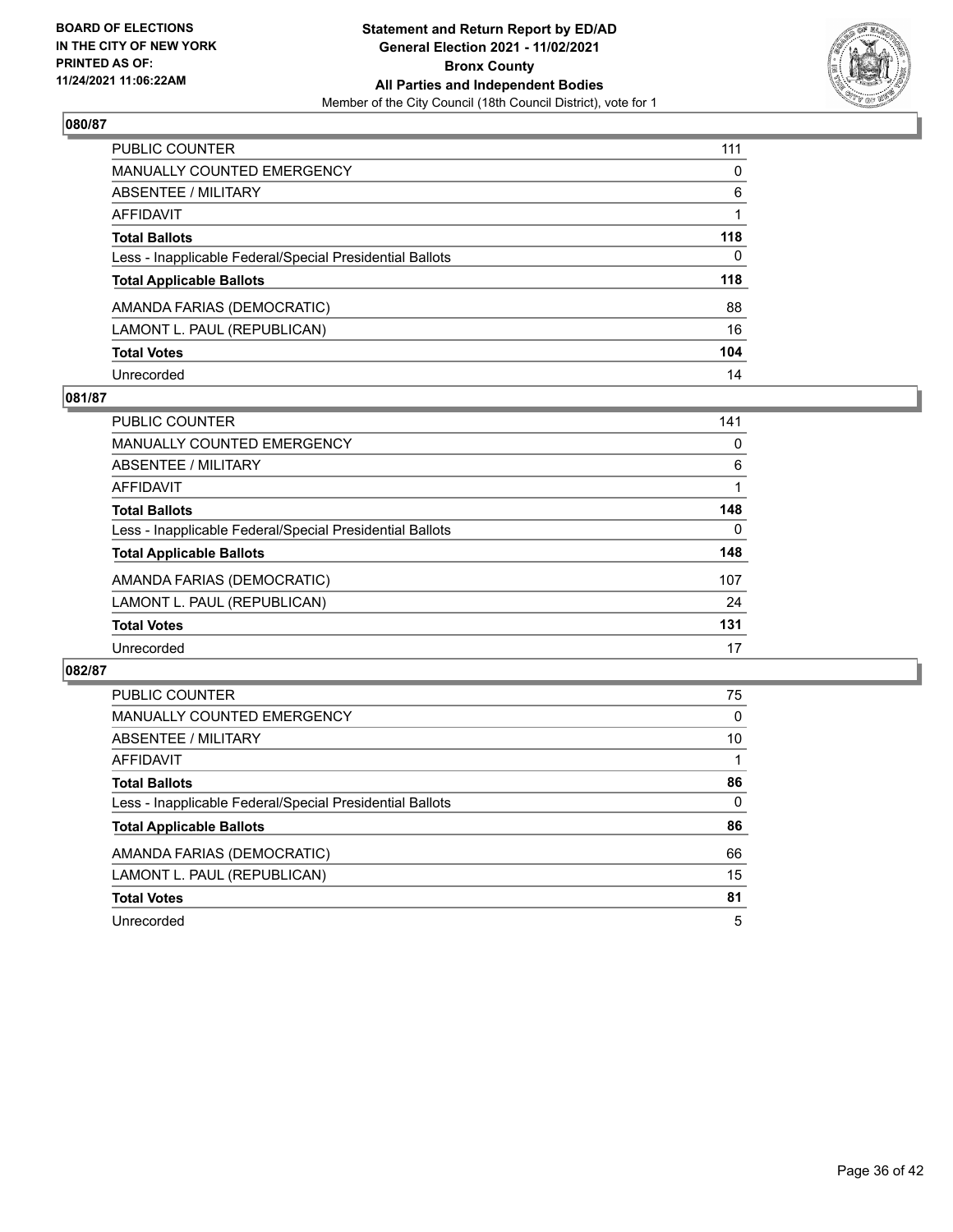

| <b>Total Votes</b>                                       | 2            |
|----------------------------------------------------------|--------------|
| LAMONT L. PAUL (REPUBLICAN)                              |              |
| AMANDA FARIAS (DEMOCRATIC)                               |              |
| <b>Total Applicable Ballots</b>                          | $\mathbf{2}$ |
| Less - Inapplicable Federal/Special Presidential Ballots | 0            |
| <b>Total Ballots</b>                                     | 2            |
| AFFIDAVIT                                                | 0            |
| <b>ABSENTEE / MILITARY</b>                               | 2            |
| MANUALLY COUNTED EMERGENCY                               | 0            |
| PUBLIC COUNTER                                           | $\Omega$     |

## **084/87**

| PUBLIC COUNTER                                           | 60       |
|----------------------------------------------------------|----------|
| <b>MANUALLY COUNTED EMERGENCY</b>                        | 0        |
| <b>ABSENTEE / MILITARY</b>                               | 4        |
| <b>AFFIDAVIT</b>                                         | 4        |
| <b>Total Ballots</b>                                     | 68       |
| Less - Inapplicable Federal/Special Presidential Ballots | $\Omega$ |
| <b>Total Applicable Ballots</b>                          | 68       |
| AMANDA FARIAS (DEMOCRATIC)                               | 46       |
| LAMONT L. PAUL (REPUBLICAN)                              | 11       |
| <b>Total Votes</b>                                       | 57       |
| Unrecorded                                               | 11       |
|                                                          |          |

| <b>PUBLIC COUNTER</b>                                    | 124      |
|----------------------------------------------------------|----------|
| <b>MANUALLY COUNTED EMERGENCY</b>                        | $\Omega$ |
| ABSENTEE / MILITARY                                      | 10       |
| <b>AFFIDAVIT</b>                                         | $\Omega$ |
| <b>Total Ballots</b>                                     | 134      |
| Less - Inapplicable Federal/Special Presidential Ballots | 0        |
| <b>Total Applicable Ballots</b>                          | 134      |
| AMANDA FARIAS (DEMOCRATIC)                               | 103      |
| LAMONT L. PAUL (REPUBLICAN)                              | 12       |
| <b>Total Votes</b>                                       | 115      |
| Unrecorded                                               | 19       |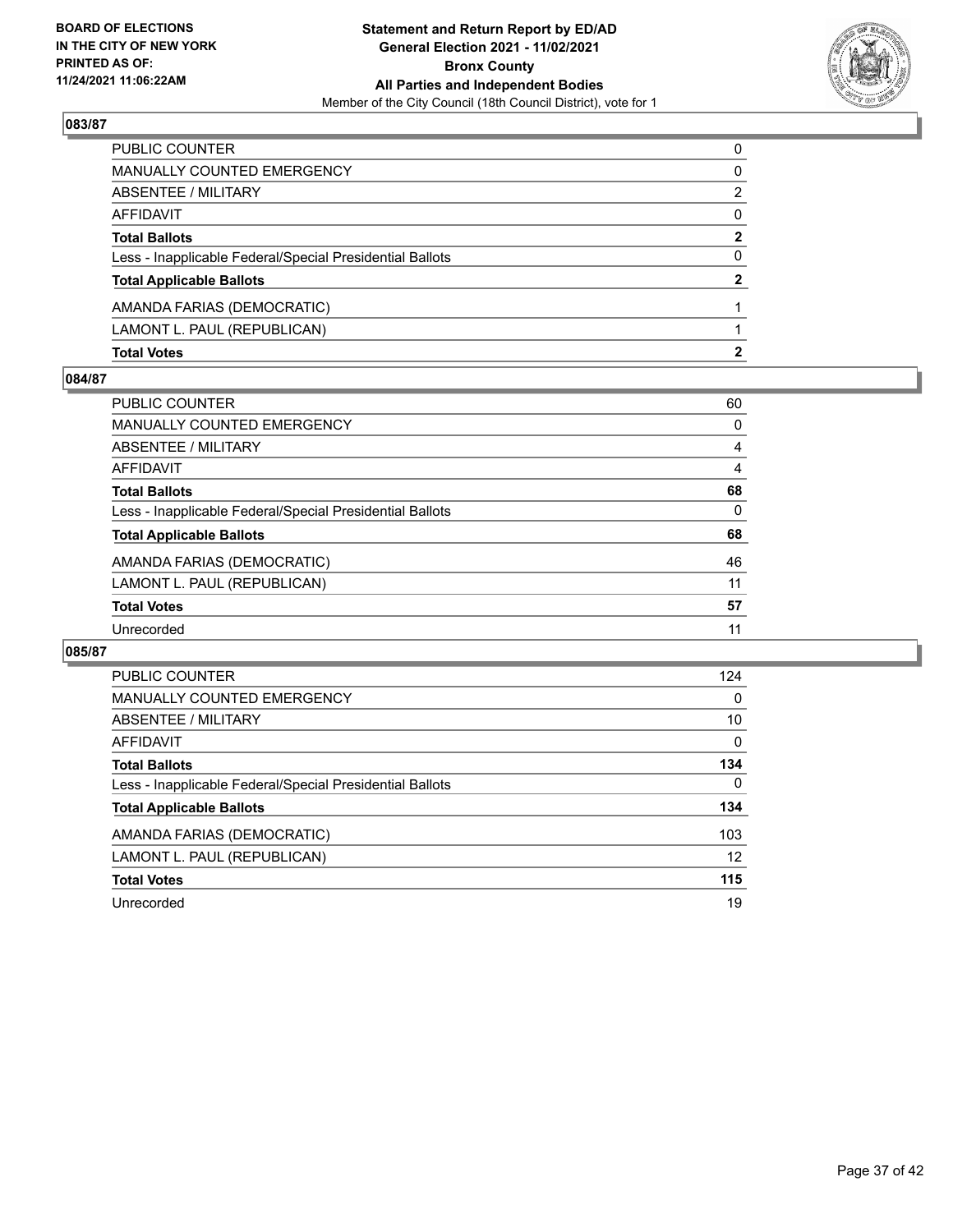

| PUBLIC COUNTER                                           | 109      |
|----------------------------------------------------------|----------|
| <b>MANUALLY COUNTED EMERGENCY</b>                        | $\Omega$ |
| <b>ABSENTEE / MILITARY</b>                               | 8        |
| <b>AFFIDAVIT</b>                                         |          |
| <b>Total Ballots</b>                                     | 118      |
| Less - Inapplicable Federal/Special Presidential Ballots | 0        |
| <b>Total Applicable Ballots</b>                          | 118      |
| AMANDA FARIAS (DEMOCRATIC)                               | 93       |
| LAMONT L. PAUL (REPUBLICAN)                              | 11       |
| <b>Total Votes</b>                                       | 104      |
| Unrecorded                                               | 14       |

## **087/87**

| PUBLIC COUNTER                                           | 315      |
|----------------------------------------------------------|----------|
| <b>MANUALLY COUNTED EMERGENCY</b>                        | 0        |
| ABSENTEE / MILITARY                                      | 22       |
| AFFIDAVIT                                                | 4        |
| <b>Total Ballots</b>                                     | 341      |
| Less - Inapplicable Federal/Special Presidential Ballots | $\Omega$ |
| <b>Total Applicable Ballots</b>                          | 341      |
| AMANDA FARIAS (DEMOCRATIC)                               | 267      |
| LAMONT L. PAUL (REPUBLICAN)                              | 27       |
| <b>Total Votes</b>                                       | 294      |
| Unrecorded                                               | 47       |

| PUBLIC COUNTER                                           | 75       |
|----------------------------------------------------------|----------|
| <b>MANUALLY COUNTED EMERGENCY</b>                        | 0        |
| ABSENTEE / MILITARY                                      | 4        |
| <b>AFFIDAVIT</b>                                         | $\Omega$ |
| <b>Total Ballots</b>                                     | 79       |
| Less - Inapplicable Federal/Special Presidential Ballots | $\Omega$ |
| <b>Total Applicable Ballots</b>                          | 79       |
| AMANDA FARIAS (DEMOCRATIC)                               | 55       |
| LAMONT L. PAUL (REPUBLICAN)                              | 15       |
|                                                          |          |
| <b>Total Votes</b>                                       | 70       |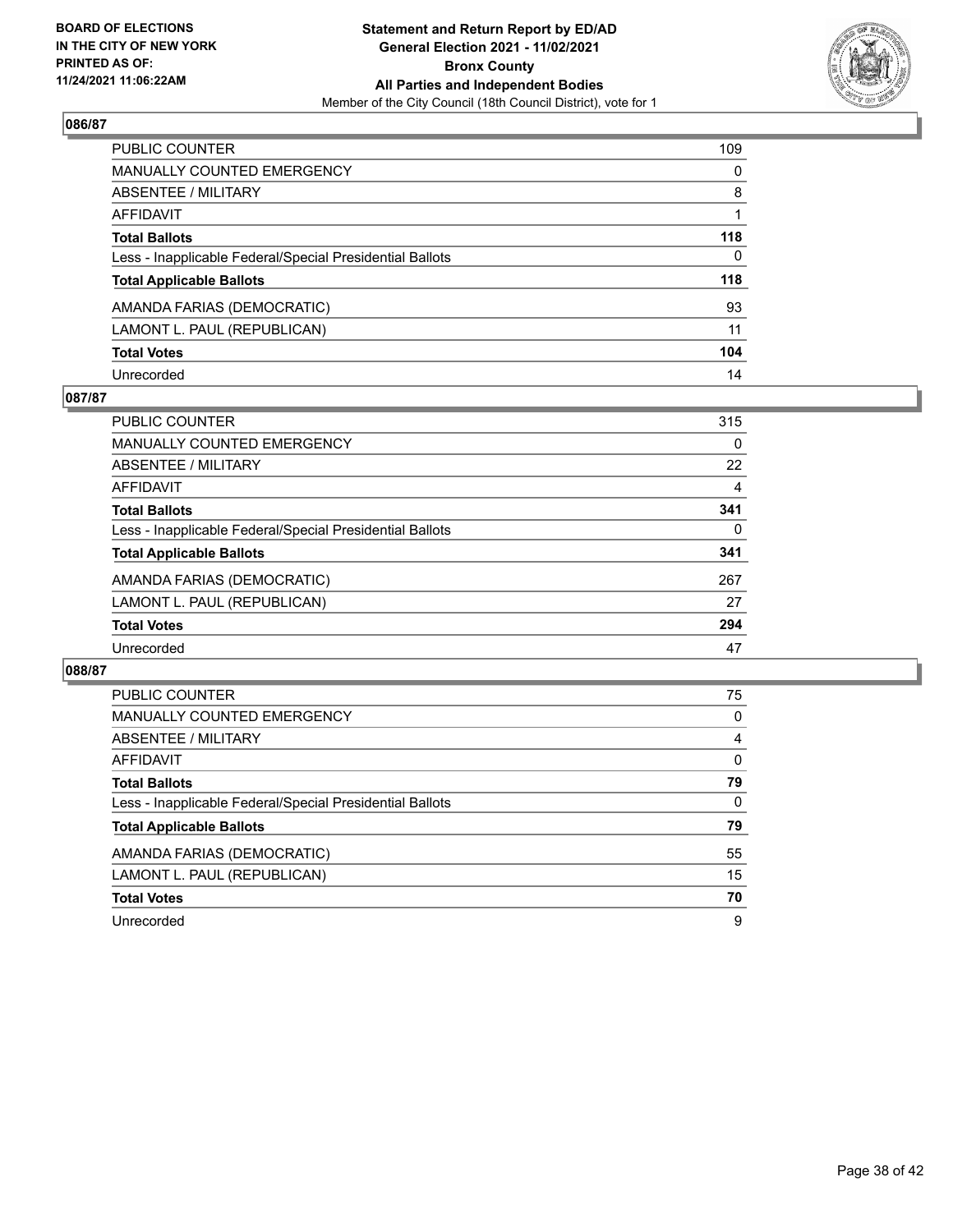

| PUBLIC COUNTER                                           | 80           |
|----------------------------------------------------------|--------------|
| <b>MANUALLY COUNTED EMERGENCY</b>                        | $\Omega$     |
| <b>ABSENTEE / MILITARY</b>                               | 6            |
| <b>AFFIDAVIT</b>                                         | $\mathbf{0}$ |
| <b>Total Ballots</b>                                     | 86           |
| Less - Inapplicable Federal/Special Presidential Ballots | 0            |
| <b>Total Applicable Ballots</b>                          | 86           |
| AMANDA FARIAS (DEMOCRATIC)                               | 70           |
| LAMONT L. PAUL (REPUBLICAN)                              | 5            |
| <b>Total Votes</b>                                       | 75           |
| Unrecorded                                               | 11           |

## **096/87**

| PUBLIC COUNTER                                           | 56             |
|----------------------------------------------------------|----------------|
| <b>MANUALLY COUNTED EMERGENCY</b>                        | $\Omega$       |
| ABSENTEE / MILITARY                                      | $\overline{2}$ |
| AFFIDAVIT                                                | $\Omega$       |
| <b>Total Ballots</b>                                     | 58             |
| Less - Inapplicable Federal/Special Presidential Ballots | $\Omega$       |
| <b>Total Applicable Ballots</b>                          | 58             |
| AMANDA FARIAS (DEMOCRATIC)                               | 32             |
| LAMONT L. PAUL (REPUBLICAN)                              | 14             |
| <b>Total Votes</b>                                       | 46             |
| Unrecorded                                               | 12             |

| PUBLIC COUNTER                                           | 89  |
|----------------------------------------------------------|-----|
| MANUALLY COUNTED EMERGENCY                               | 0   |
| ABSENTEE / MILITARY                                      | 13  |
| <b>AFFIDAVIT</b>                                         | 0   |
| <b>Total Ballots</b>                                     | 102 |
| Less - Inapplicable Federal/Special Presidential Ballots | 0   |
|                                                          |     |
| <b>Total Applicable Ballots</b>                          | 102 |
| AMANDA FARIAS (DEMOCRATIC)                               | 76  |
| LAMONT L. PAUL (REPUBLICAN)                              | 12  |
| UNATTRIBUTABLE WRITE-IN (WRITE-IN)                       |     |
| <b>Total Votes</b>                                       | 89  |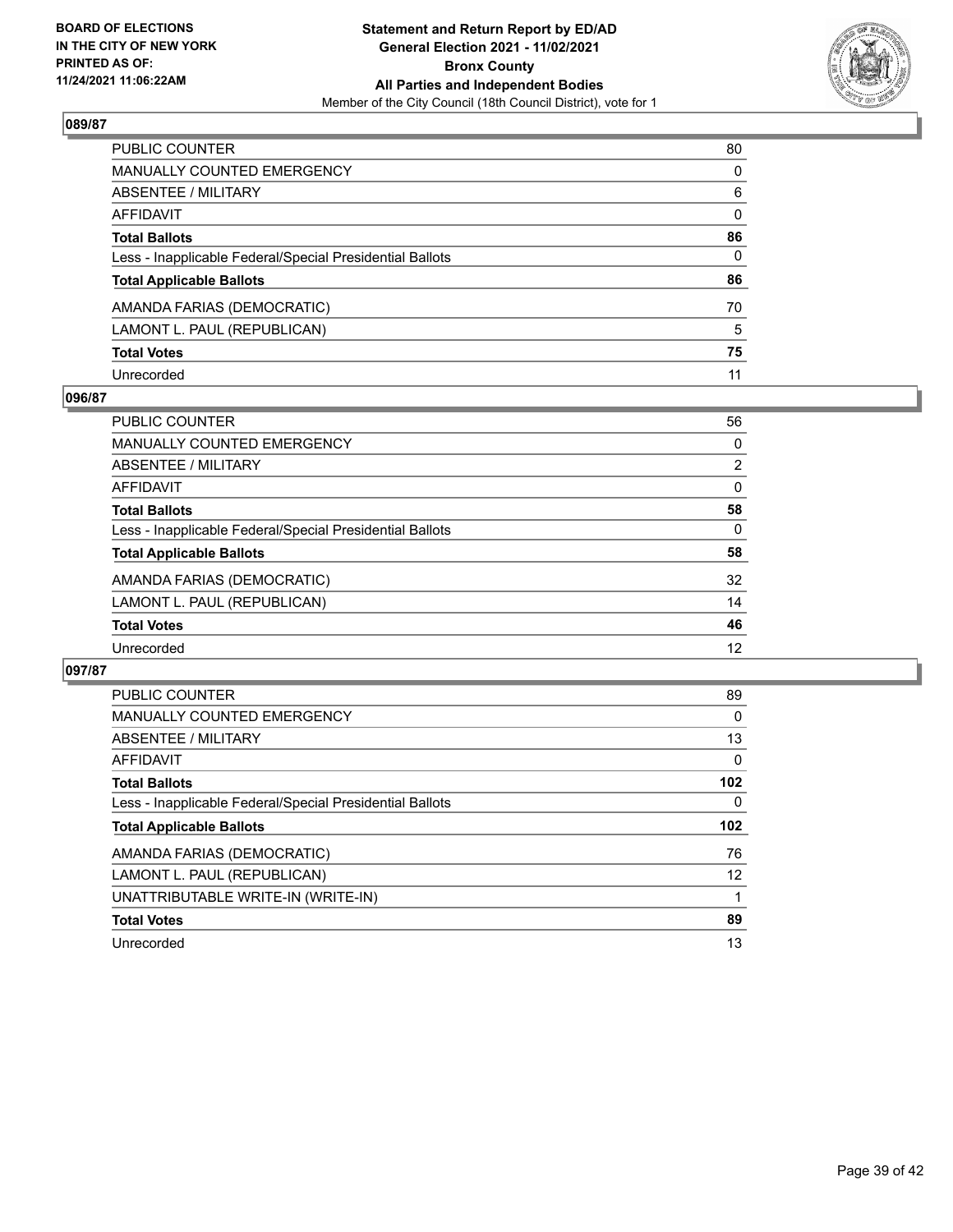

| PUBLIC COUNTER                                           | 126            |
|----------------------------------------------------------|----------------|
| <b>MANUALLY COUNTED EMERGENCY</b>                        | 0              |
| ABSENTEE / MILITARY                                      | 9              |
| AFFIDAVIT                                                | 0              |
| <b>Total Ballots</b>                                     | 135            |
| Less - Inapplicable Federal/Special Presidential Ballots | 0              |
| <b>Total Applicable Ballots</b>                          | 135            |
| AMANDA FARIAS (DEMOCRATIC)                               | 90             |
| LAMONT L. PAUL (REPUBLICAN)                              | 16             |
| MICHAEL BELTZER (WRITE-IN)                               |                |
| WILLIAM RIVERA (WRITE-IN)                                | $\overline{2}$ |
| <b>Total Votes</b>                                       | 109            |
| Unrecorded                                               | 26             |

## **099/87**

| PUBLIC COUNTER                                           | 72       |
|----------------------------------------------------------|----------|
| <b>MANUALLY COUNTED EMERGENCY</b>                        | $\Omega$ |
| ABSENTEE / MILITARY                                      | 19       |
| <b>AFFIDAVIT</b>                                         | 2        |
| <b>Total Ballots</b>                                     | 93       |
| Less - Inapplicable Federal/Special Presidential Ballots | $\Omega$ |
| <b>Total Applicable Ballots</b>                          | 93       |
| AMANDA FARIAS (DEMOCRATIC)                               | 74       |
| LAMONT L. PAUL (REPUBLICAN)                              | 14       |
| <b>Total Votes</b>                                       | 88       |
| Unrecorded                                               | 5        |

| PUBLIC COUNTER                                           | 91 |
|----------------------------------------------------------|----|
| <b>MANUALLY COUNTED EMERGENCY</b>                        | 0  |
| ABSENTEE / MILITARY                                      |    |
| AFFIDAVIT                                                | 0  |
| <b>Total Ballots</b>                                     | 98 |
| Less - Inapplicable Federal/Special Presidential Ballots | 0  |
| <b>Total Applicable Ballots</b>                          | 98 |
| AMANDA FARIAS (DEMOCRATIC)                               | 84 |
| LAMONT L. PAUL (REPUBLICAN)                              | 4  |
| <b>Total Votes</b>                                       | 88 |
| Unrecorded                                               | 10 |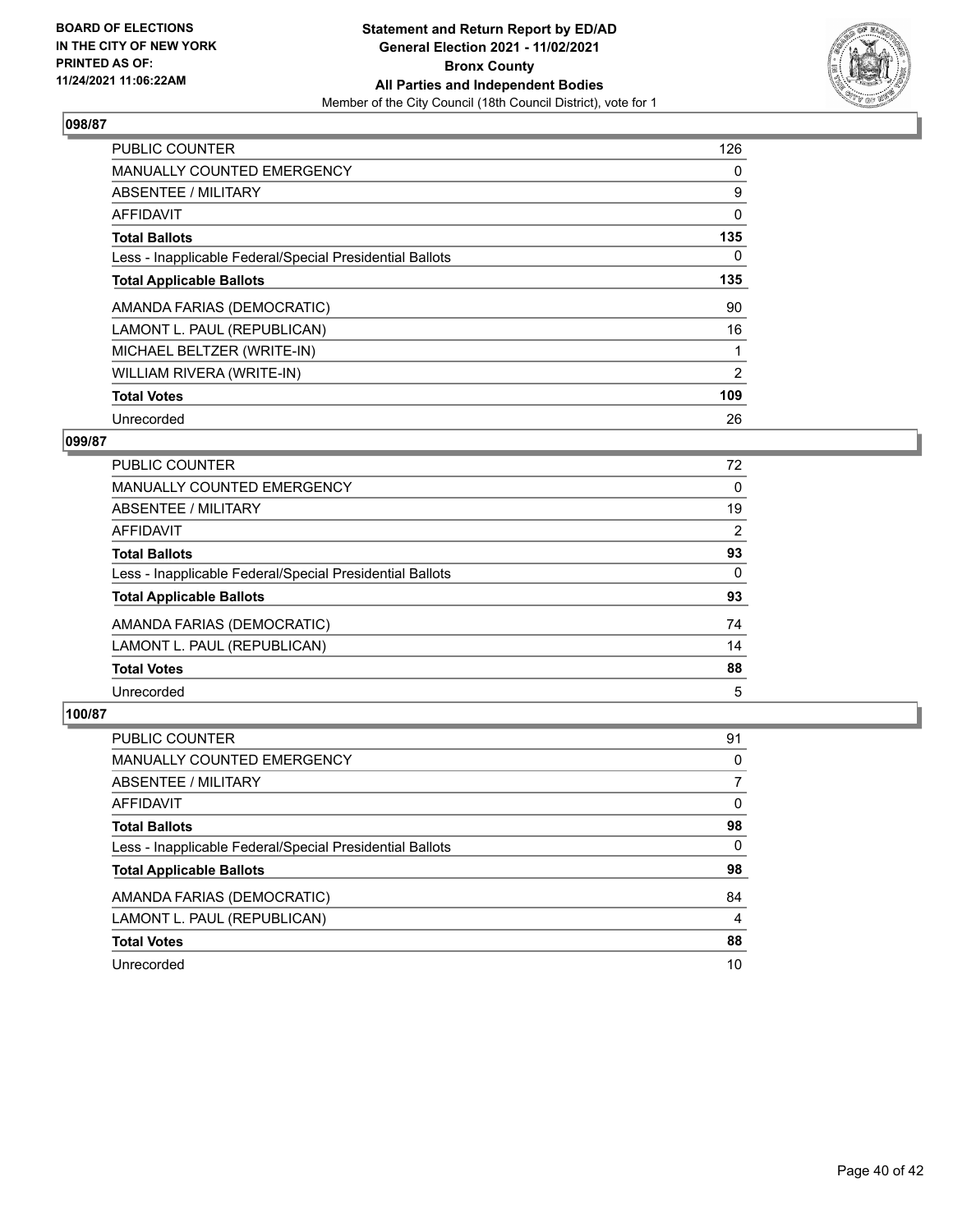

| <b>PUBLIC COUNTER</b>                                    | 64                |
|----------------------------------------------------------|-------------------|
| <b>MANUALLY COUNTED EMERGENCY</b>                        | 0                 |
| ABSENTEE / MILITARY                                      | $12 \overline{ }$ |
| AFFIDAVIT                                                | 3                 |
| <b>Total Ballots</b>                                     | 79                |
| Less - Inapplicable Federal/Special Presidential Ballots | 0                 |
| <b>Total Applicable Ballots</b>                          | 79                |
| AMANDA FARIAS (DEMOCRATIC)                               | 65                |
| LAMONT L. PAUL (REPUBLICAN)                              | 8                 |
| <b>Total Votes</b>                                       | 73                |
| Unrecorded                                               | 6                 |

| PUBLIC COUNTER                                           | 85       |
|----------------------------------------------------------|----------|
| <b>MANUALLY COUNTED EMERGENCY</b>                        | $\Omega$ |
| ABSENTEE / MILITARY                                      | 6        |
| AFFIDAVIT                                                | $\Omega$ |
| <b>Total Ballots</b>                                     | 91       |
| Less - Inapplicable Federal/Special Presidential Ballots | 0        |
| <b>Total Applicable Ballots</b>                          | 91       |
| AMANDA FARIAS (DEMOCRATIC)                               | 73       |
| LAMONT L. PAUL (REPUBLICAN)                              | 11       |
| <b>Total Votes</b>                                       | 84       |
| Unrecorded                                               | 7        |